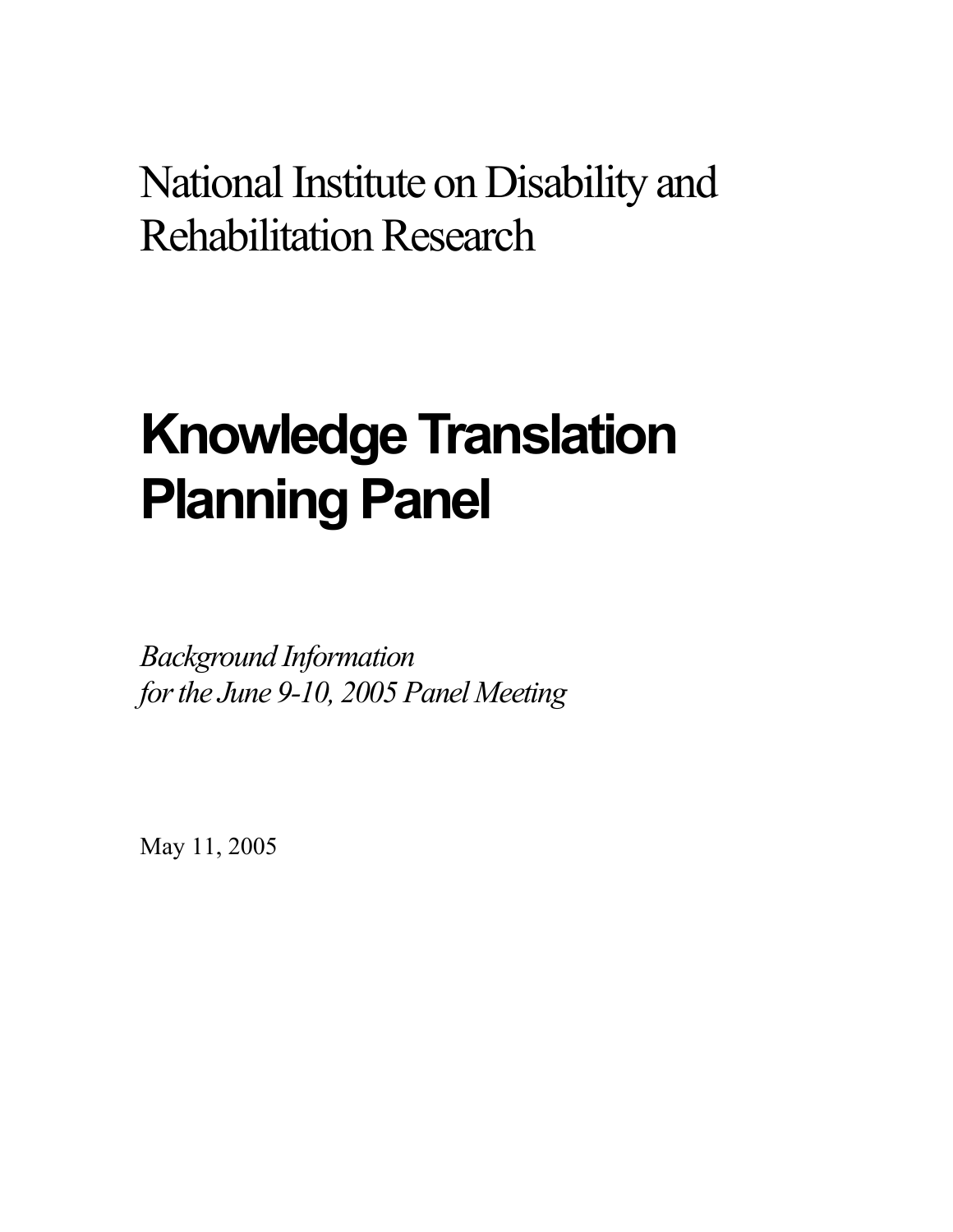## **Table of Contents**

| Section 2. Orientation to the National Institute on Disability and Rehabilitation Research 13 |  |
|-----------------------------------------------------------------------------------------------|--|
|                                                                                               |  |
|                                                                                               |  |
|                                                                                               |  |
| Section 3. How NIDRR Currently Disseminates the Results of the Research It Funds 18           |  |
| Summary of Current NIDRR Knowledge Dissemination and Utilization Projects21                   |  |
| Section 4. New Priorities for NIDRR Knowledge Dissemination and Utilization Projects 30       |  |
|                                                                                               |  |
|                                                                                               |  |
| Section 7. A Sample of NIDRR Disability and Rehabilitation Research Products 50               |  |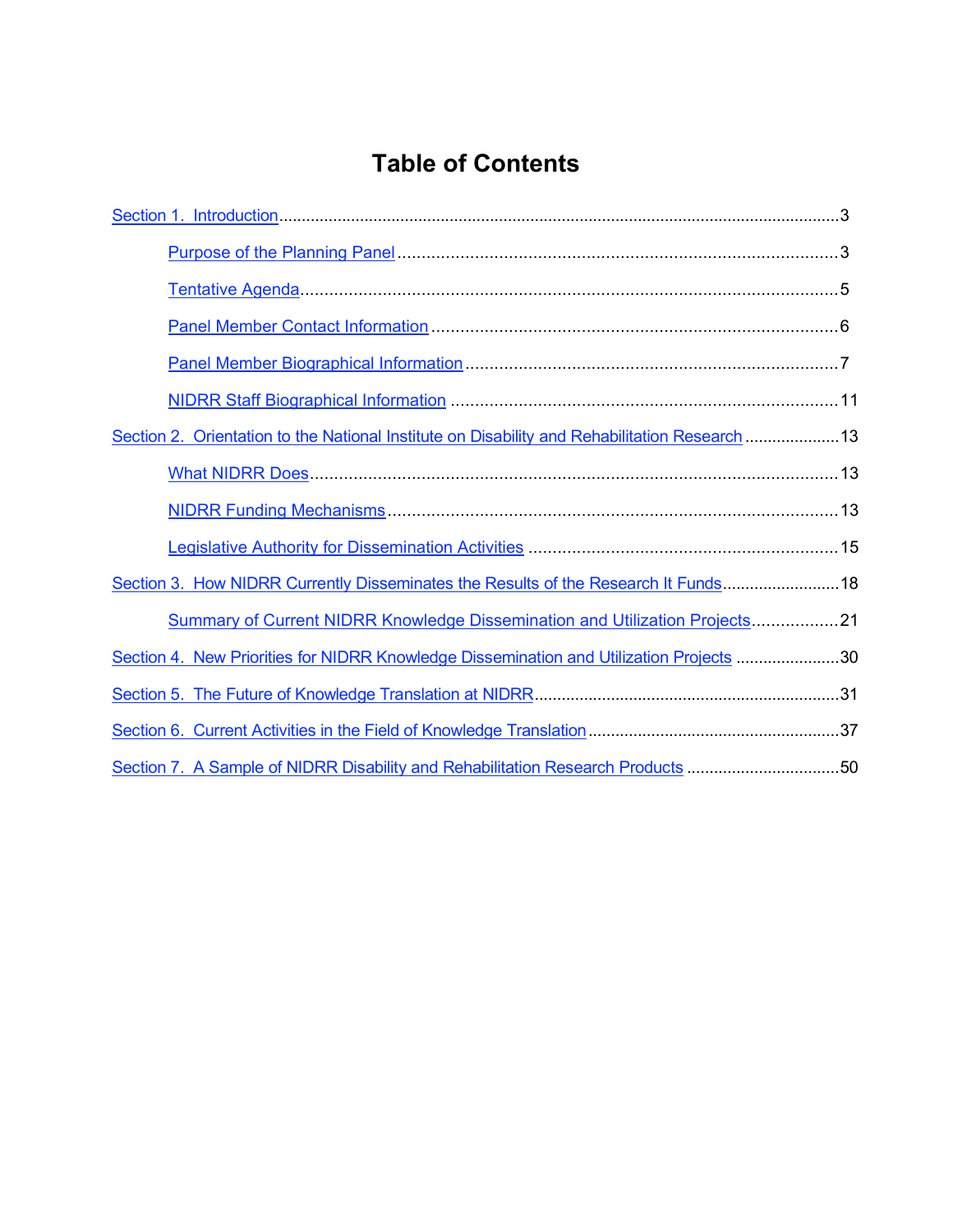## Section 1. Introduction

This background paper is designed for the knowledge translation planning panel to understand NIDRR goals regarding knowledge translation, what dissemination activities NIDRR is currently conducting, the mechanisms through which those activities are conducted, and what NIDRR sees as future challenges in developing its knowledge translation plans.

Section 2 is an orientation to NIDRR.

Section 3 describes the current status of knowledge dissemination at NIDRR.

Section 4 contains links to the new funding opportunities in knowledge translation just announced by NIDRR.

Section 5 describes the planning now in progress at NIDRR to determine the future of knowledge translation, including an overview of the proposed Long Range Plan and the NIDRR logic model.

Section 6 describes the current activities in the field of knowledge translation which may help guide NIDRR's efforts.

Section 7 contains a sample of research products submitted by NIDRR grantees to the National Rehabilitation Information Center (NARIC) from October to December 2004. The table is designed to show panel members typical products developed by NIDRR grantees, analyzed by Level of Evidence, Dissemination Method, NIDRR Long-Range Plan Area and Project Type. It presents what one might find if one were to apply existing evidence grading to products of current NIDRR research projects.

## *Purpose of the Planning Panel*

NIDRR is planning to advance its knowledge translation activities by emphasizing expert judgments on the value of information for further dissemination, better accountability for outputs produced by NIDRR researchers, and improved methods for making this information available beyond the research community. NIDRR is asking the expert panel to provide guidance on the scope and direction of NIDRR's future activities in knowledge translation. The main questions for the panel are:

- 1. What standards (such as restrictions to specific methods) should determine which research results are suitable for dissemination?
	- a. What are the appropriate standards to use for research funded by NIDRR on theories, measures, and methods?
	- b. What are the appropriate standards to use for new and improved products, environmental adaptations, interventions, and programs developed by NIDRR grantees?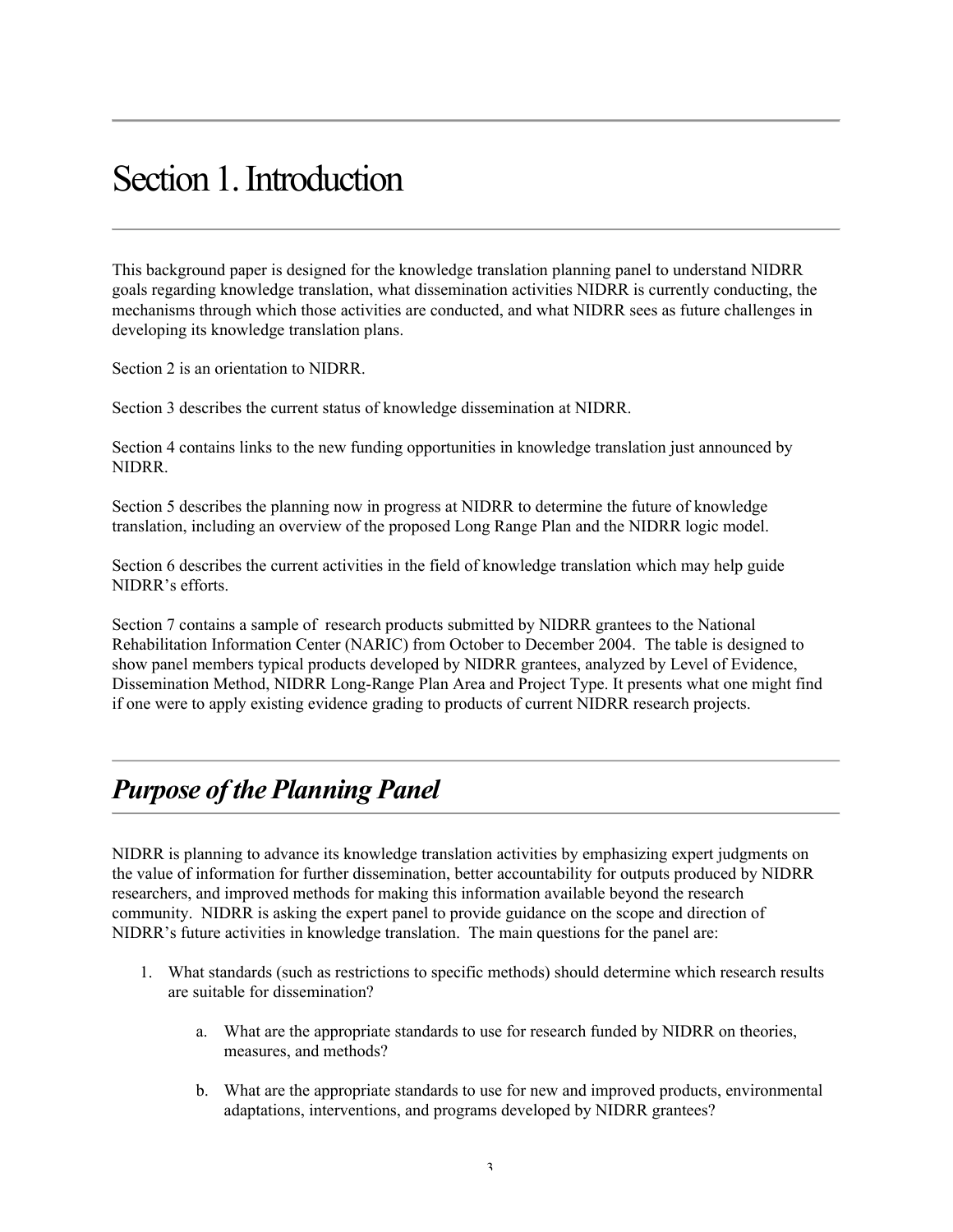- 2. How should NIDRR direct its funds in order to ensure that new knowledge will improve the lives of people with disabilities in the domains of employment, home and community, health and function, and technology?
	- a. What activities or programs are appropriate to ensure that research on theories, measures, and methods reaches the primary audiences of researchers and practitioners?
	- b. What activities or programs are appropriate to ensure that research on new and improved products, environmental adaptations, interventions, and programs reaches the primary audience of people with disabilities?
	- c. What new knowledge management and information technology would help expedite NIDRR's dissemination mandate?
- 3. How can NIDRR structure its knowledge translation activities to implement appropriate standards and validation methods?
	- a. Should NIDRR fund separate knowledge translation projects, assist NIDRR grantees in using existing clearinghouses, or adopt a combination of approaches?
	- b. What opportunities exist for NIDRR to coordinate with ongoing KT activities?

At the conclusion of the meeting, NIDRR would like the panel to:

- Identify external processes and external standards that are appropriate for NIDRR research.
- Suggest how to structure future KT activities to maximize the impact of research findings in the domains of employment, home and community, health and function, and technology.
- Identify trends in knowledge management and information technology that will help expedite the dissemination mandate in the Rehabilitation Act.
- Suggest how to achieve a balance among research on KT, technical assistance to grantees, and translation activities.
- Identify opportunities for NIDRR to coordinate with ongoing KT activities.
- Identify appropriate technical assistance efforts.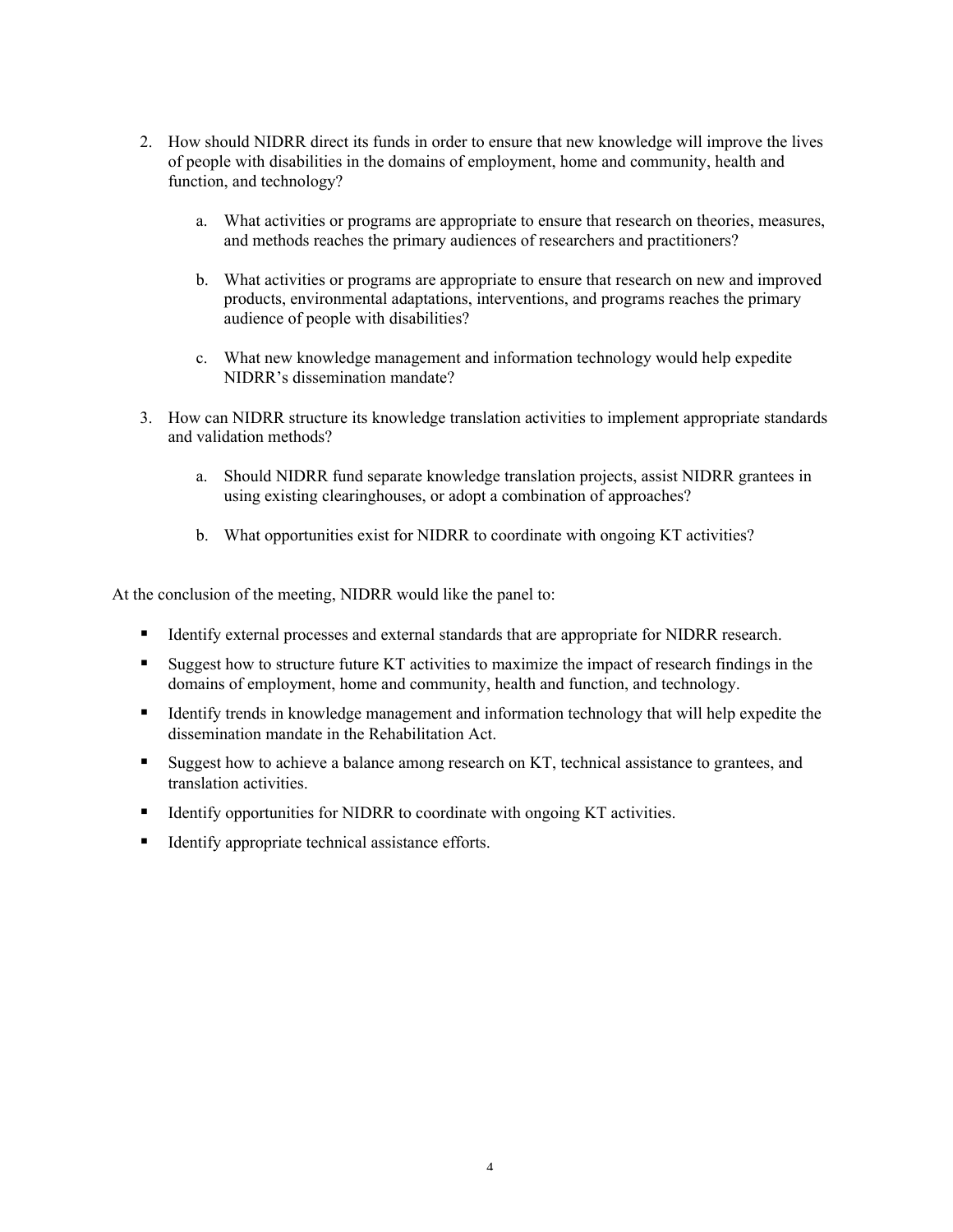## *TentativeAgenda*

Renaissance Washington, DC Hotel 999 Ninth Street NW Washington, DC 20001 202-898-9000

#### Thursday, June 9, 2005

- 8:30-9:00 Continental Breakfast
- 9:00-9:10 Welcome and Introduction Steven Tingus, NIDRR Director
- 9:10-9:30 Overview of Panel Process Joel Myklebust, NIDRR Acting Deputy Director

#### 9:30-12:00 Standards and Validation Methods

15 minute introduction by NIDRR: constraints and directives under which NIDRR operates KT activities.

Panel Chair, Steve Leff, will lead discussion to generate answers to questions

- What are the appropriate standards to use for research funded by NIDRR on theories, measures, and methods?
- What are the appropriate standards to use for new and improved products, environmental adaptations, interventions, and programs developed by NIDRR grantees?
- 12:00-1:00 Lunch
- 1:00-2:00 Continue discussion of standards and validations methods, if needed.

#### 2:00-4:30 Program Structure and Design Questions

Panel Chair, Steve Leff, will lead discussion to generate answers to questions

- How can NIDRR structure its KT activities to implement appropriate standards and validation methods?
- What activities or programs are appropriate to ensure research on theories, measures, and methods reaches the primary audiences of researchers and practitioners?
- What activities or programs are appropriate to ensure research on new and improved products and environmental adaptations reaches the primary audience of people with disabilities?
- What new knowledge management and information technology would help expedite the dissemination mandate in the Rehabilitation Act?

4:30-5:00 Review of today's session and plan for tomorrow.

#### Friday, June 10, 2005

- 8:30-9:00 Continental Breakfast
- 9:00-11:00 Working Session: develop recommendations and rationale.
- 11:00-12:00 Presentation and discussion of draft recommendations with NIDRR staff

#### 12:00 Adjourn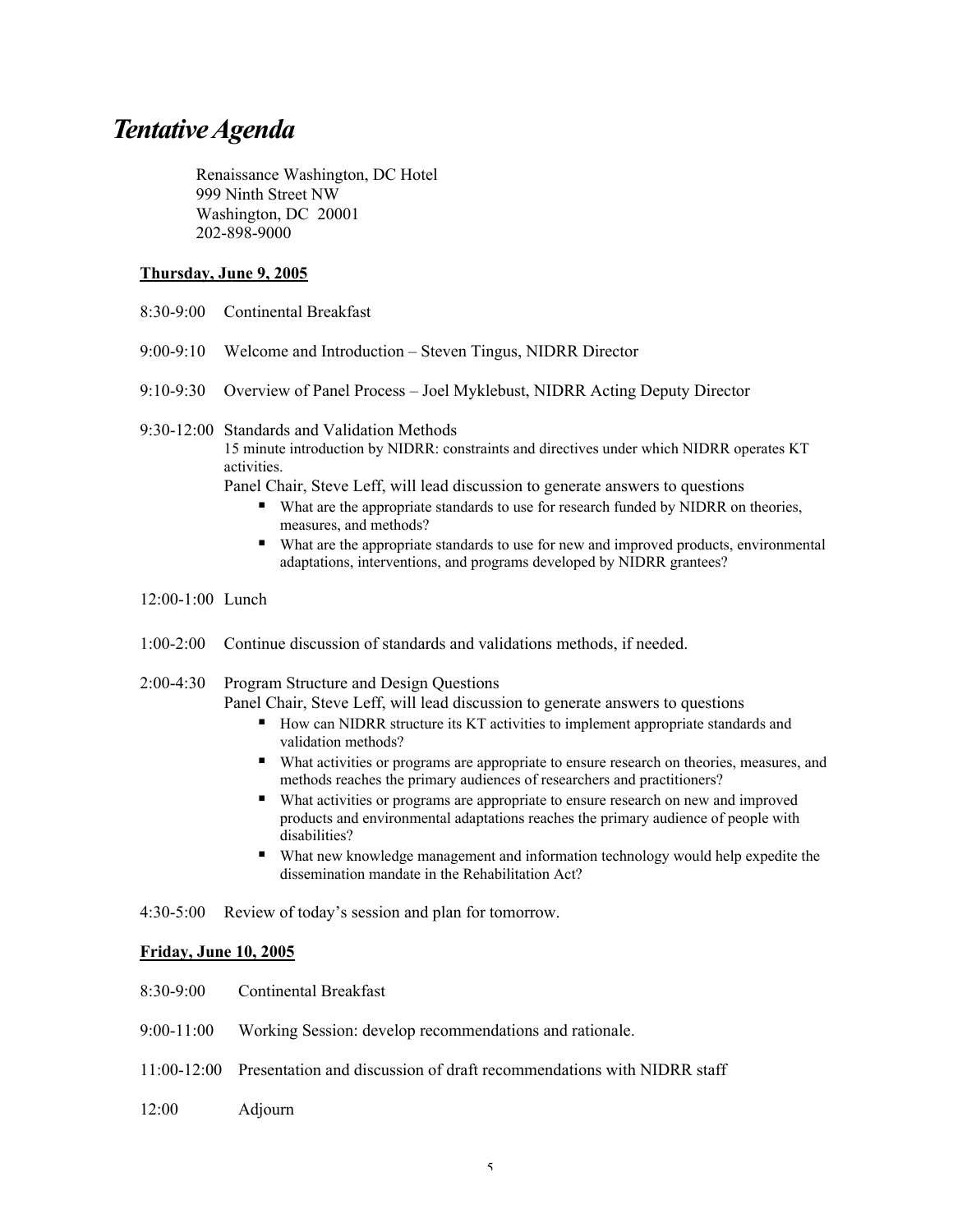## *Panel Member ContactInformation*

Linda Bilheimer, Ph.D. Senior Program Officer The Synthesis Project The Robert Wood Johnson Foundation Route One & College Road East P.O. Box 2316 Princeton, NJ 08543 888-719-1909 LBILHEI@rwjf.org

Marisa C. Brown, MSN RN National Center for Cultural Competence Georgetown University Center for Child & Human Development 3307 M Street, N.W., Suite 401 Washington, DC 20007-3935 202-687-8907 brownm4@georgetown.edu

Kenneth Fink, M.D., M.G.A., M.P.H. **Director** Evidence Based Practice Centers Program Center for Outcomes and Evidence Agency for Healthcare Research and Quality 540 Gaither Road, Suite 6000 Rockville, MD 20850 301-427-1617 Fax: 301-427-1640 KFink@ahrq.gov

Tanya Gallagher, Ph.D. Dean, College of Applied Life Studies University of Illinois at Urbana-Champaign 112 Huff Hall 1206 S. Fourth Street Champaign, IL 61820 217-333-2131 Fax: 217-333-0404 tmgallag@uiuc.edu

H. Stephen Leff, Ph.D. Senior Vice President Human Services Research Institute The Evaluation Center at HSRI 2336 Massachusetts Avenue Cambridge, MA 02140 617-876-0426 ext. 2507 sleff@hsri.org

Maurice McInerney, Ph.D. Managing Director American Institutes for Research 1000 Thomas Jefferson Street, NW Suite 400 Washington, DC 20007 202-403-5000 Mmcinerney@air.org

Ralf Schlosser, Ph.D. Associate Professor Speech-Language Pathology and Audiology Bouve College of Health Sciences 106A Forsyth Building Northeastern University Boston, MA 02115 617-373-3785 r.schlosser@neu.edu

Liz Stirling Knowledge Translation Program Canadian Institutes of Health Research Room 97, 160 Elgin Street, 4809A Ottawa, Ontario, Canada K1A 0W9 613-941-1072 lstirling@cihr-irsc.gc.ca

Thomas E. Stripling Director of Research, Education & Clinical Practice Guidelines Paralyzed Veterans of America 801 Eighteenth Street, NW Washington, DC 20006 800-424-8200 toms@pva.org

Pimjai Sudsawad, ScD, OTR Assistant Professor of Kinesiology Occupational Therapy Program 2176 Medical Sciences Center 1300 University Avenue University of Wisconsin-Madison Madison, WI 53706-1532 608-262-7422 Fax: 608-262-1639 psudsawad@education.wisc.edu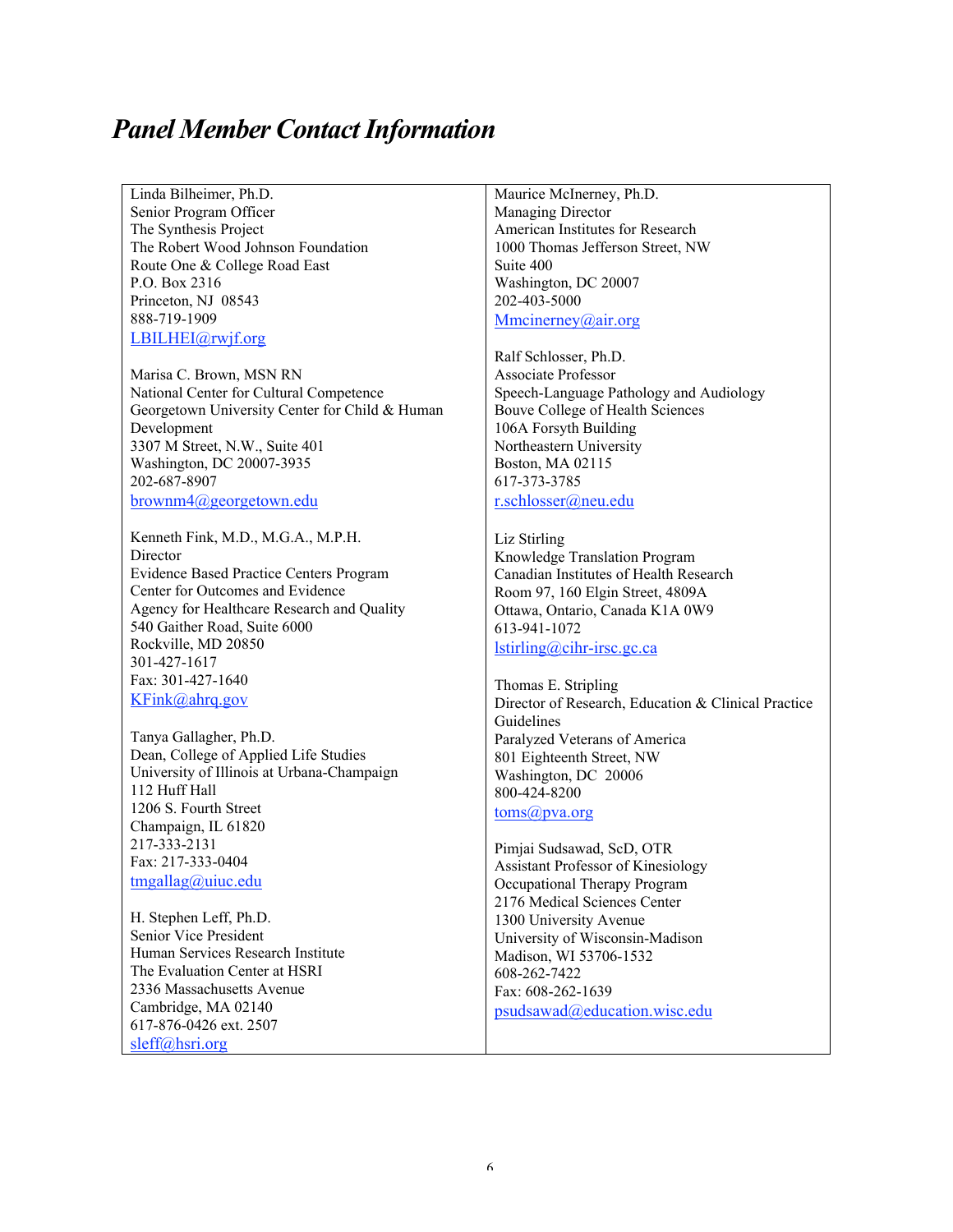## *Panel Member BiographicalInformation*

Linda Bilheimer, Ph.D., is a Senior Program Officer at The Robert Wood Johnson Foundation, where she is the leader of the Coverage team, directs the Foundation's research synthesis project, and works on a wide range of health policy research and evaluation issues. She focuses, in particular, on initiatives for expanding health insurance coverage, microsimulation modeling of health insurance reform proposals, measurement issues in estimating health insurance status, and research translation for policymakers. Before joining the foundation, Dr. Bilheimer was the Deputy Assistant Director for Health at the Congressional Budget Office. Previously she was a senior researcher at Mathematica Policy Research and the Director of Health Statistics and Epidemiology at the Arkansas Department of Health. She holds a Ph.D. in Economics from Harvard University. In June 2005, Dr. Bilheimer will be joining the staff of the National Center for Health Statistics as Associate Director for Analysis and Epidemiology.

Marisa C. Brown, MSN, RN, is a research instructor in the Department of Pediatrics, Georgetown University Medical Center in Washington, D.C., and the director of the Nursing Division of the Georgetown University Center for Child and Human Development, University Center for Excellence in Developmental Disabilities (UCDD). She has been associated with Georgetown University for the past 22 years serving in many capacities. She is an advanced nurse practitioner specializing in the health care of individuals with developmental disabilities, and has over 20 years of experience in the field. She is the project director for the Bureau of Primary Health Care (BPHC) project of the National Center for Cultural Competence (NCCC). The mission of the NCCC is to increase the capacity of health care and mental health programs to design, implement and evaluate culturally and linguistically competent service delivery systems. She is the coordinator for information and dissemination activities related to the University Center for Excellence in Developmental Disabilities (UCEDD) funded by the Administration on Developmental Disabilities. As the Nursing Division Director of the UCEDD, she coordinates several community-based projects that provide home visiting services to families that are homeless and other families impacted by poverty, disability and substance abuse. Ms. Brown also has teaching responsibilities within the UCEDD. As part of her responsibilities for the UCEDD, Ms. Brown serves on the Multicultural Council of the Association of University Centers on Disabilities (AUCD). She has assisted in developing and implementing workshops for the AUCD annual meeting, and has advocated for issues related to cultural and linguistic competence. Ms. Brown has served on numerous task forces and advisory groups at the local and state level related to children and adults with developmental disabilities. As the parent of a young adult with Asperger's Syndrome, she is particularly interested in advocacy for individuals with emotional and behavioral disorders. She serves on several community-based committees and is a member of the Human Rights Committee of the D.C. Mental Retardation and Developmental Disabilities Administration, and the D.C. Arc.

Kenneth S. Fink, M.D., MGA, MPH, graduated from Haverford College before attending the University of Pennsylvania where he received the degrees of Doctor of Medicine and Master of Governmental Administration. After completing a residency in family medicine at the University of Washington, he went to the University of North Carolina at Chapel Hill where he participated in the Robert Wood Johnson Clinical Scholars Program, received a Master of Public Health, and completed a residency in preventive medicine. He is board certified in both family medicine and preventive medicine, and he is a Fellow of the American Academy of Family Physicians. Kenny's main interest is using evidence to inform practice and policy that improves the effectiveness of healthcare. While a Kerr White Visiting Scholar at the Agency for Healthcare Research and Quality (AHRQ) he became the program director for the US Preventive Services Task Force and the Agency's lead on prevention. He currently directs the Evidence-based Practice Centers program at AHRQ.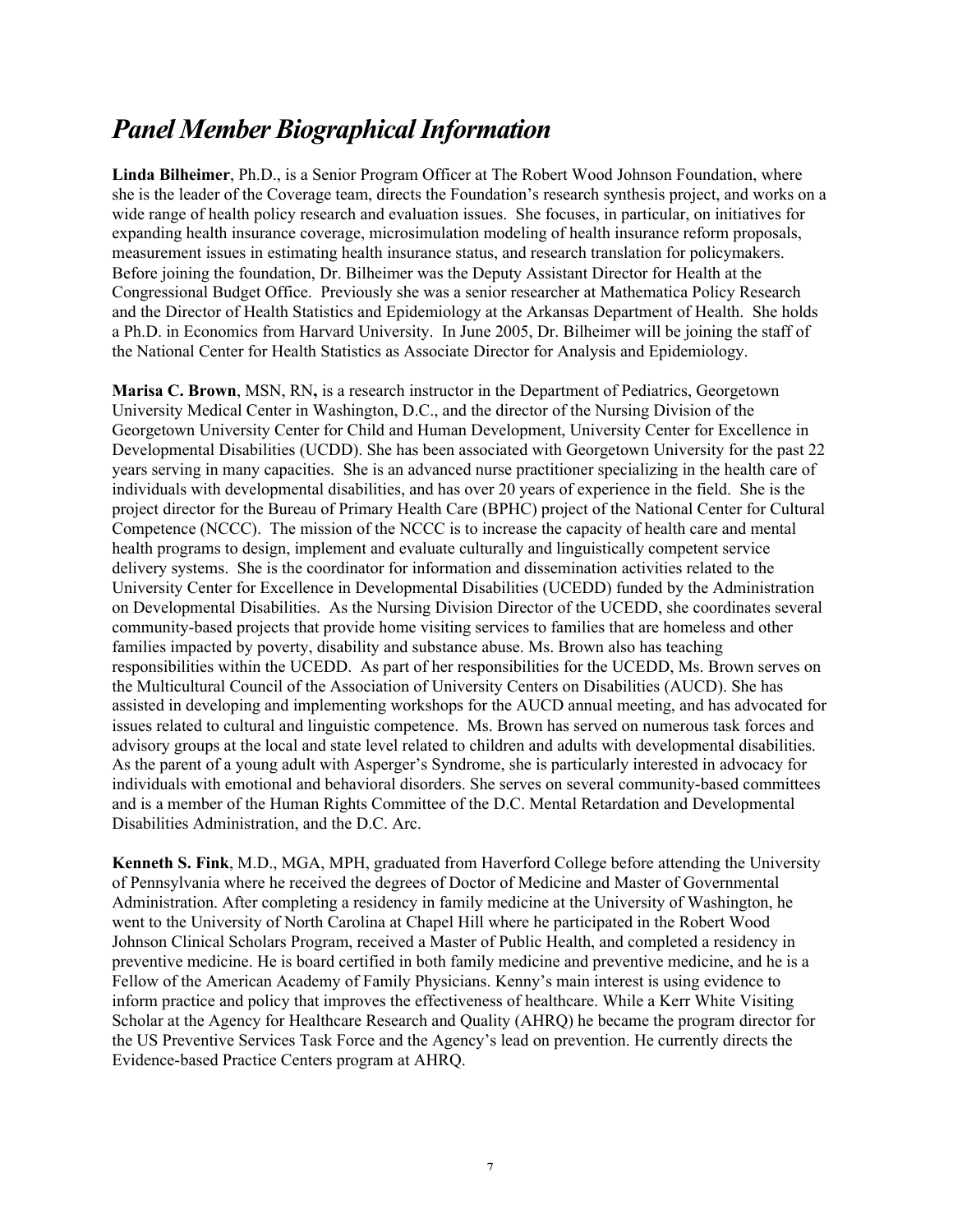Tanya M. Gallagher, Ph.D., is Principal Investigator and Director of the Disability Research Institute, and Dean of the College of Applied Life Studies at the University of Illinois at Urbana-Champaign. As a Professor of Speech and Hearing Science, Dr. Gallagher has served on the faculties of the University of Michigan and McGill University prior to coming to UIUC. She has held several leadership positions including Director of the School of Communication Sciences and Disorders, Associate Dean for Allied Health Sciences, and Associate Dean for University Affairs, Planning and Resources in the Faculty of Medicine at McGill University. Her research has recently focused on brain-behavior relationships in populations at high risk for communication disorders and head and neck post-treatment effects following treatments for oral-pharyngeal cancer. Dr. Gallagher is currently the President of the American Speech-Language-Hearing Foundation having served her professional association as its Vice-President for Research and Technology, Chair of the Publications Board and Council of Editors, and Editor of the Journal of Speech-Language and Hearing Research. She is also an advisor to the National Center for Treatment Effectiveness in Communication Disorders and has been Co-Project Officer of the National Treatment Outcomes in Speech-Language Pathology and Audiology Project. Dr. Gallagher, an alumnae of the University of Illinois, earned her bachelor's degree in speech-language pathology (1967), master's degree in speech-language pathology (1969) and doctorate in speech and language science (1971) at UIUC.

H. Stephen Leff, Ph.D., is a Senior Vice President at the Human Services Research Institute and an Assistant Professor of Psychology at the Harvard Medical School. His work has focused on mental health systems evaluation and planning. Currently, Dr. Leff is Principal Investigator and Director of The Evaluation Center@HSRI, a program funded by the Center for Mental Health Services to provide technical assistance nationally for the evaluation of adult mental health systems change. Dr. Leff's interests include evidence-based practices, the measurement of cultural competency, fidelity measurement, and linking evaluation and planning activities. Currently, he is developing a consumer survey on the cultural acceptability of treatment. He is also working on criteria for assessing the evidence for mental health interventions for inclusion in a National Registry of Evidence-based Programs and Practices being developed by the Substance Abuse and Mental Health Services Administration. Dr. Leff also conducts computer-implemented needs assessment, resource allocation, and planning activities for state and local mental health agencies. Dr. Leff has been the Principal Investigator for several SAMHSA multi-site projects and research grants funded by the National Institute of Mental Health. He has authored a number of published articles and technical reports. Dr. Leff has also served as a reviewer of research grant proposals and state mental health plans for NIMH and CMHS. Dr. Leff is a licensed clinical psychologist and was formerly Assistant Commissioner of Information Systems, Evaluation and Planning in the Massachusetts Department of Mental Health. Dr. Leff was elected to full membership in the Harvard-Radcliff Chapter of Sigma Xi. He was Associate Editor for adult mental health for the journal Mental Health Services Research.

Maurice McInerney, Ph.D. is a Managing Director at the American Institutes for Research and is a recognized expert in disability policies, knowledge transfer paradigms, and translating research into improved practices for persons with disabilities and their families. He has successfully managed over 50 research, training, and technical assistance projects. Dr. McInerney currently serves as PI of AIR's study of pre-service training programs for RSA, Co-PI of the National Center for Student Progress Monitoring for OSEP, Co-PD of AIR's technical support task order contract with OSEP, and PD of the US-Brazil NGO Partnership Project for the U.S. Bureau of Educational and Cultural Affairs (STATE). He has consulted on disability policy and practice issues with the Academia Brasileira de Ciências (Brazilian Academy of Science) since 2001. Dr. McInerney was formerly a Mary E. Switzer National Research Fellow (NIDRR, ED) and is currently a Fulbright Senior Specialist (U.S. Department of State and Brazilian National Research Council).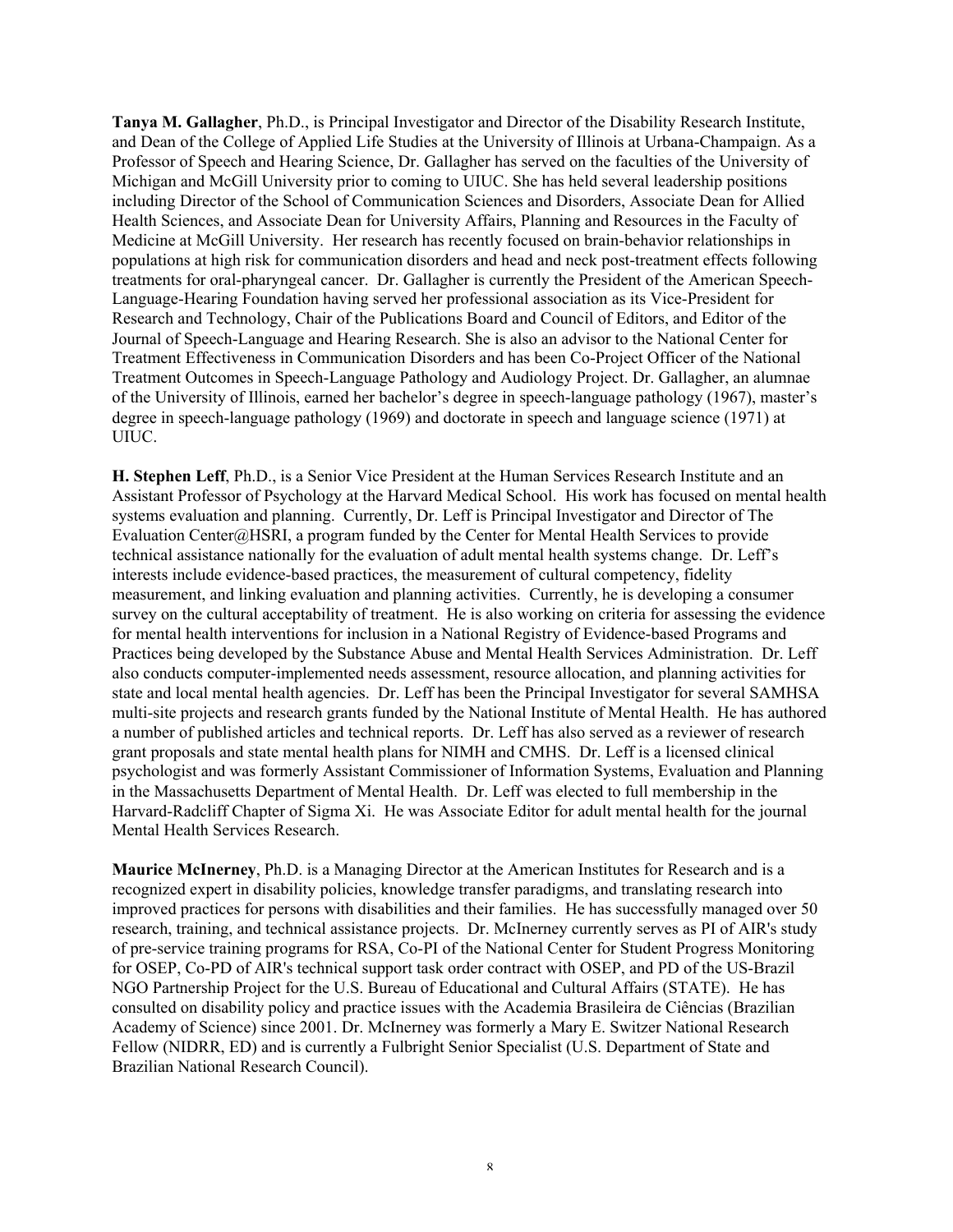Ralf Schlosser, Ph.D., is currently an Associate Professor in the Department of Speech-Language Pathology and Audiology at Northeastern University in Boston. He has published extensively in the field of augmentative and alternative communication with an emphasis on intervention research, efficacy, research synthesis, and evidence-based practice. Recently, he has published a monograph entitled: *The efficacy of augmentative and alternative communication: Towards evidence-based practice.* His doctorate is in Special Education from Purdue University.

Liz Stirling, M.S., is a Knowledge Translation Specialist with the Knowledge Translation Branch in the Canadian Institutes of Health Research (CIHR) where she develops funding opportunities in knowledge translation, oversees the CIHR Health Research Communications Award and works on a variety of CIHR new initiatives. She is trained as an occupational therapist and also holds a Masters in Health Science (Health Administration), both from the University of Toronto (1980 and 1984 respectively). She worked in spinal cord, stroke and pediatric rehabilitation programs before completing her graduate degree. Ms. Stirling was the Legislative Assistant and Policy Advisor to the Ontario Minister of Health from 1985- 1988. Several years working as a government relations and communications consultant for Hill and Knowlton have provided insights into a wide range of private and public sector organizations including hospitals, non-governmental organizations and pharmaceutical companies. From 1990 -1992, Ms. Stirling worked for Kaiser Permanente in the Northern California Region in Program Development. Since 1992 she has lived in Ottawa, working previously for one of Canada's largest teaching and research hospitals. In 2004 Ms. Stirling worked on a secondment basis for the Canadian Health Services Research Foundation.

Thomas E. Stripling has served as Paralyzed Veterans of America's Director of Research, Education and Practice Guidelines program since 2001. This program includes management of PVA's Spinal Cord Research Foundation, PVA's Spinal Cord Injury Education and Training Foundation and the Consortium for Spinal Cord Medicine for Clinical Practice Guidelines. The foundations are both 501(C)(3) not-forprofit corporations awarding 1 or 2 year projects in either research or education dedicated to spinal cord injury or disease. The Consortium represents 20 medical, nursing, therapeutic and advocacy organizations focused spinal cord injury that publishes evidence-based clinical practice guidelines. Mr. Stripling joined PVA in 1981 as a health policy researcher. He has conducted and/or managed studies for PVA on the economic consequences of SCI and multiple sclerosis, membership needs  $\&$  services, bladder cancer, sports & recreation, and various health services questions ranging from managed care to assisted living to psycho-demographic statistics. Mr. Stripling graduated from Providence College in 1972 with a bachelor's degree in sociology. Prior to joining PVA, he was involved in the developmental disabilities field as a program manager, researcher, community liaison and advocate.

Pimjai Sudsawad, Sc.D, OTR, is an Assistant Professor in the Occupational Therapy Program at the University of Wisconsin-Madison. Dr. Sudsawad practiced occupational therapy for 14 years before transitioning to academia. Dr. Sudsawad's area of focus is research utilization in evidence-based practice by rehabilitation practitioners. Her research under the Mary E. Switzer Fellowship from NIDRR investigated ways that outcome research could be designed, implemented, and reported in a manner that is maximally usable for clinical practice. The proposed model included the incorporation of social validity, ecological validity, and clinical significance concepts into the design of pediatric intervention studies to create desirable characteristics that will make research information more usable for practice, based the Diffusion of Innovations conceptual framework. Dr. Sudsawad was a recipient of a pre-doctoral training grant (T32) from the National Center for Medical Rehabilitation Research, National Institute of Child Health and Human Development, National Institutes of Health. She also received and directed a competitive internal research grant from Sargent College of Health and Rehabilitation in support of her dissertation research. Dr. Sudsawad received the Ann Henderson Doctoral Scholarship Award in recognition of excellence in scholarship and research from the Department of Occupational Therapy, Sargent College of Health and Rehabilitation Sciences, Boston University. While a faculty member, Dr.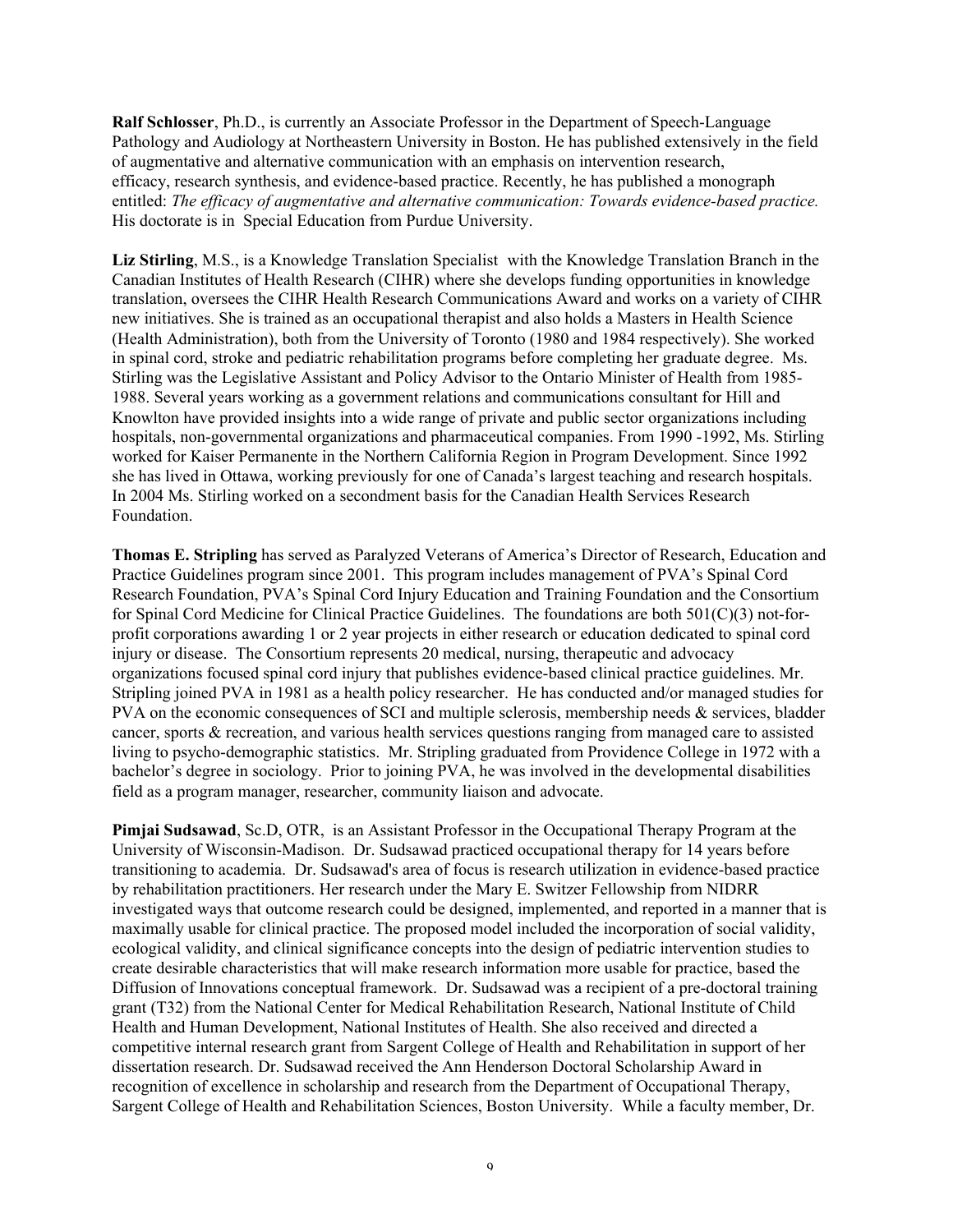Sudsawad received 3 additional research grants including the Mary E. Switzer Fellowship from NIDRR. Dr. Sudsawad is currently a member of the Clinical Practice Committee of the American Congress of Rehabilitation Medicine. Since January 2002, she has served as an Editorial board member of the *American Journal of Occupational Therapy.* Dr. Sudsawad received a Bachelor's degree in Occupational Therapy from Chiangmai University, Thailand; a Master's degree in Occupational Therapy from the State University of New York at Buffalo; and a Doctoral degree in Therapeutic Studies from Boston University.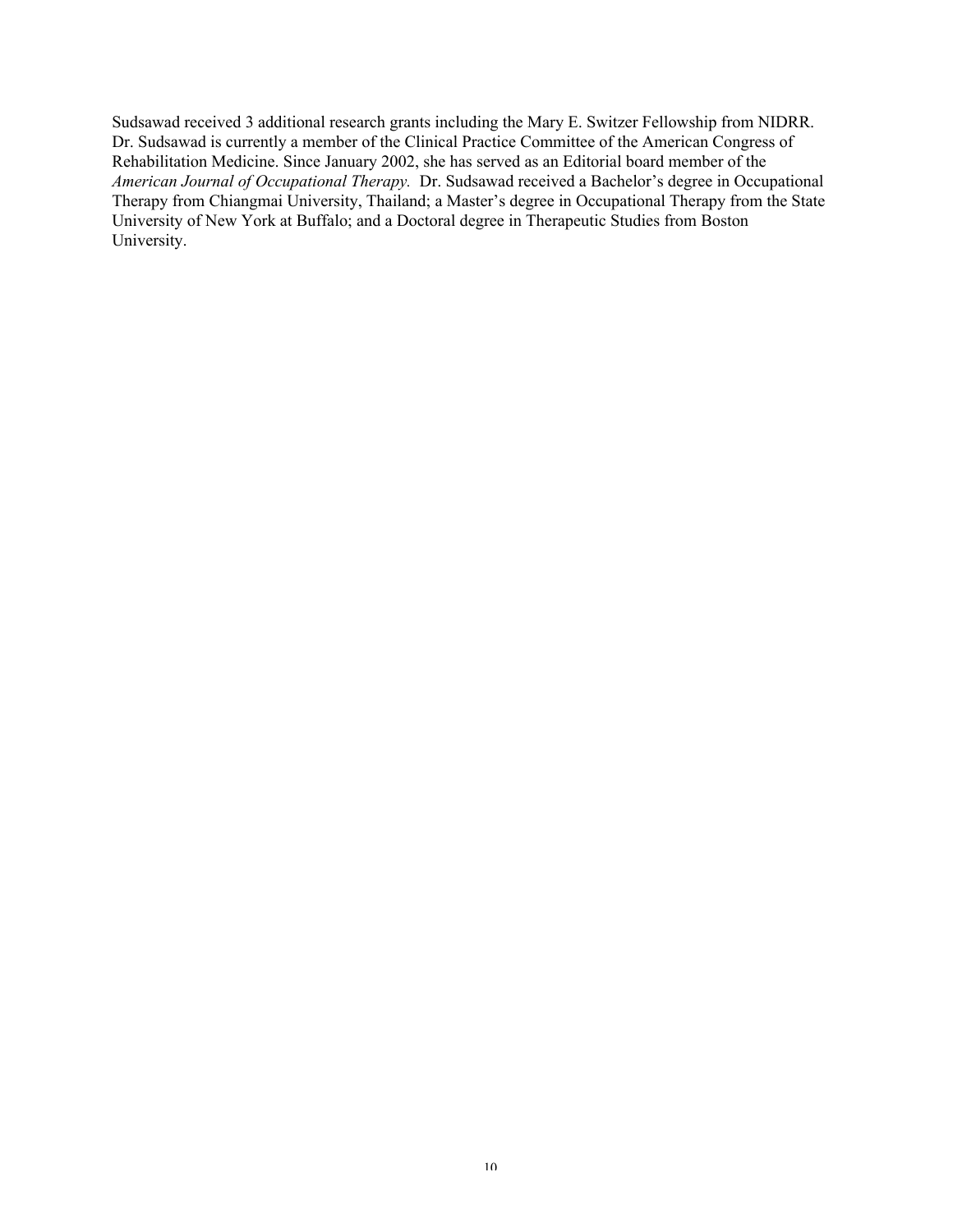## *NIDRR Staff BiographicalInformation*

Steven James Tingus, M.S., C.Phil., is Director of NIDRR. As director, he serves as chief advisor to the Assistant Secretary for Special Education and Rehabilitative Services, U.S. Department of Education, and directs research programs and activities related to maximizing employment and independent living opportunities for disabled individuals of all ages. Prior to joining the Department of Education, Tingus served as director of resource development and public policy director for assistive technology at the California Foundation for Independent Living Centers. In that capacity, he developed and implemented model policies and activities to broaden access to assistive technology for persons with disabilities to help them live independent and productive lives. From 1995-1998, he served as health care policy analyst in the Office of Long Term Care at the California Department of Health Services. Tingus earned his master of science degree in physiology from the University of California, Davis in 1990 and has done work toward his doctoral degree in physiology.

Richard P. Melia, Ph.D., is Director of the Division of Research Sciences at NIDRR. Dick has worked for the Federal government on disability and rehabilitation research, training, and policy for more than 30 years. Originally from Boston, MA, he earned his BA in political science from Northeastern University and his MA and Ph.D. degrees from University of Massachusetts, Amherst with an emphasis in public administration and public health. The National Rehabilitation Association in 1984 named Dick a Mary E. Switzer Scholar. He has helped shape numerous interdisciplinary, interagency, international, and intergovernmental activities and research initiatives addressing rehabilitation, independent living, and disability policy.

Ellen Liberti Blasiotti is the Manager of the Knowledge Dissemination and Utilization (soon to be called Knowledge Translation) Program at NIDRR. She is a national expert in information dissemination and utilization, and is published in *Knowledge: Creation, Diffusion, Utilization* (Sage), the *Handbook on Disability Studies* (Sage), and various newsletters and conference proceedings. She has been a conference speaker on knowledge dissemination and utilization, the work of NIDRR, research resources, fellowships, addressing the disability media, customer service standards, and personal value conflict in foreign policy decision-making. She has 36 years of experience in foreign affairs, public diplomacy, rehabilitation research, research information dissemination and utilization, and public affairs. Ms. Blasiotti served as the Director of the Mary E. Switzer Fellowship Program for eight years and she has been affiliated with the program for 21years. She has directed the public affairs office of the Assistant Secretary of OSERS and NIDRR's knowledge dissemination division and team, and has served as the Director of NIDRR's International Program. She was the Special Assistant to the first Director of NIHR, Margaret J. Giannini, M.D. As a NIDRR Program Officer and Contracting Officer's Representative, she has directed the work of national information clearinghouses, a "best practices" network, rural rehabilitation research programs, independent living programs, a rehabilitation research library, information services, national and international database projects; media outreach projects, and technical assistance projects. She has served as a speechwriter and ghostwriter for figures of national prominence. She has served as a delegate to US-Japan Common Agenda conference and has been a NIDRR Fellow to India. Ms. Blasiotti is the winner of a prestigious "Hammer Award" from the Vice-President's National Performance Review and the Deputy Secretary's Reinvention Award. Prior to her service in helping to establish the NIHR (now NIDRR), Ms. Blasiotti served as a foreign affairs officer and public affairs officer at the United States Information Agency and the U.S. Department of State's Office of Public Affairs and Bureau of Educational and Cultural Affairs. She holds a Bachelor of Arts degree from Mary Washington College of the University of Virginia (now Mary Washington University) and a Master of Arts in Liberal Studies degree from Georgetown University.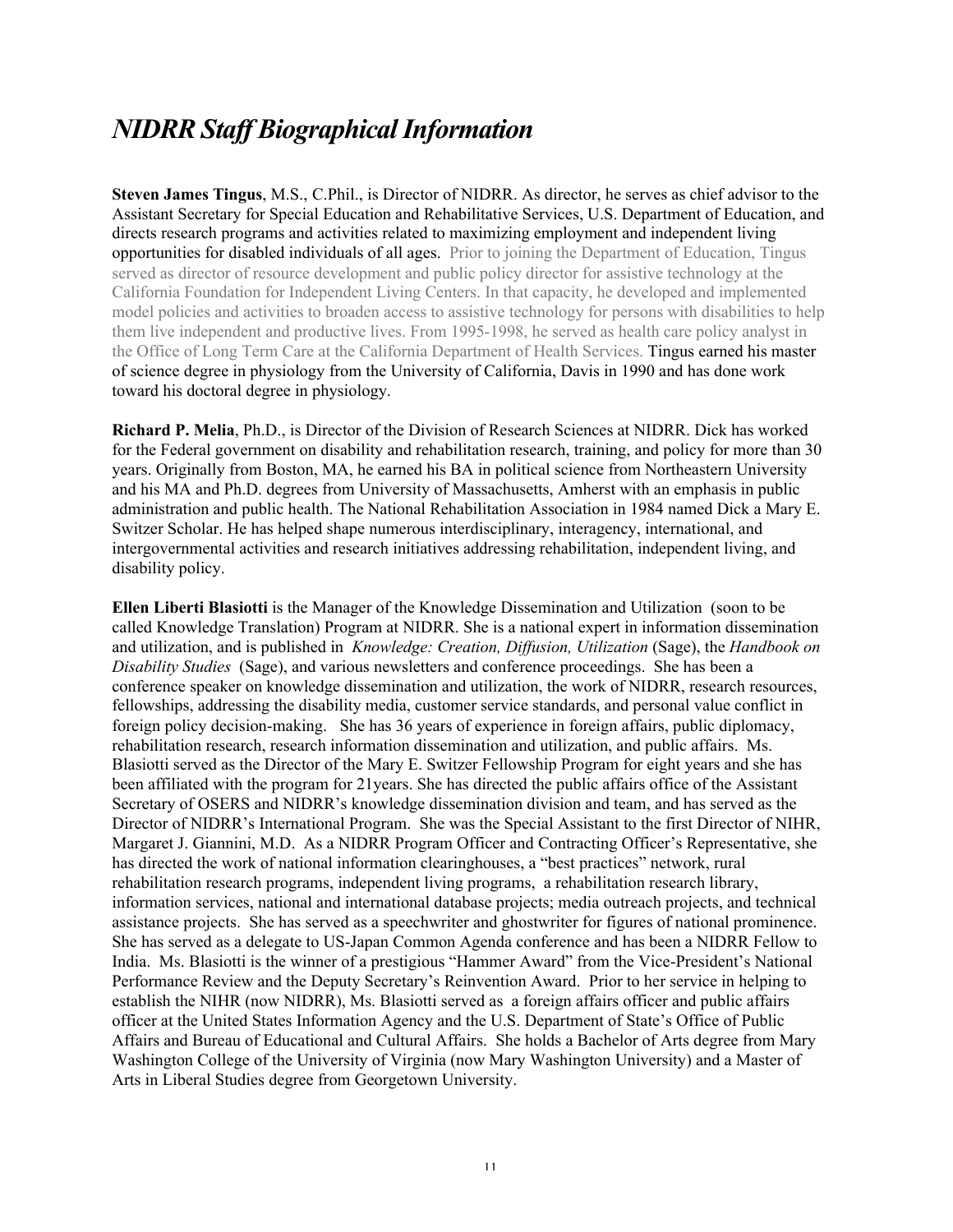Eva M. Gavillan, Ed.D., is a Program Specialist at NIDRR. She has experience in planning, data analysis, training activities for staff in the application of new web reporting tools, and general management duties related to the Planning, Budget and Evaluation unit of NIDRR. She has implemented the Tools Collection, a project that identifies instruments developed by NIDRR grantees to improve dissemination of their results. She has led the Internal Knowledge Management Initiative and has worked on developing a new web-based reporting system and identifying appropriate information mechanisms and collaboration tools. She is currently examining evidence-based methods to determine the best models for communicating information to NIDRR's diverse audiences. She has represented NIDRR in international events related to the Mexican Bi-national Agreement, International Education Week and other major organizations meetings related to inclusion of persons with disabilities. Her background includes work in the public and private sectors on total quality management and organizational development. Her international experience includes serving as a management consultant in Europe, the Caribbean, Central and South America. She has been a Fulbright Scholar in the Western Hemisphere and has been appointed as a Senior Specialist to the Fulbright Senior Scholars Program. She has established for Pricewaterhousecoopers team building processes and re-engineering efforts for the services of public and private agencies applying total quality management methods in state agencies and foreign ministries in the Caribbean and Central America. She has been a lecturer and presenter at professional meetings in Europe and Latin America, such as the US Embassy in Panama Round Table; The Joint Working Group on Disability in London, and the Congreso Iberoamericano de Informatica Educativa Especial in Spain, Argentina, and Peru. She has been a national fellow for the Rockefeller Foundation Social Sciences Scholars Program and the National Hispana Leadership Institute. She has directed the learning units for major international and national organizations, including the Ford Foundation Internships for Doctoral Students in Social Sciences, the Girl Scouts of the USA, National Association Headquarters Adult Development Training Center, and the American Association for the Advancement of Science (AAAS) Collaboration for Equity. She has co-developed and published reports and curricula used to conduct capacity building efforts in equity of access, such as the Equity Checklist from the AAAS. She began her career in special education in the former Bureau of Education for the Handicapped and her work in assessment of bilingual students has appeared in Bilingualism and Disability by Croom Publishers. Dr. Gavillan has a masters and doctorate in Learning Environments from Harvard Graduate School of Education and post-doctoral work from Cornell University School of Industrial and Labor Relations and the Center for Creative Leadership.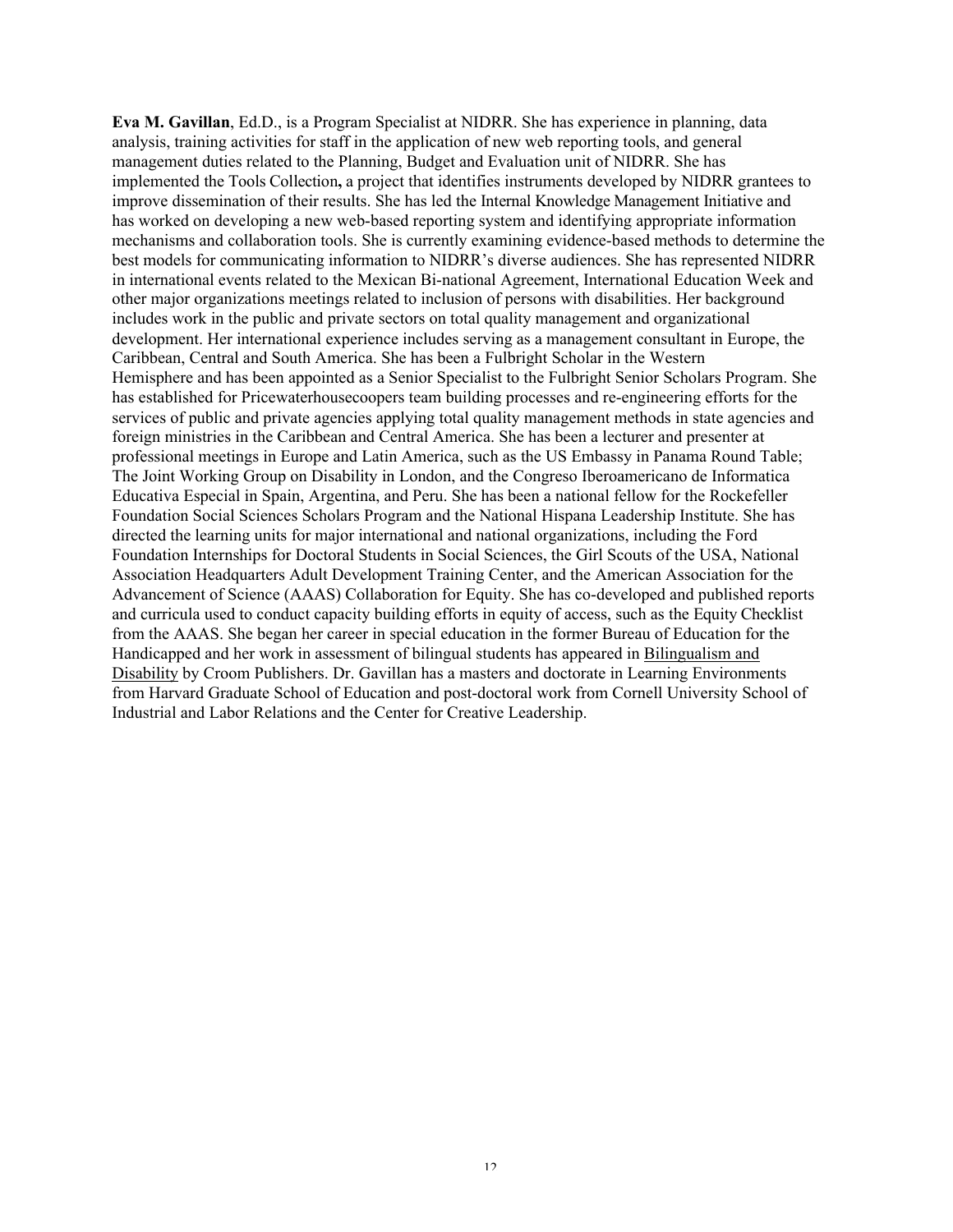## Section 2. Orientation to the National Institute on Disability and Rehabilitation Research

## *What NIDRR Does*

NIDRR is located in the Office of Special Education and Rehabilitative Services (OSERS) within the U.S. Department of Education. OSERS has two other components: the Rehabilitation Services Administration (RSA), which administers the state-federal vocational rehabilitation program, and the Office of Special Education Programs (OSEP), which oversees the implementation of the Individuals with Disabilities Education Act (IDEA).

The NIDRR mission is to generate new knowledge and to promote its effective use to improve the abilities of people with disabilities to perform activities of their choice in the community, and to expand society's capacity to provide full opportunities and accommodations for its citizens with disabilities. NIDRR conducts comprehensive and coordinated programs of research and related activities to maximize the full inclusion, social integration, employment, and independent living of individuals of all ages with disabilities. NIDRR's focus includes research in employment; participation and community living; health and function; and technology. The legislative authority for NIDRR is the Rehabilitation Act of 1973, Title II, as amended, 29 U.S.C. 760-762. NIDRR program regulations are contained in 34 CFR 350-359.

In addition to research and development, the statute authorizes widespread dissemination of researchgenerated knowledge to rehabilitation service providers, people with disabilities and their families, researchers and others; promotion of technology transfer; leadership of an interagency committee to coordinate federal disability and rehabilitation research; advanced training in disability and rehabilitation research; and increased opportunities for minority institutions and for researchers with disabilities or from minority groups. NIDRR has developed extensive links to the disability and rehabilitation research community through its leadership role in chairing the Interagency Committee on Disability Research (ICDR). NIDRR has also developed partnerships with many federal agencies, research institutions and consumer organizations. In fiscal year 2004, approximately 250 projects were funded by NIDRR for a total of about \$107 million.

## *NIDRR Funding Mechanisms*

NIDRR's research is extramural, conducted through a network of individual research projects and centers of excellence. Most NIDRR grantees are universities or providers of rehabilitation or related services. NIDRR's largest funding programs are the Rehabilitation Research and Training Centers (RRTCs) and the Rehabilitation Engineering Research Centers (RERCs). NIDRR also makes awards for information dissemination and utilization centers and projects, field-initiated projects, research and development projects, advanced research training projects, Switzer fellowships, and model systems of research.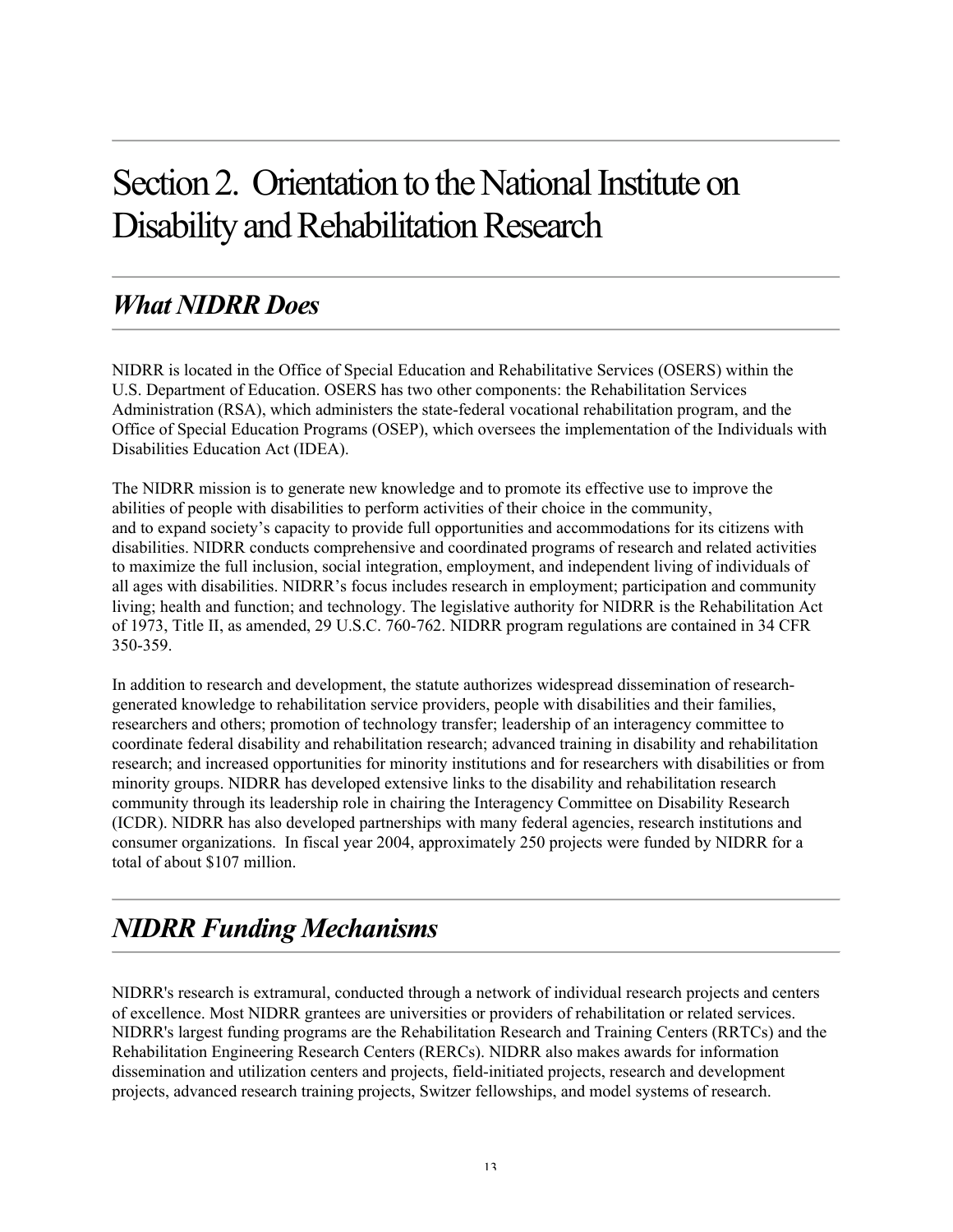#### **Rehabilitation Research and Training Centers (RRTC)**

The RRTCs are funded for five years and conduct coordinated programs of research that will improve rehabilitation methodology and service delivery systems, alleviate or stabilize disabling conditions and promote the maximum social and economic independence of individuals with disabilities. The RRTCs also conduct training and information dissemination activities. Some disabling conditions that are currently the subject of individual centers include deafness, low vision, spinal cord injury and long-term mental illness. Other RRTCs focus on cross-disability perspectives such as aging with a disability, the management of independent living centers, or drugs and disability. The RRTCs also train rehabilitation personnel and other individuals to provide rehabilitation services and to conduct additional research. In addition, the RRTCs serve as a resource for researchers, people with disabilities, their families, service providers, and advocates by disseminating information and providing technical assistance through workshops, conferences and public education programs.

#### **Rehabilitation Engineering Research Centers (RERC)**

The RERCs are funded for five years and work at the individual level focusing on technology to lessen the effects of sensory loss, mobility impairment, chronic pain, and communications difficulties. They also work at the systems level in such areas as eliminating barriers to fully accessible transportation, communications and housing. RERCs partner with industry, product developers, and private sector entrepreneurs.

#### **Disability and Rehabilitation Research Projects (DRRP)**

The Disability and Rehabilitation Research Projects carry out one or more of NIDRR's activities: research, development, demonstration, training, dissemination, utilization, and technical assistance. Dissemination and Utilization grants are provided to help transfer research and other products to policymakers, the rehabilitation community, educators, technology developers, and person with disabilities. The topics are reflected in specific NIDRR priorities. Some examples include: model systems, the creation of a specialized dataset for the collection of clinical and scientific information, or job development and placement for agricultural workers with disabilities.

#### **Field-Initiated Projects**

Field-initiated projects are proposed by the researcher. Some topics recently funded are aging and life adjustment after spinal cord injury, assessing the impact of managed care on rehabilitation research, and a clinical evaluation of pressure relieving seat cushions for elderly stroke patients.

#### **Advanced Rehabilitation Research Training Program**

The Advanced Rehabilitation Research Training Program trains physicians, therapists, rehabilitation engineers, and other professionals in research methods and statistical analysis.

#### **Switzer Fellowship**

NIDRR administers two types of one-year Switzer fellowships. Distinguished fellowships are for individuals of doctorate or comparable academic status with seven or more years experience relevant to rehabilitation research. Merit fellowships are for persons with considerable research experience, but who do not meet the above requirements.

#### **Small Business Innovative Research (SBIR)**

Small Business Innovative Research contracts help support the production of new products, from development to market readiness.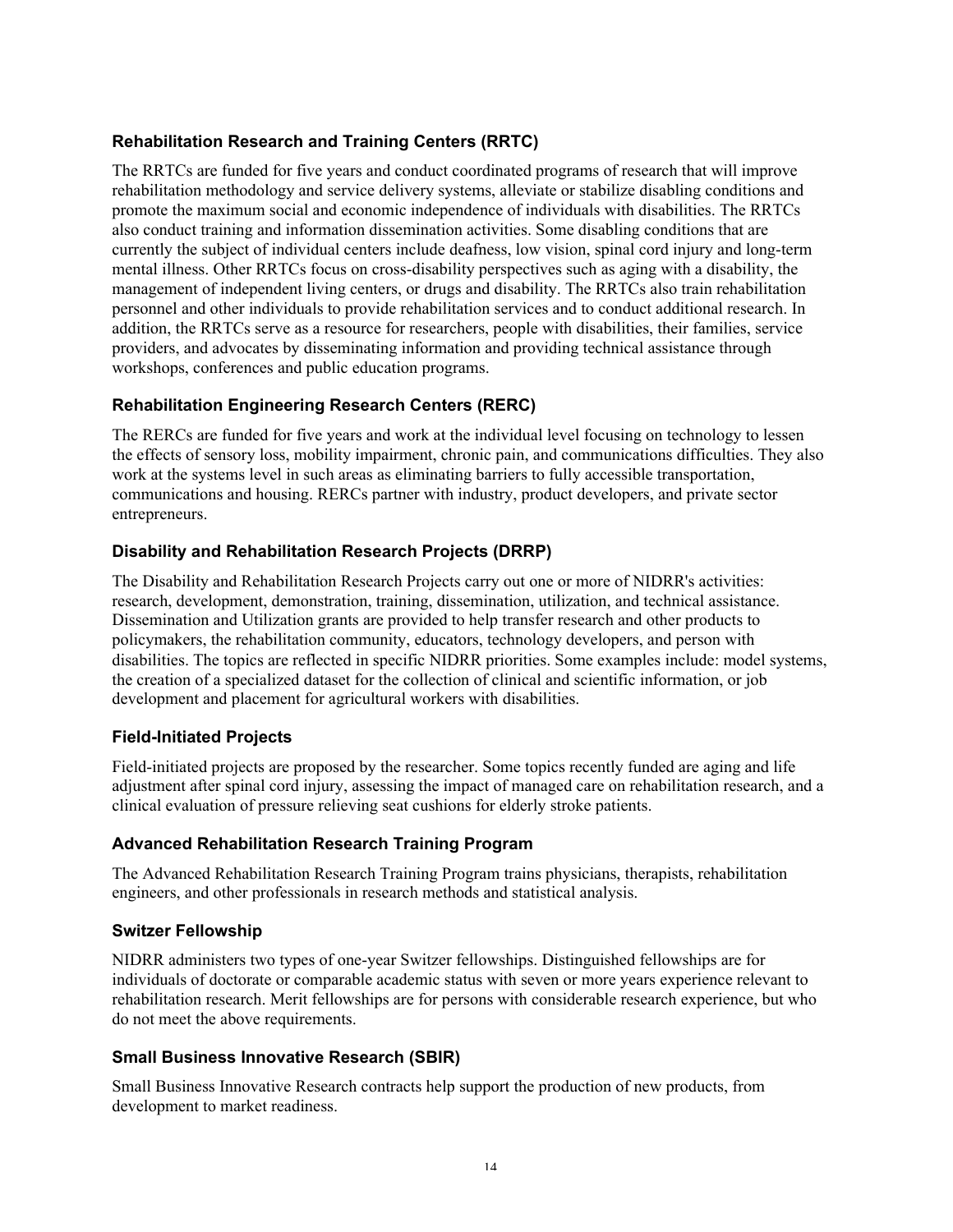## *LegislativeAuthority for DisseminationActivities*

The legislative authority for conducting dissemination activities is contained in the Rehabilitation Act of 1973, as amended. Under 29 U.S.C. §762(b), NIDRR is responsible for:

(2) widely disseminating findings, conclusions, and recommendations, resulting from research, demonstration projects, training, and related activities (referred to in this subchapter as "covered activities") funded by the Institute, to—

(A) other Federal, State, tribal, and local public agencies;

(B) private organizations engaged in research relating to rehabilitation or providing rehabilitation services;

(C) rehabilitation practitioners; and

(D) individuals with disabilities and the individuals' representatives;

(4) widely disseminating educational materials and research results, concerning ways to maximize the full inclusion and integration into society, employment, independent living, family support, and economic and social self-sufficiency of individuals with disabilities, to—

(A) public and private entities, including—

(i) elementary and secondary schools (as defined in section  $7801$  of title 20; [1] and

(ii) institutions of higher education;

(B) rehabilitation practitioners;

(C) individuals with disabilities (especially such individuals who are members of minority groups or of populations that are unserved or underserved by programs under this chapter); and

(D) the individuals' representatives for the individuals described in subparagraph (C);

(5)

(A) conducting an education program to inform the public about ways of providing for the rehabilitation of individuals with disabilities, including information relating to—

(i) family care;

(ii) self-care; and

(iii) assistive technology devices and assistive technology services; and

(B) as part of the program, disseminating engineering information about assistive technology devices;

(6) conducting conferences, seminars, and workshops (including in-service training programs and programs for individuals with disabilities) concerning advances in rehabilitation research and rehabilitation technology (including advances concerning the selection and use of assistive technology devices and assistive technology services), pertinent to the full inclusion and integration into society, employment, independent living, family support, and economic and social self-sufficiency of individuals with disabilities;

(8) producing, in conjunction with the Department of Labor, the National Center for Health Statistics, the Bureau of the Census, the Health Care Financing Administration, the Social Security Administration, the Bureau of Indian Affairs, the Indian Health Service, and other Federal departments and agencies, as may be appropriate, statistical reports and studies on the employment, self-employment, telecommuting, health, income, and other demographic characteristics of individuals with disabilities, including information on individuals with disabilities who live in rural or inner-city settings, with particular attention given to underserved populations, and widely disseminating such reports and studies to rehabilitation professionals, individuals with disabilities, the individuals' representatives, and others to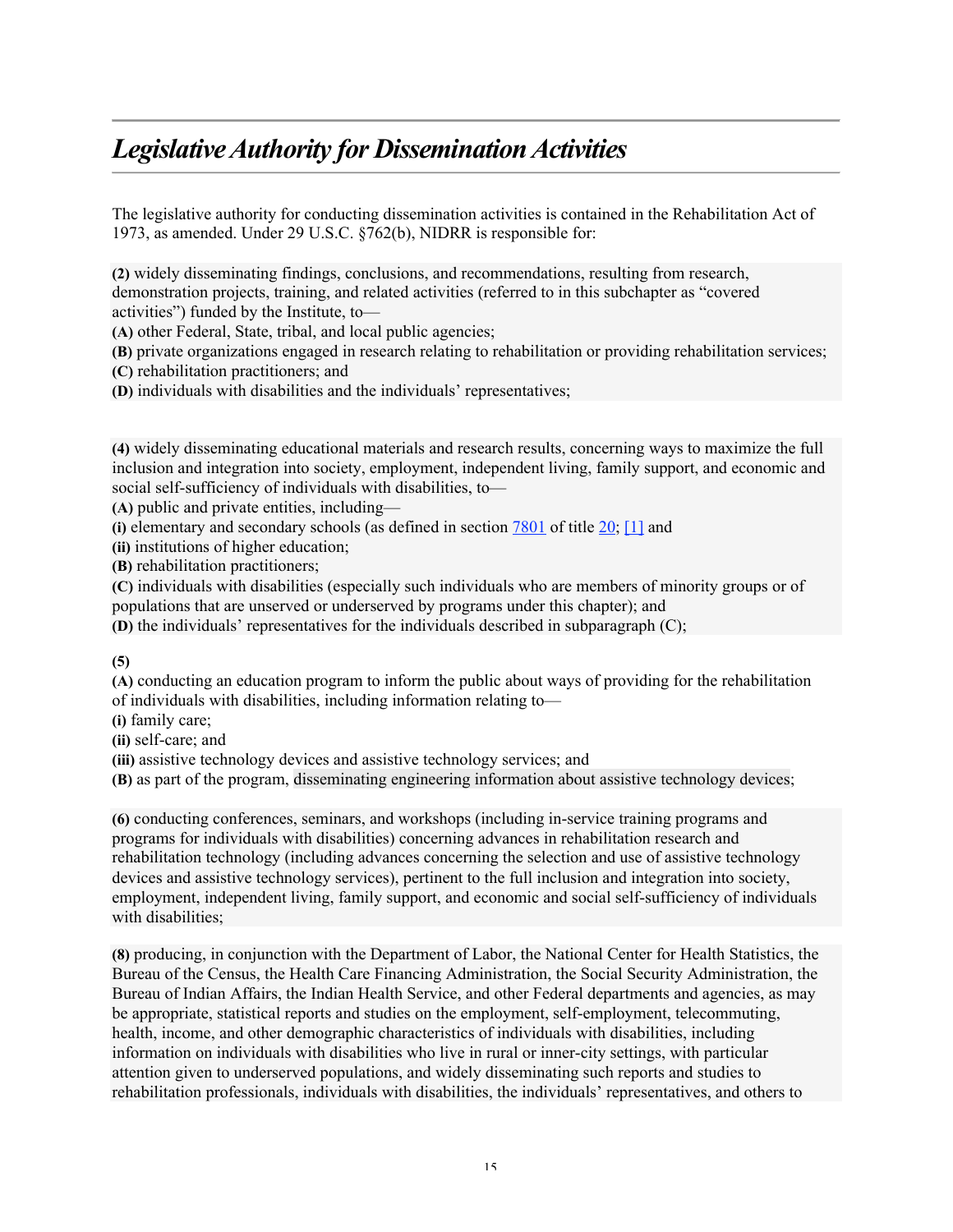assist in the planning, assessment, and evaluation of vocational and other rehabilitation services for individuals with disabilities;

(11) coordinating activities with the Attorney General regarding the provision of information, training, or technical assistance regarding the Americans with Disabilities Act of 1990 (42 U.S.C. 12101 et seq.) to ensure consistency with the plan for technical assistance required under section 506 of such Act (42 U.S.C. 12206).

(c) Development and dissemination of models

(1) The Director, acting through the Institute or one or more entities funded by the Institute, shall provide for the development and dissemination of models to address consumer-driven information needs related to assistive technology devices and assistive technology services.

(2) The development and dissemination of models may include—

(A) convening groups of individuals with disabilities, family members and advocates of such individuals, commercial producers of assistive technology, and entities funded by the Institute to develop, assess, and disseminate knowledge about information needs related to assistive technology;

(B) identifying the types of information regarding assistive technology devices and assistive technology services that individuals with disabilities find especially useful;

(C) evaluating current models, and developing new models, for transmitting the information described in subparagraph (B) to consumers and to commercial producers of assistive technology; and

(D) disseminating through one or more entities funded by the Institute, the models described in subparagraph (C) and findings regarding the information described in subparagraph (B) to consumers and commercial producers of assistive technology.

#### **The legislative authority for Rehabilitation Research and Training Centers and Rehabilitation Engineering Research Centers includes dissemination requirements:**

(2)

(A) Research grants may be used for the establishment and support of Rehabilitation Research and Training Centers, for the purpose of providing an integrated program of research, which Centers shall— (i) be operated in collaboration with institutions of higher education or providers of rehabilitation services or other appropriate services; and

(ii) serve as centers of national excellence and national or regional resources for providers and individuals with disabilities and the individuals' representatives.

(B) The Centers shall conduct research and training activities by—

(i) conducting coordinated and advanced programs of research in rehabilitation targeted toward the production of new knowledge that will improve rehabilitation methodology and service delivery systems, alleviate or stabilize disabling conditions, and promote maximum social and economic independence of individuals with disabilities, especially promoting the ability of the individuals to prepare for, secure, retain, regain, or advance in employment;

(ii) providing training (including graduate, pre-service, and in-service training) to assist individuals to more effectively provide rehabilitation services;

(iii) providing training (including graduate, pre-service, and in-service training) for rehabilitation research personnel and other rehabilitation personnel; and

(iv) serving as an informational and technical assistance resource to providers, individuals with disabilities, and the individuals' representatives, through conferences, workshops, public education programs, in-service training programs, and similar activities.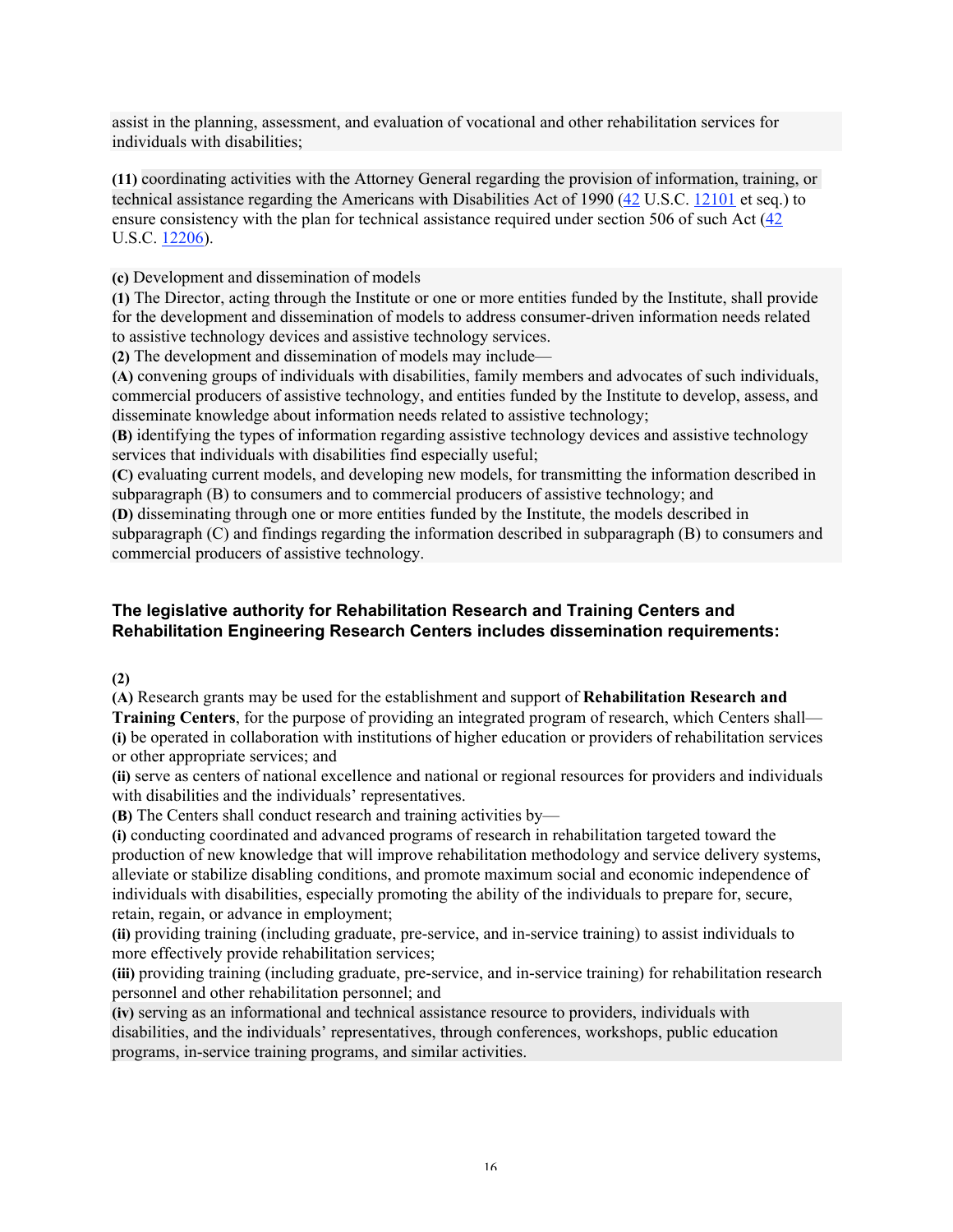#### (3)

(A) Research grants may be used for the establishment and support of Rehabilitation Engineering Research Centers, . . . operated by or in collaboration with institutions of higher education or nonprofit organizations, to conduct research or demonstration activities, and training activities, regarding rehabilitation technology, including rehabilitation engineering, assistive technology devices, and assistive technology services, for the purposes of enhancing opportunities for better meeting the needs of, and addressing the barriers confronted by, individuals with disabilities in all aspects of their lives. (B) In order to carry out the purposes set forth in subparagraph (A), such a Center shall carry out the research or demonstration activities by—

(i) developing and disseminating innovative methods of applying advanced technology, scientific achievement, and psychological and social knowledge to—

(I) solve rehabilitation problems and remove environmental barriers through planning and conducting research, including cooperative research with public or private agencies and organizations, designed to produce new scientific knowledge, and new or improved methods, equipment, and devices; and

(II) study new or emerging technologies, products, or environments, and the effectiveness and benefits of such technologies, products, or environments;

(ii) demonstrating and disseminating—

(I) innovative models for the delivery, to rural and urban areas, of cost-effective rehabilitation technology services that promote utilization of assistive technology devices; and

(II) other scientific research to assist in meeting the employment and independent living needs of individuals with significant disabilities; or

(iii) conducting research or demonstration activities that facilitate service delivery systems change by demonstrating, evaluating, documenting, and disseminating—

(I) consumer responsive and individual and family-centered innovative models for the delivery to both rural and urban areas, of innovative cost-effective rehabilitation technology services that promote utilization of rehabilitation technology; and

(II) other scientific research to assist in meeting the employment and independent living needs of, and addressing the barriers confronted by, individuals with disabilities, including individuals with significant disabilities.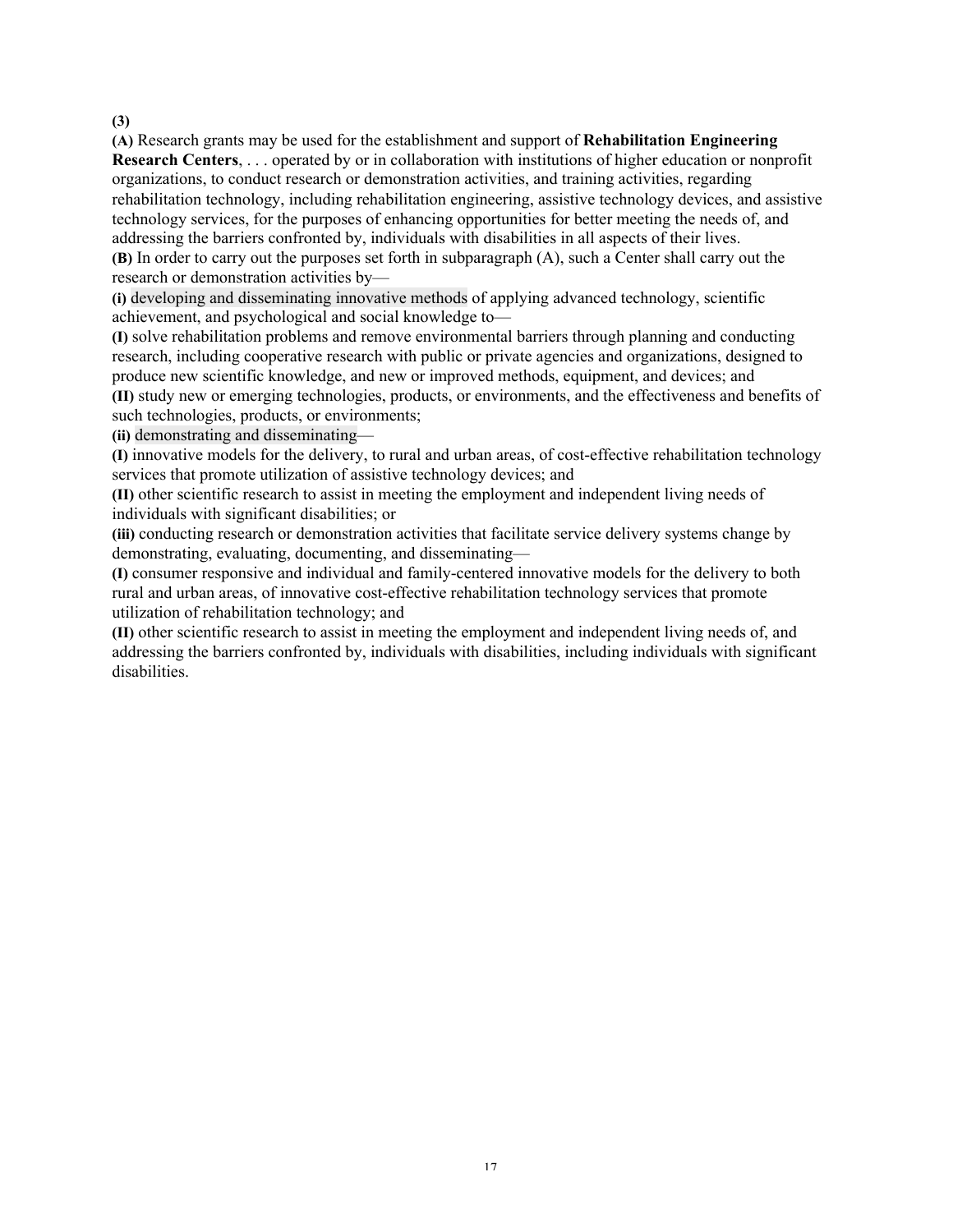## Section 3. How NIDRR Currently Disseminates the Results of the Research it Funds

Moving research to practice has been addressed by NIDRR activities such as: planning for dissemination and utilization; translating research results to make them more easily understood by the consumer; making results available and accessible using technology such as databases, research libraries, and websites; developing distance learning courses; and publishing and presenting the results of research in academic settings. In addition, NIDRR has supported efforts to perform market research to determine the kinds of information people need and the formats they would like best to receive that information.

In the last decade, NIDRR has refocused and strengthened its Knowledge Dissemination and Utilization (KDU) effort in several important ways: through focusing on the end users of information, by capitalizing on technology and by creating a technical assistance resource and a network of Knowledge Dissemination and Utilization Centers (KDUCs). By refocusing on the end users of information, the KDU program has made researchers increasingly aware of the need to look beyond parochial dissemination channels to the information needs of stakeholder audiences such as people with disabilities and their families, disability organizations, policymakers and researchers in other fields. Specific KDU centers, which have focused on such topics as Independent Living, have provided an array of translated material derived from NIDRR research. The material is presented in language that can be used readily by consumers.

For more than 20 years, NIDRR has funded several research databases for individuals with disabilities. NIDRR-funded databases have focused on applied rehabilitation research and providing access to up-todate information on assistive technology and other useful consumer information. These and other vehicles of knowledge dissemination and utilization have served as important resources for consumers, practitioners, policymakers and researchers. These databases are presented below.

#### **ABLEDATA**

Since 1980, NIDRR has funded ABLEDATA, the premier database of information on assistive technology as a national resource for assistive and rehabilitative technology product information. Through the World Wide Web, the database is searched more than 1 million times annually, in addition to telephone inquiries. It offers more than 30,000 assistive technology products from domestic and international sources, and information on more than 6,000 manufacturers, and has been cited as a model for the development of similar systems.

#### **Databases Maintained by the National Center for the Dissemination of Disability Research (NCDDR)**

Most NIDRR centers and projects now conduct information and dissemination activities. These activities have become more coordinated and integral to planning in recent years with the establishment of a national center to disseminate the results of NIDRR grantee research. NIDRR has funded the National Center for the Dissemination of Disability Research (NCDDR) for many of its knowledge translation activities. Most of the NCDDR work is done through databases and Web pages linked to other critical sources of research information.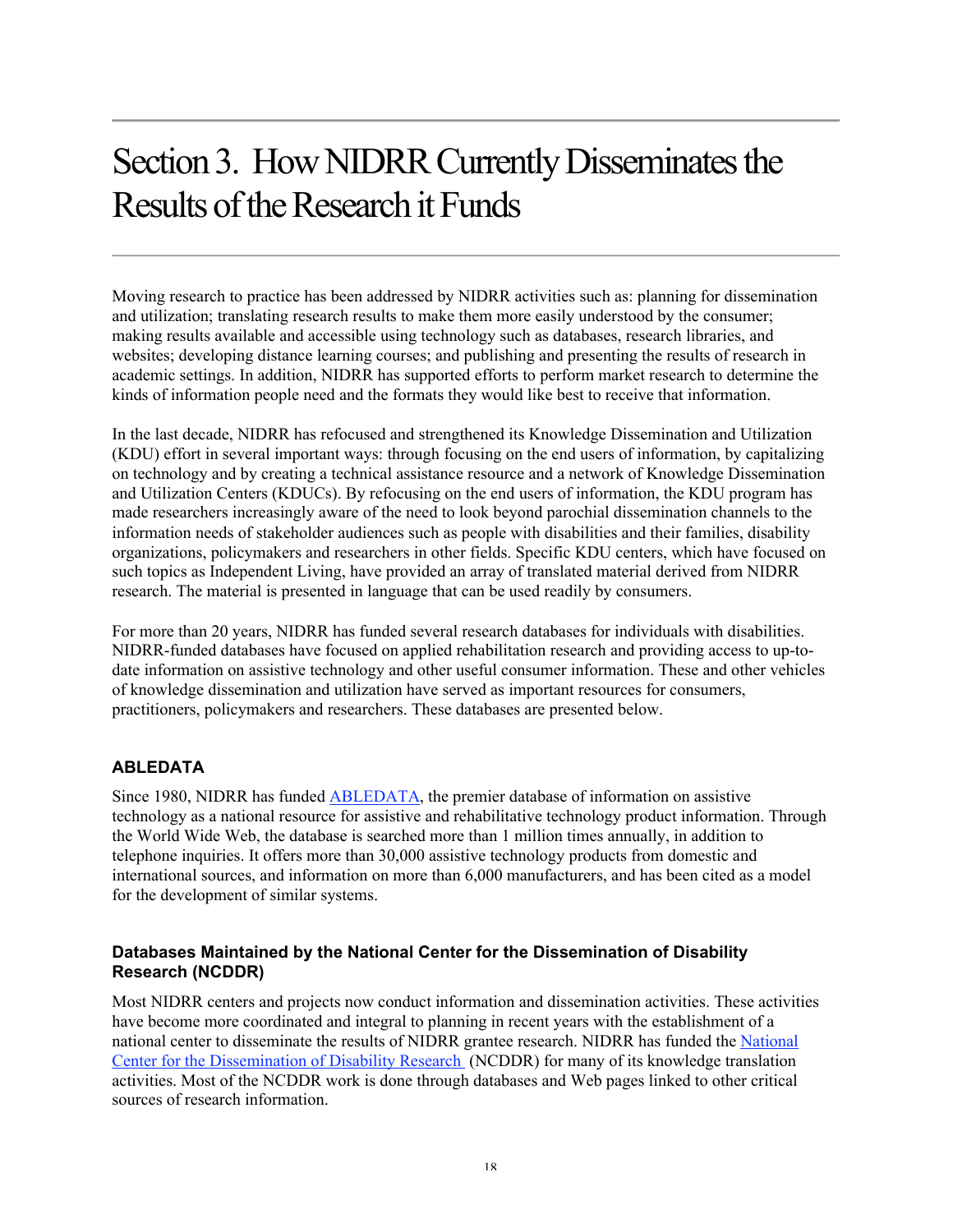NCDDR maintains a searchable online database, updated weekly, to provide ready access to findings and results of NIDRR grantees' research. By centralizing the information, numerous reports and data on many NIDRR grantees readily are available, thus reducing the need to search every NIDRR grantee's Web site for research outcomes. More than 1,200 resources now are entered in the Electronic Library and 250 entries are in the Spanish version, the Biblioteca Electronica.

The NCDDR Web site also contains the many papers and background information resources developed in depth over many years on various aspects of KDU and KT. Topic areas include: communities of practice; dissemination research and practice; knowledge translation; research to practice; social marketing; surveys of dissemination preferences and practices; user friendly materials; and utilization.

#### **Databases Maintained by the National Rehabilitation Information Center (NARIC)**

As the number of rehabilitation research reports began to increase rapidly by the 1970s, a feasibility study was undertaken on ways to provide library and information functions for NIDRR research. This study led to the establishment of the National Rehabilitation Information Center (NARIC), which continues to be a NIDRR-funded knowledge translation database.

NARIC collects and disseminates the outputs of research funded by NIDRR. Over 25 years, NARIC's mission has expanded to providing information services and document delivery to the disability and rehabilitation communities. NARIC also offers document delivery, customized database searches, and REHABDATA Connection, a monthly alert service. The NARIC databases are:

REHABDATA contains approximately 70,000 abstracts of books, reports, articles, and audiovisual materials relating to disability and rehabilitation research. Each abstract includes bibliographic information, a 250-word abstract, and, when appropriate, information regarding the project that produced the document. The collection spans 1956 to the present. Three main categories of documents are included: (1) reports, studies, and papers submitted by projects funded by the National Institute on Disability and Rehabilitation Research (2) articles published in rehabilitation-related periodicals; and (3) commercially published books. Some non-print materials are also included.

NIDRR Project Database contains information on every project funded by NIDRR from 1993 to the present.

NARIC Knowledgebase represents 25 years of collecting resources for information and referral. The database includes agencies and organizations, directories, databases, journals and other periodicals, and online resources.

NARIC is moving toward a digital collection by currently archiving electronic copies of current journal articles. NARIC will expand this collection, digitizing existing publications for safer storage and easy retrieval and plans to expand its online services to include virtual reference through chat interface and shopping cart technology to order documents directly from REHABDATA.

#### **Disability and Business Technical Assistance Centers**

Public and private agencies, and people with disabilities, experienced an increased need for information after the 1990 passage of the ADA. In 1991, with Congressional support, NIDRR established 10 regional Disability and Business Technical Assistance Centers (DBTACs) that have continued to provide comprehensive technical assistance and training on the ADA. The DBTACs, now also known as ADA and Information Technology (ADA & IT) Technical Assistance Centers, have provided services to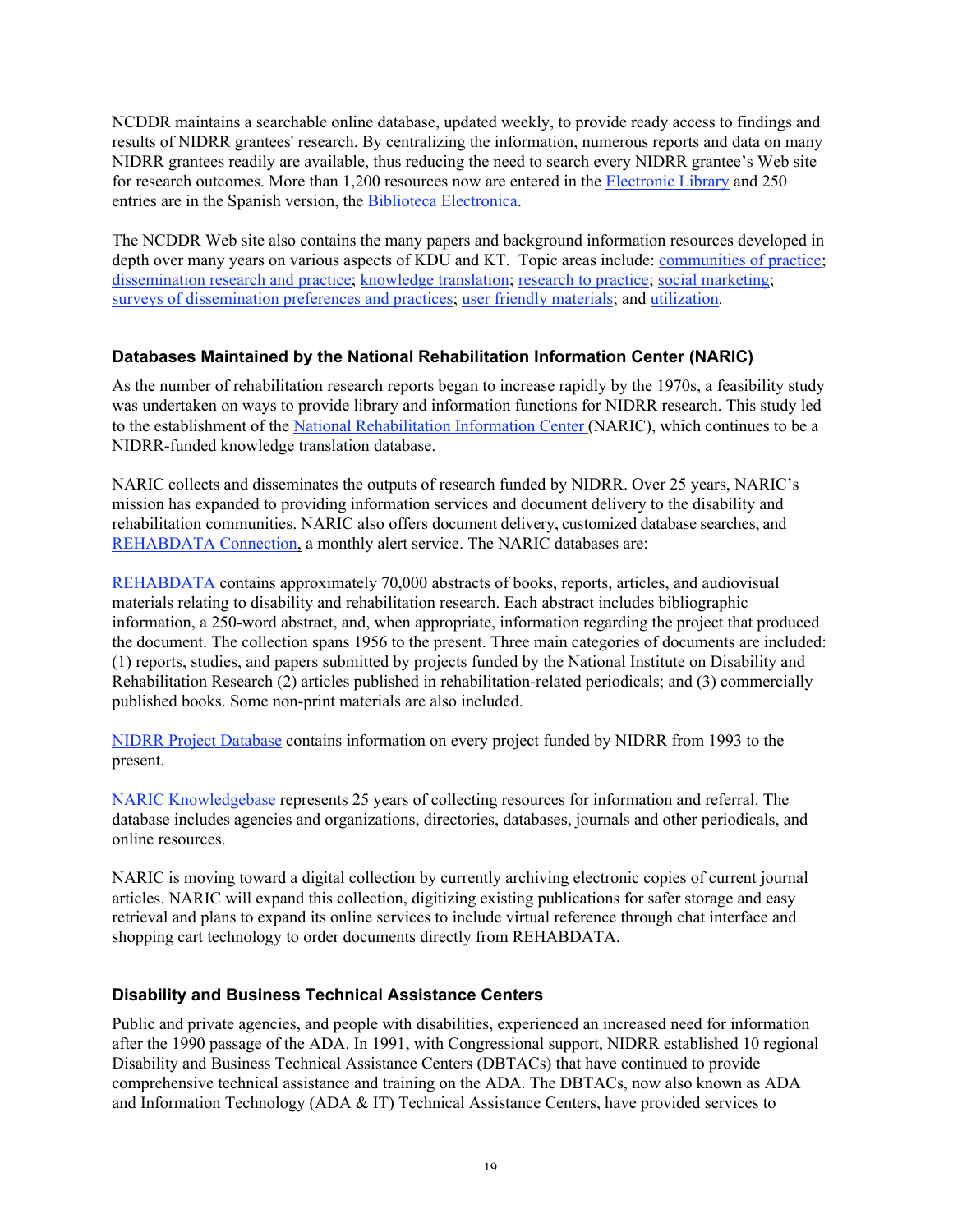employers, businesses, architects, schools, transportation and telecommunications systems, and state and local governments to help these entities fulfill their ADA obligations. The ADA & IT Centers also have assisted individuals with disabilities throughout the nation by providing current ADA information and referrals to local sources of expertise in advocacy and services. In 2001, the Centers began offering training and technical assistance to educational institutions on ways to make information technology accessible to all users.

#### **Assisting Grantees to Improve Dissemination Efforts**

The KDU program has increased the outreach of grantees in many ways and has taken advantage of the growth of the World Wide Web and distance learning techniques to promote electronic dissemination. The National Center for the Dissemination of Disability Research (NCDDR) assists grantees with dissemination issues. NCDDR publishes the *Research Exchange*, a newsletter for NIDRR grantees. Presentations at the National Association of Rehabilitation Research and Training Centers (NARRTC), Rehabilitation Engineering Research Center meetings, and technical assistance in one-on-one sessions have helped to increase the number of NIDRR grantees with Web sites from 33 percent to more than 85 percent over a 5-year period. Currently, almost all NIDRR grantees have Web sites. Continued monitoring of the sites and referring grantees to tools such as the Web Accessibility Initiative (WAI) have greatly improved the accessibility of the sites for people with disabilities.

#### **Current NIDRR Knowledge Dissemination and Utilization Projects**

The table below summarizes current knowledge dissemination and utilization projects. Although these projects are funded specifically to make research information available to various audiences, please note that all grantees are required to conduct dissemination activities.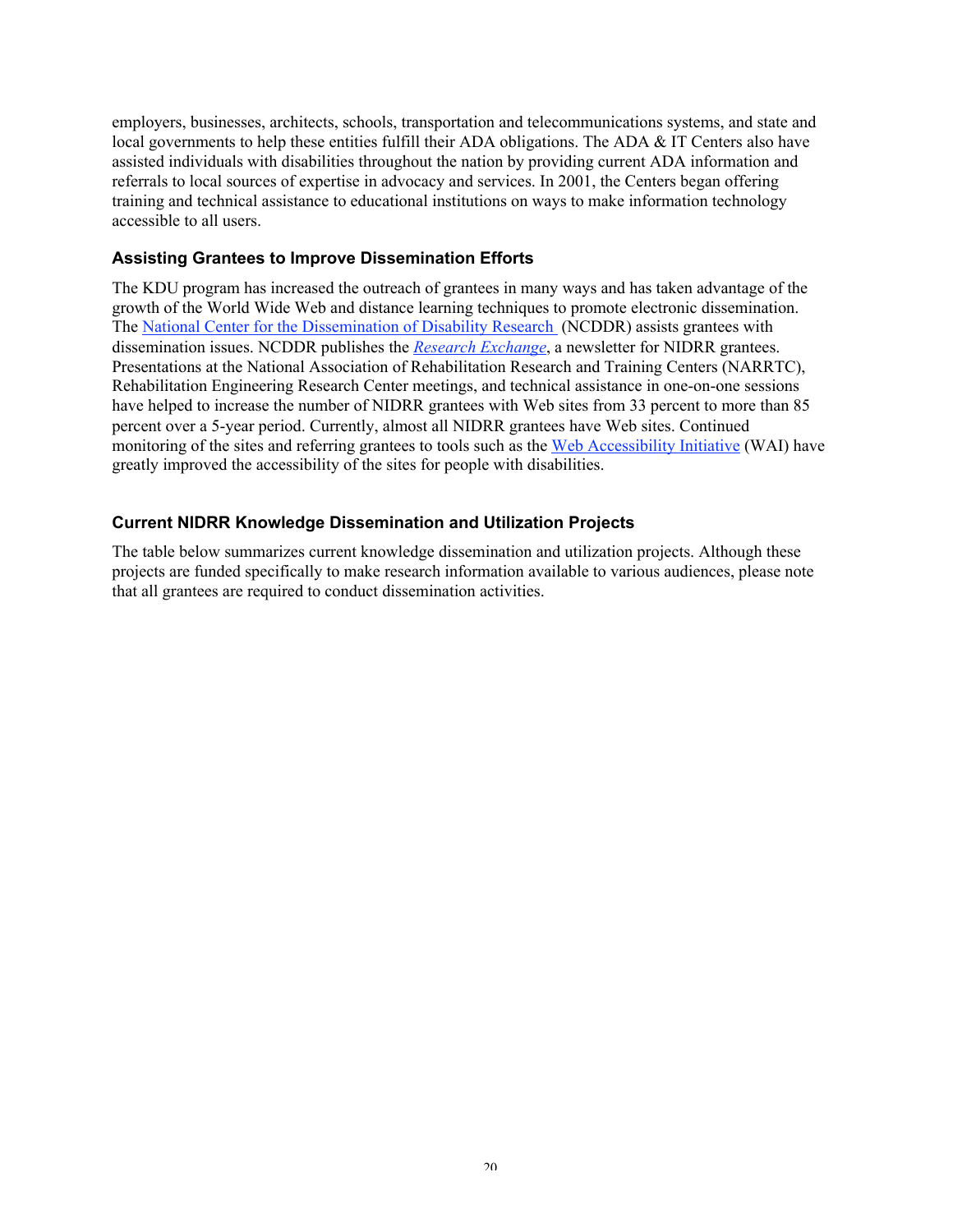| <b>Summary of Current NIDRR Knowledge Dissemination and Utilization Projects</b><br>(Projects are in order of date first funded) |                                                                                                                                                                                                                                                                                                                                                                                                                                                                                  |                                                                                                                                                  |                                                                                                                                                                                                                                                                                                                                                                                                                                                                                                                                                                                                                                     |                                                                                                                                             |                            |                                   |  |  |  |
|----------------------------------------------------------------------------------------------------------------------------------|----------------------------------------------------------------------------------------------------------------------------------------------------------------------------------------------------------------------------------------------------------------------------------------------------------------------------------------------------------------------------------------------------------------------------------------------------------------------------------|--------------------------------------------------------------------------------------------------------------------------------------------------|-------------------------------------------------------------------------------------------------------------------------------------------------------------------------------------------------------------------------------------------------------------------------------------------------------------------------------------------------------------------------------------------------------------------------------------------------------------------------------------------------------------------------------------------------------------------------------------------------------------------------------------|---------------------------------------------------------------------------------------------------------------------------------------------|----------------------------|-----------------------------------|--|--|--|
| Project                                                                                                                          | What it does                                                                                                                                                                                                                                                                                                                                                                                                                                                                     | Who it serves                                                                                                                                    | What it produces                                                                                                                                                                                                                                                                                                                                                                                                                                                                                                                                                                                                                    | <b>First Funded</b>                                                                                                                         | <b>Funding</b><br>Per year | <b>NIDRR</b><br>Research<br>only? |  |  |  |
| <b>National</b><br>Rehabilitation<br>Information<br><b>Center (NARIC)</b><br>HeiTech Services, Inc.<br>Lanham, MD                | Maintains a research library of more than<br>65,000 documents.<br>Responds to a wide range of information<br>requests, providing facts and referral,<br>database searches, and document delivery.<br>Through toll-free telephone information<br>referral and the Internet, disseminates<br>information gathered from NIDRR-funded<br>projects, other federal programs, and from<br>journals, periodicals, newsletters, films,<br>and videotapes.<br>Provides on-line assistance. | п<br>Researchers<br>General public<br>п<br>п<br>Consumers<br>п<br>Librarians<br>п<br>Students<br>п<br>Disability<br>organizations<br>NIDRR staff | REHABDATA, a bibliographic<br>database on rehabilitation and<br>disability issues.<br><b>NIDRR</b> Project Database contains<br>information on every project<br>funded by NIDRR from 1993 to<br>the present.<br>RehabWire is a semi-monthly<br>newsletter featuring NIDRR<br>research projects and documents<br>on specific topics. RehabWire is<br>available in both HTML and PDF<br>formats.<br><b>NARIC Knowledgebase includes</b><br>more than 2,800 groups,<br>organizations, facilities, agencies,<br>journals, magazines, newsletters,<br>and Internet resources.<br><b>NARIC Information Brochures</b><br>Librarian's picks | 2/16/1990<br>for 3 years<br>8/16/1993<br>for 37 months<br>2/1/1997<br>for 22 months<br>2/1/1999<br>for 35 months<br>1/1/2001<br>for 3 years | FY 04<br>\$725,472         | No                                |  |  |  |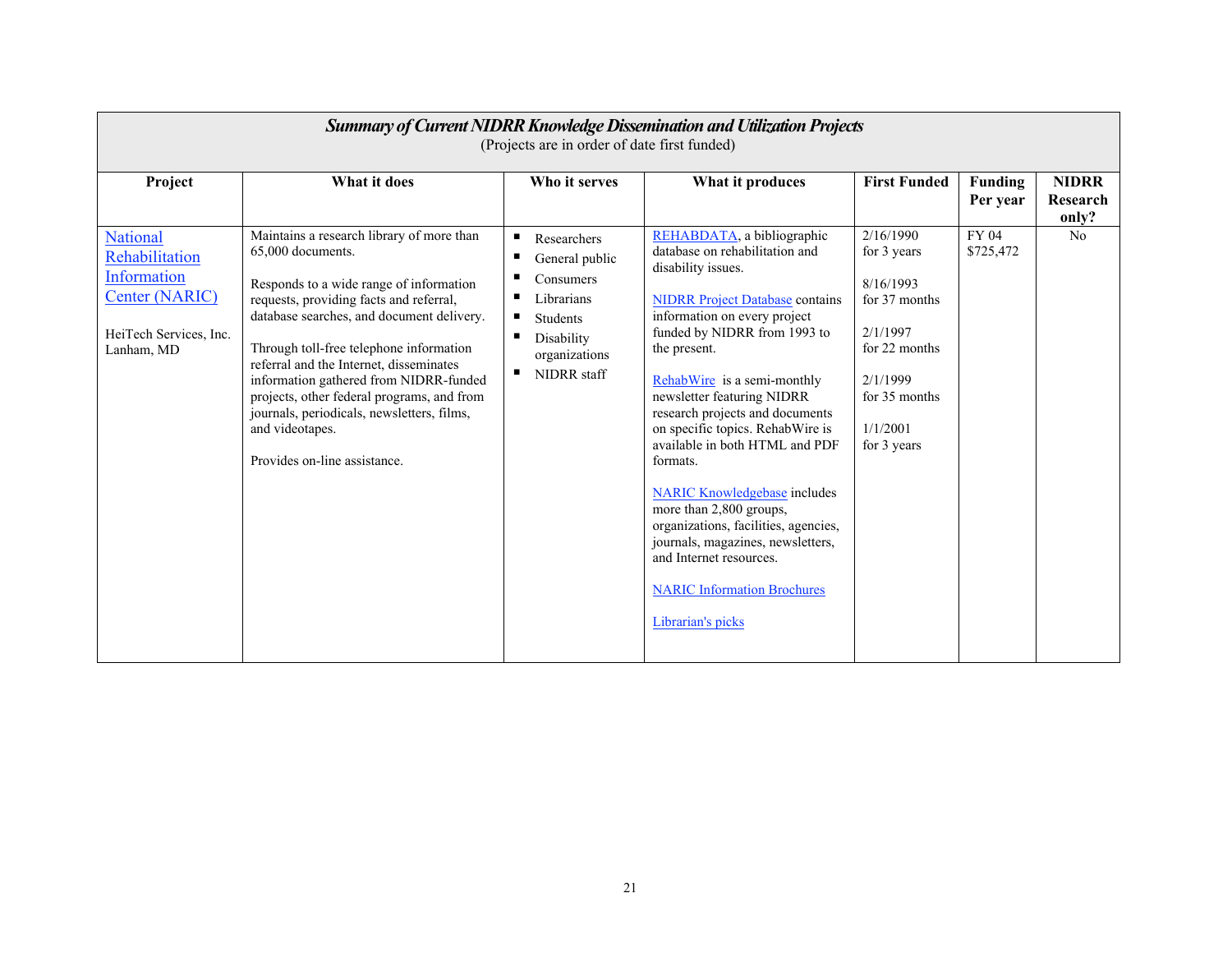| <b>Summary of Current NIDRR Knowledge Dissemination and Utilization Projects</b><br>(Projects are in order of date first funded) |                                                                                                                                                                                                                                                                                                                                                                                                                    |                                                                                                                          |                                                                                                                                                                                                                                                                                                                                                                                                                                                                                                                                          |                                                                                 |                            |                                   |  |  |  |
|----------------------------------------------------------------------------------------------------------------------------------|--------------------------------------------------------------------------------------------------------------------------------------------------------------------------------------------------------------------------------------------------------------------------------------------------------------------------------------------------------------------------------------------------------------------|--------------------------------------------------------------------------------------------------------------------------|------------------------------------------------------------------------------------------------------------------------------------------------------------------------------------------------------------------------------------------------------------------------------------------------------------------------------------------------------------------------------------------------------------------------------------------------------------------------------------------------------------------------------------------|---------------------------------------------------------------------------------|----------------------------|-----------------------------------|--|--|--|
| Project                                                                                                                          | What it does                                                                                                                                                                                                                                                                                                                                                                                                       | Who it serves                                                                                                            | What it produces                                                                                                                                                                                                                                                                                                                                                                                                                                                                                                                         | <b>First Funded</b>                                                             | <b>Funding</b><br>Per year | <b>NIDRR</b><br>Research<br>only? |  |  |  |
| <b>ABLEDATA</b><br><b>ORC</b> Macro<br>Silver Spring, MD<br>800-227-0216                                                         | Provides objective information through<br>toll-free telephone service and the Internet<br>on assistive technology and rehabilitation<br>equipment available from domestic and<br>international sources to consumers,<br>organizations, professionals, and<br>caregivers.<br>Several countries have joined with<br>ABLEDATA to form the International<br>Alliance of Assistive Technology<br>Information Providers. | Consumers<br>Organizations<br>Professionals<br>п<br>Caregivers<br>п<br>International<br>professionals and<br>researchers | ABLEDATA database of<br>assistive technology, which<br>contains objective information on<br>more than 30,000 commercially<br>produced and custom-made<br>assistive devices.<br>Publications to help consumers<br>select assistive products and to<br>help patrons better use the<br>ABLEDATA Web site and other<br>resources: <b>Fact Sheets and</b><br><b>Informed Consumer Guides.</b><br><b>Guide to ABLEDATA Indexing</b><br>Terms has also been translated<br>into Japanese.<br>Columns for disability newsletter<br>and magazines. | 2/1/1992<br>for 3 years<br>10/1/1996<br>for 5 years<br>10/1/2002<br>for 5 years | FY 04<br>\$635,313         | No                                |  |  |  |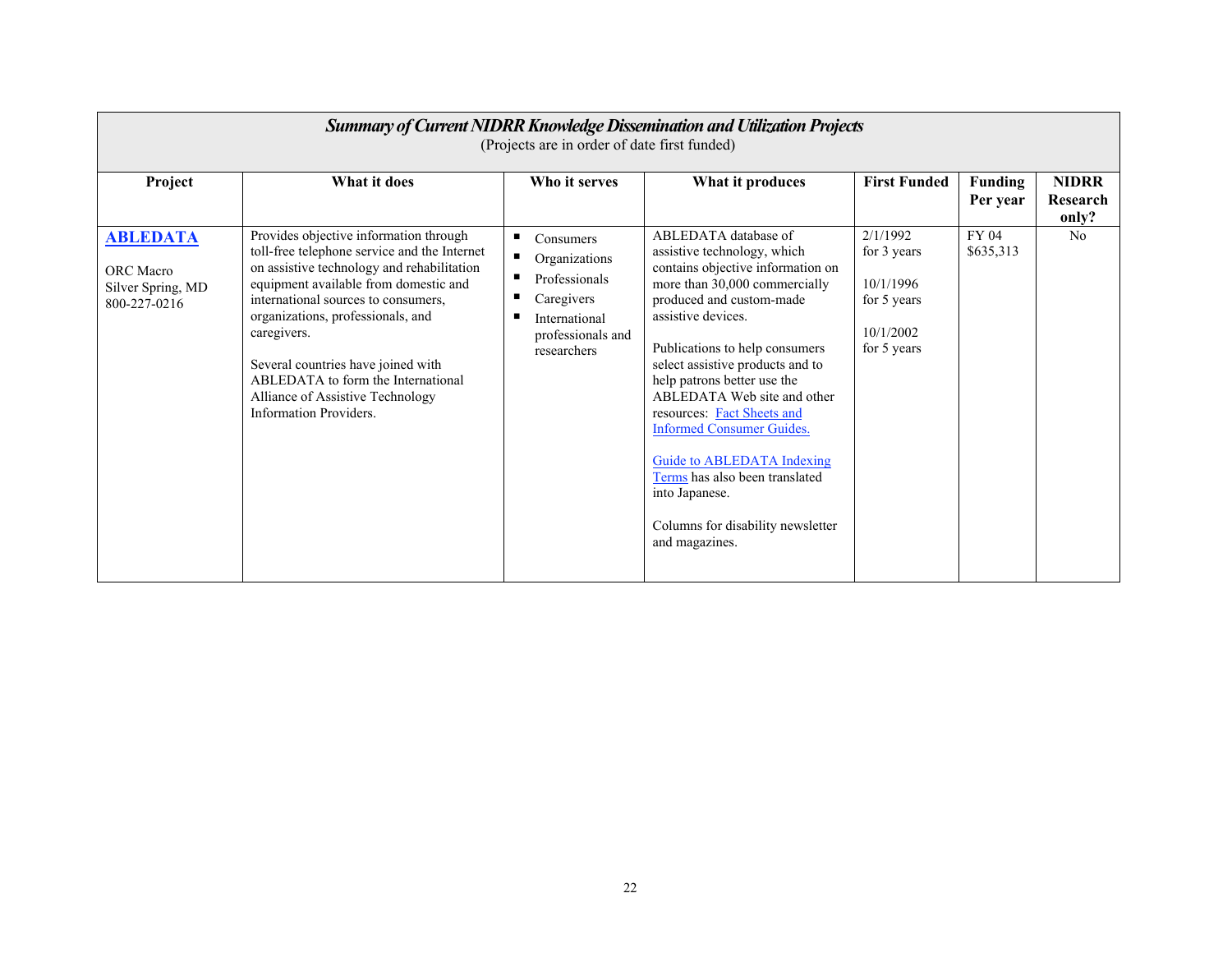| Summary of Current NIDRR Knowledge Dissemination and Utilization Projects<br>(Projects are in order of date first funded)                                          |                                                                                                                                                                                                                                                                                                                                                                                                                                                                                                                                                                                                                                                                                                                                                                                                                                                                                                                                                                                                                                                                                                                                                                                                             |                                                                                                                                                                                                                                                                                                                   |                                                                                                                                                                                                                                                                                                                                                                                                                                          |                                                     |                            |                                   |  |
|--------------------------------------------------------------------------------------------------------------------------------------------------------------------|-------------------------------------------------------------------------------------------------------------------------------------------------------------------------------------------------------------------------------------------------------------------------------------------------------------------------------------------------------------------------------------------------------------------------------------------------------------------------------------------------------------------------------------------------------------------------------------------------------------------------------------------------------------------------------------------------------------------------------------------------------------------------------------------------------------------------------------------------------------------------------------------------------------------------------------------------------------------------------------------------------------------------------------------------------------------------------------------------------------------------------------------------------------------------------------------------------------|-------------------------------------------------------------------------------------------------------------------------------------------------------------------------------------------------------------------------------------------------------------------------------------------------------------------|------------------------------------------------------------------------------------------------------------------------------------------------------------------------------------------------------------------------------------------------------------------------------------------------------------------------------------------------------------------------------------------------------------------------------------------|-----------------------------------------------------|----------------------------|-----------------------------------|--|
| Project                                                                                                                                                            | What it does                                                                                                                                                                                                                                                                                                                                                                                                                                                                                                                                                                                                                                                                                                                                                                                                                                                                                                                                                                                                                                                                                                                                                                                                | Who it serves                                                                                                                                                                                                                                                                                                     | What it produces                                                                                                                                                                                                                                                                                                                                                                                                                         | <b>First Funded</b>                                 | <b>Funding</b><br>Per year | <b>NIDRR</b><br>Research<br>only? |  |
| <b>National Center for</b><br>the Dissemination<br>of Disability<br><b>Research (NCDDR)</b><br>Southwest<br>Educational<br>Development<br>Laboratory<br>Austin, TX | Research - surveys, focus groups, and<br>other data collection strategies to clarify<br>information needs among a variety of<br>target groups. Topics include dissemination<br>and KDU/KT theory, literature, strategies<br>and best practices; cultural diversity<br>aspects of communication; evaluation of<br>dissemination work of grantees<br>(longitudinal study); evaluation of<br>accessibility of Web sites; aggregation of<br>research information.<br>Demonstration Activities designed to test<br>the effectiveness of innovative approaches<br>to increasing access and use of research<br>outcomes developed by NIDRR grantees.<br>Dissemination and Utilization provides<br>supports to centralize access and focus on<br>knowledge surrounding major areas of<br>NIDRR research and related activities.<br>Maintains a toll-free telephone, electronic,<br>and fax communication channels for use by<br>grantees and others.<br><b>Technical Assistance to NIDRR grantees</b><br>through consultation, joint planning, and<br>implementation of dissemination plans.<br>Also to boards of Office of Special<br>Education Programs (OSEP) information<br>projects, NIDRR staff, legislators. | NIDRR grantees<br>п<br>State vocational<br>rehabilitation<br>officials<br>$\blacksquare$<br>State education<br>officials<br>Legislators<br>п<br>Е<br>Media<br>п<br>Rehabilitation<br>professionals<br>п<br>Disability<br>organizations<br>п<br>Consumers<br>п<br>Researchers<br>п<br>International<br>researchers | The Research Exchange<br>Newsletter<br><b>Electronic Library</b><br>$\blacksquare$<br><b>Biblioteca Electrónica</b><br>٠<br><b>Literature Reviews</b><br>п<br><b>Guides to Resources</b><br>٠<br><b>Produced by NIDRR</b><br>Grantees<br><b>NIDRR Success Stories</b><br>٠<br><b>FOCUS Technical Briefs</b><br>п<br><b>Publications List</b><br>п<br>Web site portals<br>п<br>Listservs<br>п<br>Awards and Recognition<br>Е<br>Workshops | 8/1/1995<br>for 4 years<br>9/30/1999<br>for 5 years | \$750,000                  | Yes                               |  |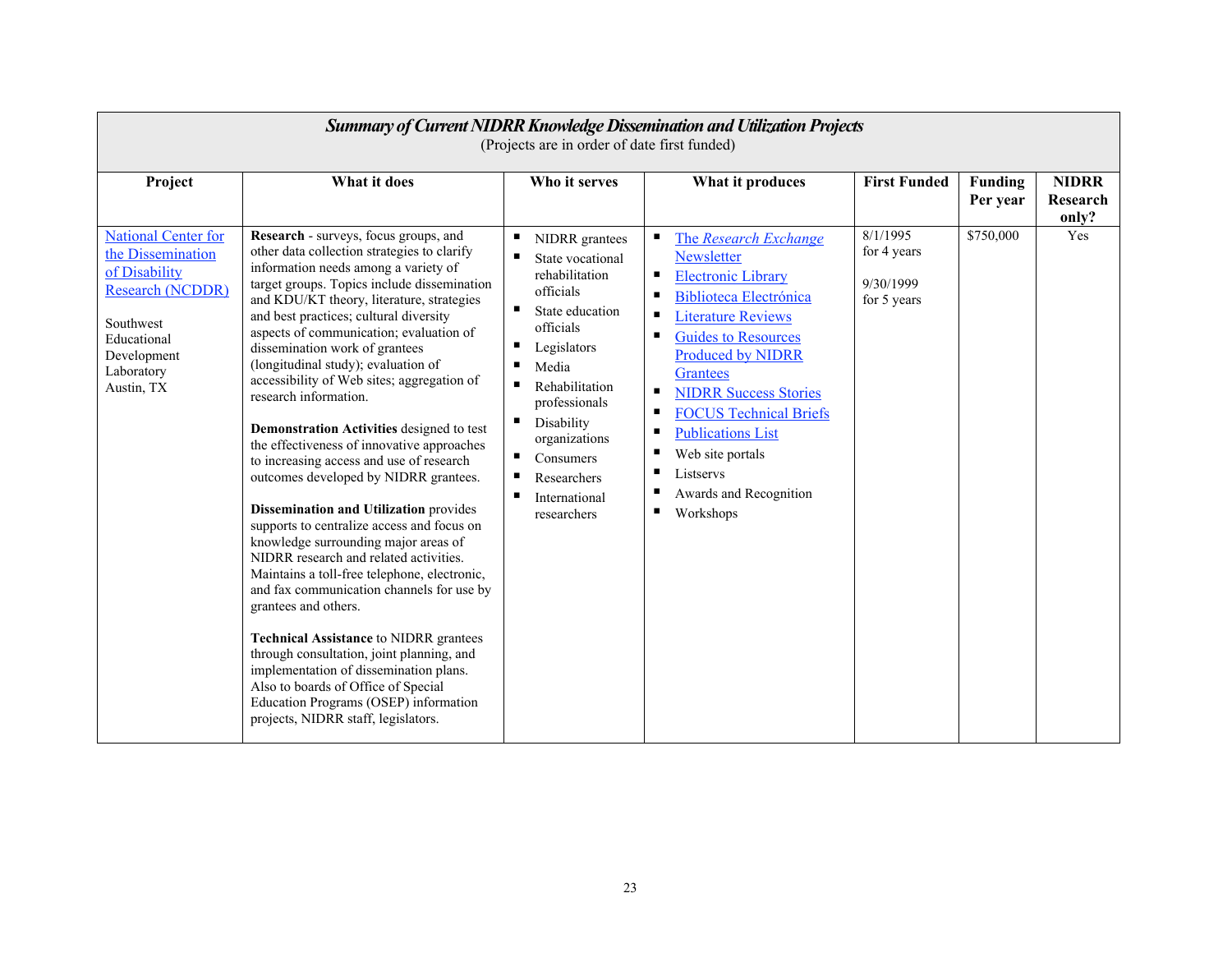| <b>Summary of Current NIDRR Knowledge Dissemination and Utilization Projects</b><br>(Projects are in order of date first funded) |                                                                                                                                                                                                                                                                                                                                                                                                                                                                                                                                                                                                                                           |                                                                                                                                          |                                                                                                                                                                                                                  |                                                    |                     |                                   |  |  |
|----------------------------------------------------------------------------------------------------------------------------------|-------------------------------------------------------------------------------------------------------------------------------------------------------------------------------------------------------------------------------------------------------------------------------------------------------------------------------------------------------------------------------------------------------------------------------------------------------------------------------------------------------------------------------------------------------------------------------------------------------------------------------------------|------------------------------------------------------------------------------------------------------------------------------------------|------------------------------------------------------------------------------------------------------------------------------------------------------------------------------------------------------------------|----------------------------------------------------|---------------------|-----------------------------------|--|--|
| Project                                                                                                                          | What it does                                                                                                                                                                                                                                                                                                                                                                                                                                                                                                                                                                                                                              | Who it serves                                                                                                                            | What it produces                                                                                                                                                                                                 | <b>First Funded</b>                                | Funding<br>Per year | <b>NIDRR</b><br>Research<br>only? |  |  |
| <b>National Resource</b><br><b>Center for Parents</b><br>with Disabilities<br>Through the Looking<br>Glass<br>Berkeley, CA       | Provides individualized consultation and<br>training regarding a parenting issues<br>including custody, adoption, adaptive<br>parenting equipment, pregnancy and<br>birthing.<br>Develops and disseminates publications<br>and training materials concerning parents<br>with disabilities.<br>Maintains a national clearinghouse of<br>nearly 3,000 articles, reports, videos,<br>curricula, and periodicals concerning<br>parenting with a disability.<br>Coordinates the National Parent-to-Parent<br>Network.<br>Program consultation that increases local<br>and regional services that are accessible<br>and disability-appropriate. | Parents with a<br>п<br>disability<br>п<br>Disability<br>advocates<br>Legal, medical,<br>intervention and<br>social services<br>providers | Synthesized materials from other<br>agencies and organizations.<br>New materials tailored to address<br>the specific needs of parenting<br>with disabilities.<br>Curricula to train future service<br>providers. | 4/1/1998<br>for 5 years<br>1/1/2004<br>for 3 years | \$500,000           | No                                |  |  |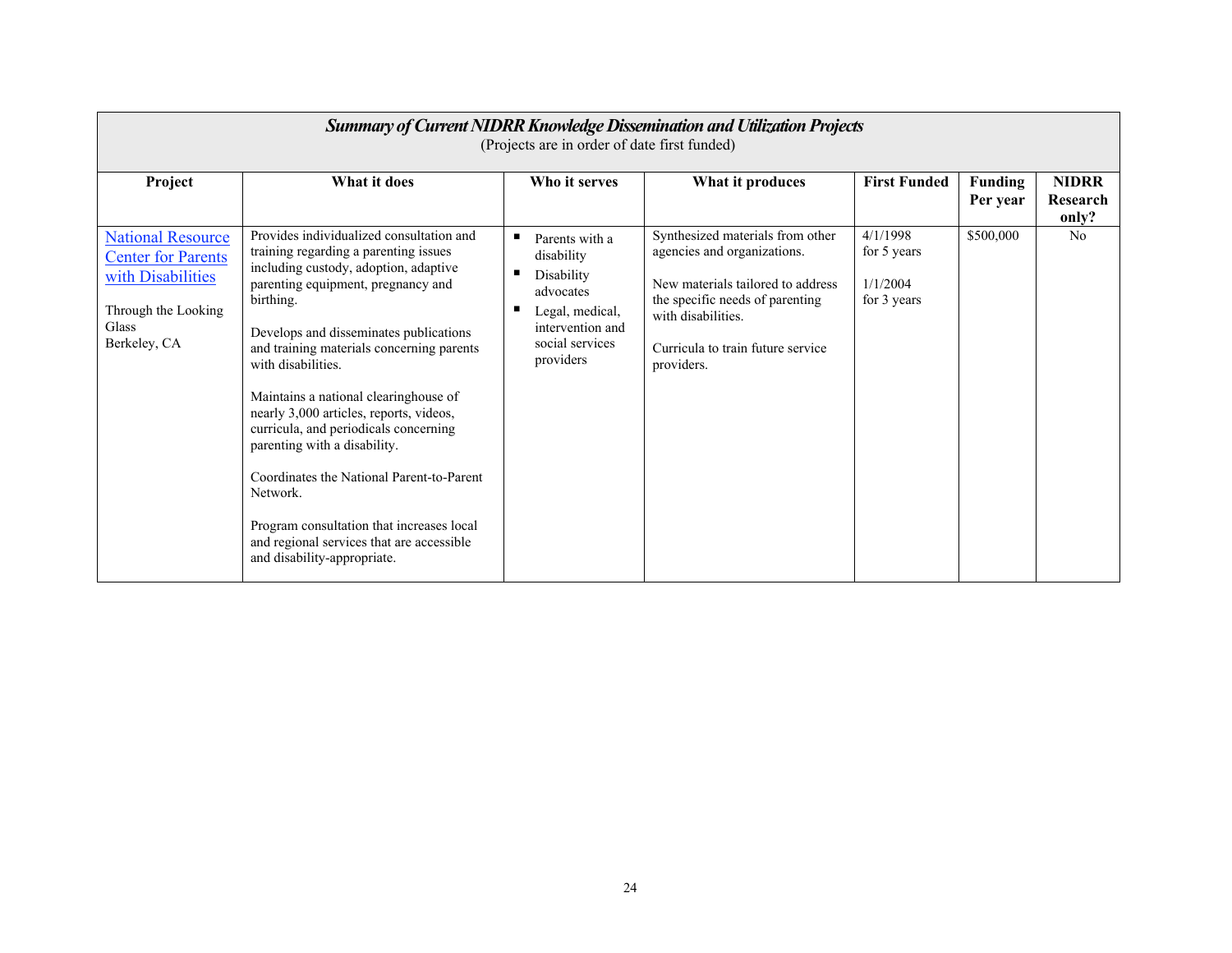|                                                                                                                                                                                                                   | Summary of Current NIDRR Knowledge Dissemination and Utilization Projects<br>(Projects are in order of date first funded)                                                                                                                                                                                                                                                                                                                                                                                                                                                                                                                                                                                                                                                   |                                                                                                   |                                                                                                                                                                                                                                                                                                                                                                                                                                                                                                                                                                                                                                                                                                                                                                                                          |                         |                            |                                          |  |  |
|-------------------------------------------------------------------------------------------------------------------------------------------------------------------------------------------------------------------|-----------------------------------------------------------------------------------------------------------------------------------------------------------------------------------------------------------------------------------------------------------------------------------------------------------------------------------------------------------------------------------------------------------------------------------------------------------------------------------------------------------------------------------------------------------------------------------------------------------------------------------------------------------------------------------------------------------------------------------------------------------------------------|---------------------------------------------------------------------------------------------------|----------------------------------------------------------------------------------------------------------------------------------------------------------------------------------------------------------------------------------------------------------------------------------------------------------------------------------------------------------------------------------------------------------------------------------------------------------------------------------------------------------------------------------------------------------------------------------------------------------------------------------------------------------------------------------------------------------------------------------------------------------------------------------------------------------|-------------------------|----------------------------|------------------------------------------|--|--|
| Project                                                                                                                                                                                                           | What it does                                                                                                                                                                                                                                                                                                                                                                                                                                                                                                                                                                                                                                                                                                                                                                | Who it serves                                                                                     | What it produces                                                                                                                                                                                                                                                                                                                                                                                                                                                                                                                                                                                                                                                                                                                                                                                         | <b>First Funded</b>     | <b>Funding</b><br>Per year | <b>NIDRR</b><br><b>Research</b><br>only? |  |  |
| Center for<br>International<br>Rehabilitation<br>Research<br>Information and<br>Exchange<br>(CIRRIE)<br>State University of<br>New York (SUNY) at<br>Buffalo<br>Center for Assistive<br>Technology<br>Buffalo, NY | Facilitates sharing of information and<br>expertise in rehabilitation research between<br>the U.S. and other countries.<br>Assists rehabilitation research conference<br>organizers in the U.S., funded by the Office<br>of Special Education and Rehabilitative<br>Services (OSERS), to establish an<br>international component within <b>domestic</b><br>conferences by involving eminent<br>colleagues from other countries.<br>Facilitates international <b>exchanges</b> of<br>rehabilitation research experts between<br>research centers in other countries and<br>OSERS funded projects in the U.S.<br>Conducts a workshop on <b>Culture</b><br><b>Brokering</b> - Bridging the Gap Betweeen<br>the Foreign-Born Consumer and the<br><b>Rehabilitation Services</b> | <b>OSERS</b> grantees<br>п<br>Rehabilitation<br>service providers<br>International<br>researchers | International rehabilitation<br>research <b>database</b> . Users are able<br>to locate research in their field by<br>country, through the CIRRIE<br>web-site.<br>List of electronic bulletin board<br>and discussion groups (Rehab<br>Talk) on the various areas of<br>rehabilitation research.<br>A monograph series on<br>Culture Brokering and the<br>principal cultures of the foreign<br>born population in the U.S. To<br>enable rehabilitation service<br>providers to work more<br>effectively with individuals who<br>were born in other countries,<br>NIDRR funded a series of 11<br>monographs that described the<br>cultural and customs of foreign<br>countries. The 11 countries<br>chosen for the monographs were<br>those with the highest number of<br>immigrants to the United States. | 9/1/1999<br>for 5 years |                            | N <sub>0</sub>                           |  |  |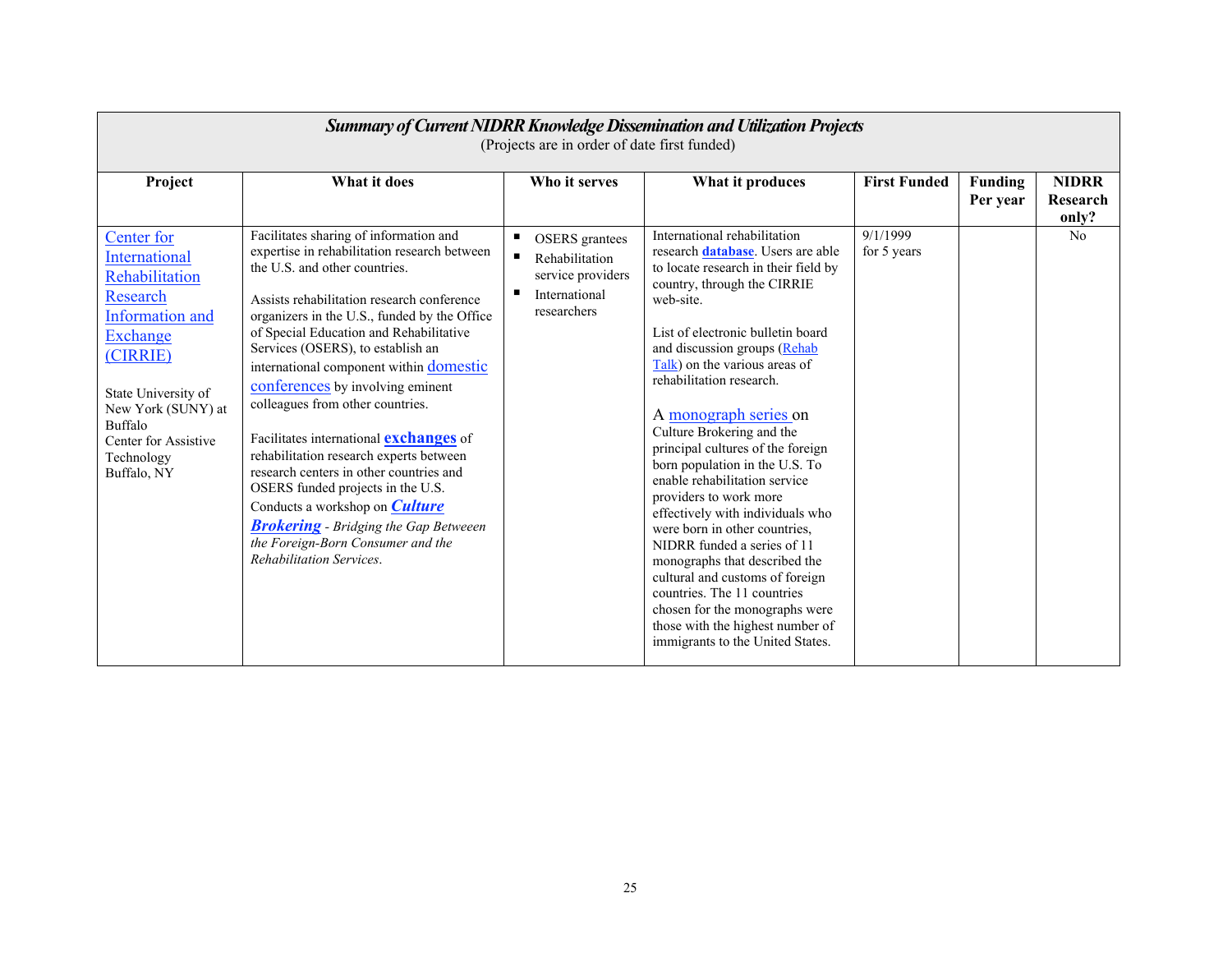| Summary of Current NIDRR Knowledge Dissemination and Utilization Projects<br>(Projects are in order of date first funded)                                                                 |                                                                                                                                                                                                                                                                                                                                                                                                                                                                                                                                                                                                                                                              |                                                                                                                                     |                                                                                                                                                                                                                                                                                                                                                                                                                                                                                  |                                                      |                     |                                          |  |
|-------------------------------------------------------------------------------------------------------------------------------------------------------------------------------------------|--------------------------------------------------------------------------------------------------------------------------------------------------------------------------------------------------------------------------------------------------------------------------------------------------------------------------------------------------------------------------------------------------------------------------------------------------------------------------------------------------------------------------------------------------------------------------------------------------------------------------------------------------------------|-------------------------------------------------------------------------------------------------------------------------------------|----------------------------------------------------------------------------------------------------------------------------------------------------------------------------------------------------------------------------------------------------------------------------------------------------------------------------------------------------------------------------------------------------------------------------------------------------------------------------------|------------------------------------------------------|---------------------|------------------------------------------|--|
| Project                                                                                                                                                                                   | What it does                                                                                                                                                                                                                                                                                                                                                                                                                                                                                                                                                                                                                                                 | Who it serves                                                                                                                       | What it produces                                                                                                                                                                                                                                                                                                                                                                                                                                                                 | <b>First Funded</b>                                  | Funding<br>Per year | <b>NIDRR</b><br><b>Research</b><br>only? |  |
| <b>National Assistive</b><br>Technology<br><b>Advocacy Project</b><br>Neighborhood Legal<br>Services, Inc.<br>Disability Law Unit<br>Buffalo, NY                                          | Provides management- and advocacy-<br>related technical assistance to attorneys and<br>advocates who work for the 56 Protection<br>and Advocacy for Assistive Technology<br>(P&AAT) projects, as well other public<br>entities with an interest in AT funding.<br>Supports the advocacy efforts of attorneys,<br>advocates, service agencies, persons with<br>disabilities and their families as they seek<br>funding for AT services and devices in<br>New York State.<br>Acts as a clearinghouse for documents<br>related to AT funding including<br>administrative hearing decisions, and<br>court-related documents, including briefs<br>and complaints. | Attorneys and<br>advocates who work<br>for the 56 Protection<br>and Advocacy for<br><b>Assistive Technology</b><br>(PAAT) projects. | Publications on funding of AT,<br>including newsletters, feature<br>articles, booklets, and training<br>handouts.<br>Web site containing information<br>relating to the funding of AT,<br>including links to other Web-<br>based resources to support AT<br>advocacy efforts.<br>National AT email list.                                                                                                                                                                         | 10/1/1999<br>for 3 years<br>10/1/2002<br>for 3 years | \$160,000           | Advocacy<br>only                         |  |
| <b>Web Accessibility</b><br><b>Initiative - Phase</b><br>$\underline{\mathrm{II}}$<br>Massachusetts<br>Institute of<br>Technology<br>W3C Web<br>Accessibility Initiative<br>Cambridge, MA | Develops technical solutions and<br>educational resources to increase<br>accessibility of the Web for people with<br>disabilities.<br>Works with organizations around the world<br>to promote awareness and implementation<br>of Web accessibility solutions.<br>Provides in-house technical assistance to<br>software developers on implementation of<br>accessibility guidelines in their products.                                                                                                                                                                                                                                                        | Web community                                                                                                                       | Advanced guidelines and<br>techniques for accessible Web<br>content, for browsers and media<br>players, and for authoring tools.<br>Expanded techniques and<br>resources for more effective<br>evaluation of Web site<br>accessibility.<br>Online and hard-copy resources,<br>introductory materials for general<br>audiences and technical materials<br>for more advanced audiences,<br>best-practice training resources,<br>reference lists of tools, policies,<br>and events. | 10/1/2000<br>for 5 years                             | \$500,000           | N <sub>0</sub>                           |  |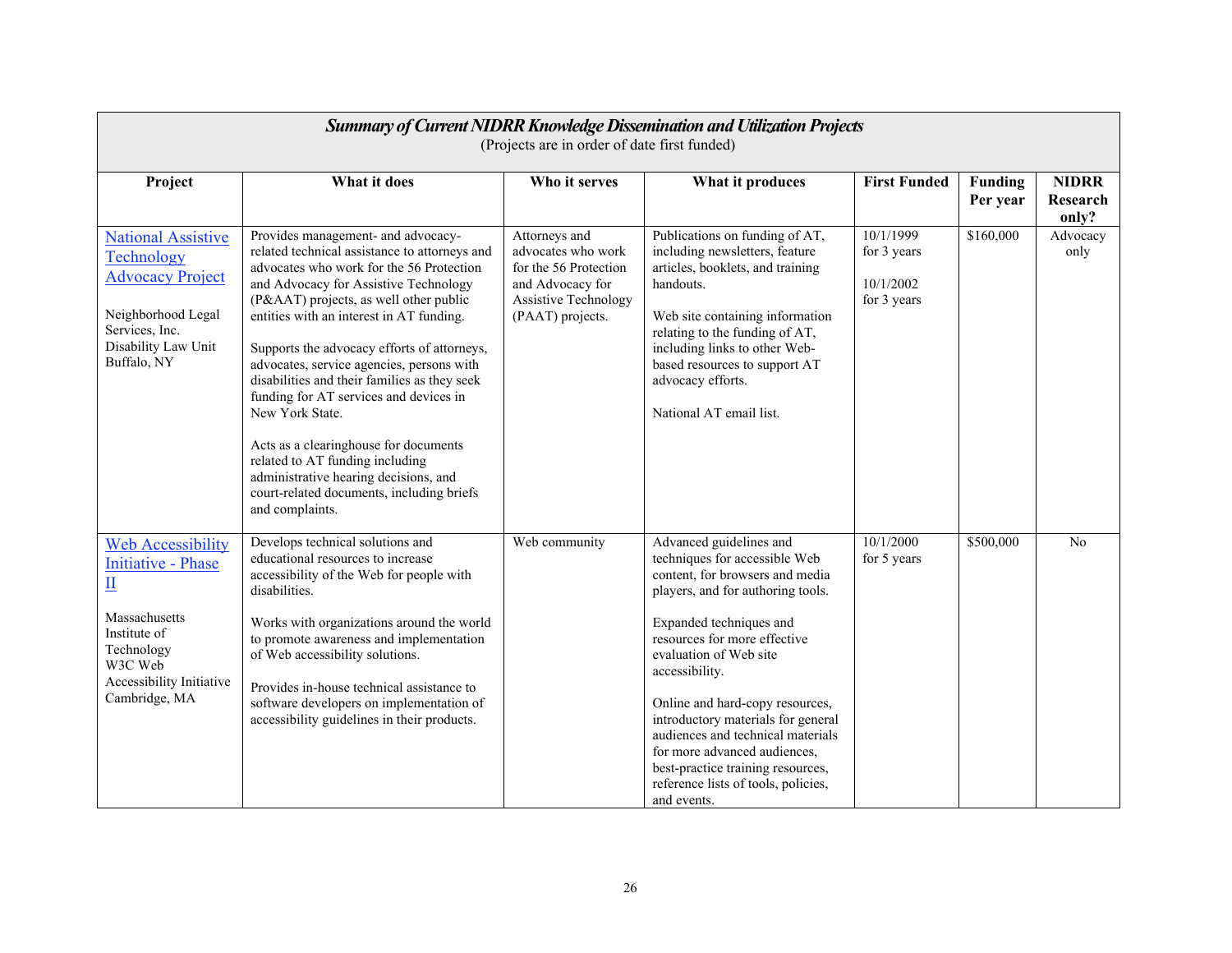| Summary of Current NIDRR Knowledge Dissemination and Utilization Projects<br>(Projects are in order of date first funded)                                                                  |                                                                                                                                                                                                                                                                                                                                                                                                                                                                                                                                                                                                       |                                                            |                                                                                                                                                                                                                                                                                                                |                         |                            |                                   |  |  |
|--------------------------------------------------------------------------------------------------------------------------------------------------------------------------------------------|-------------------------------------------------------------------------------------------------------------------------------------------------------------------------------------------------------------------------------------------------------------------------------------------------------------------------------------------------------------------------------------------------------------------------------------------------------------------------------------------------------------------------------------------------------------------------------------------------------|------------------------------------------------------------|----------------------------------------------------------------------------------------------------------------------------------------------------------------------------------------------------------------------------------------------------------------------------------------------------------------|-------------------------|----------------------------|-----------------------------------|--|--|
| Project                                                                                                                                                                                    | What it does                                                                                                                                                                                                                                                                                                                                                                                                                                                                                                                                                                                          | Who it serves                                              | What it produces                                                                                                                                                                                                                                                                                               | <b>First Funded</b>     | <b>Funding</b><br>Per year | <b>NIDRR</b><br>Research<br>only? |  |  |
| <b>Traumatic Brain</b><br><b>Injury National</b><br>Data Center<br><b>Kessler Medical</b><br>Rehabilitation<br>Research and<br><b>Education Corporation</b><br>(KMRREC)<br>West Orange, NJ | As the coordinating center for the research<br>and dissemination efforts of the Traumatic<br>Brain Injury Model Systems (TBIMS)<br>program, creates and disseminates new<br>knowledge about the course, treatment and<br>outcomes of traumatic brain injury.<br>Disseminates TBIMS research results to<br>consumers through a partnership with the<br><b>Brain Injury Association of America</b><br>(BIAA).                                                                                                                                                                                           | Anyone interested in<br>traumatic brain injury<br>research | Publication Registry: a database<br>of publications generated by the<br>research projects and programs of<br>the Traumatic Brain Injury Model<br>Systems.<br>Facts & Figures, a newsletter on<br>the status of the National<br>Database of TBI research<br>information, collected by the TBI<br>Model Systems. | 7/1/2001<br>for 5 years | \$348,000                  | Yes                               |  |  |
| <b>Model Spinal</b><br><b>Cord Injury</b><br><b>System</b><br><b>Dissemination</b><br>Center<br>The Institute for<br>Rehabilitation and<br>Research (TIRR)<br>Houston, TX                  | Establish, maintain, and disseminate a<br>bibliography of the academic publications<br>of the MSCIS Centers and the<br>Collaborative Research Projects in SCI.<br>Establish a system to collect, maintain and<br>disseminate consumer and professional<br>education materials produced by the<br>MSCIS Centers and Collaborative<br>Research projects in SCI including a<br>system for uniform reporting and collection<br>of presentations by the MSCIS Centers to<br>all audiences.<br>Establish collaborative relationships with<br>the NIDRR-supported dissemination<br>centers, NARIC and NCDDR. | Anyone interested in<br>spinal cord injury<br>research     | National Database of Spinal Cord<br>Injury Resources.<br>Database of Model Spinal Cord<br>Injury System's Publications on<br>Spinal Cord Injury.<br>Database of Model Spinal Cord<br>Injury System's Presentations on<br>Spinal Cord Injury.                                                                   | 9/1/2001<br>for 5 years | \$150,000                  | N <sub>0</sub>                    |  |  |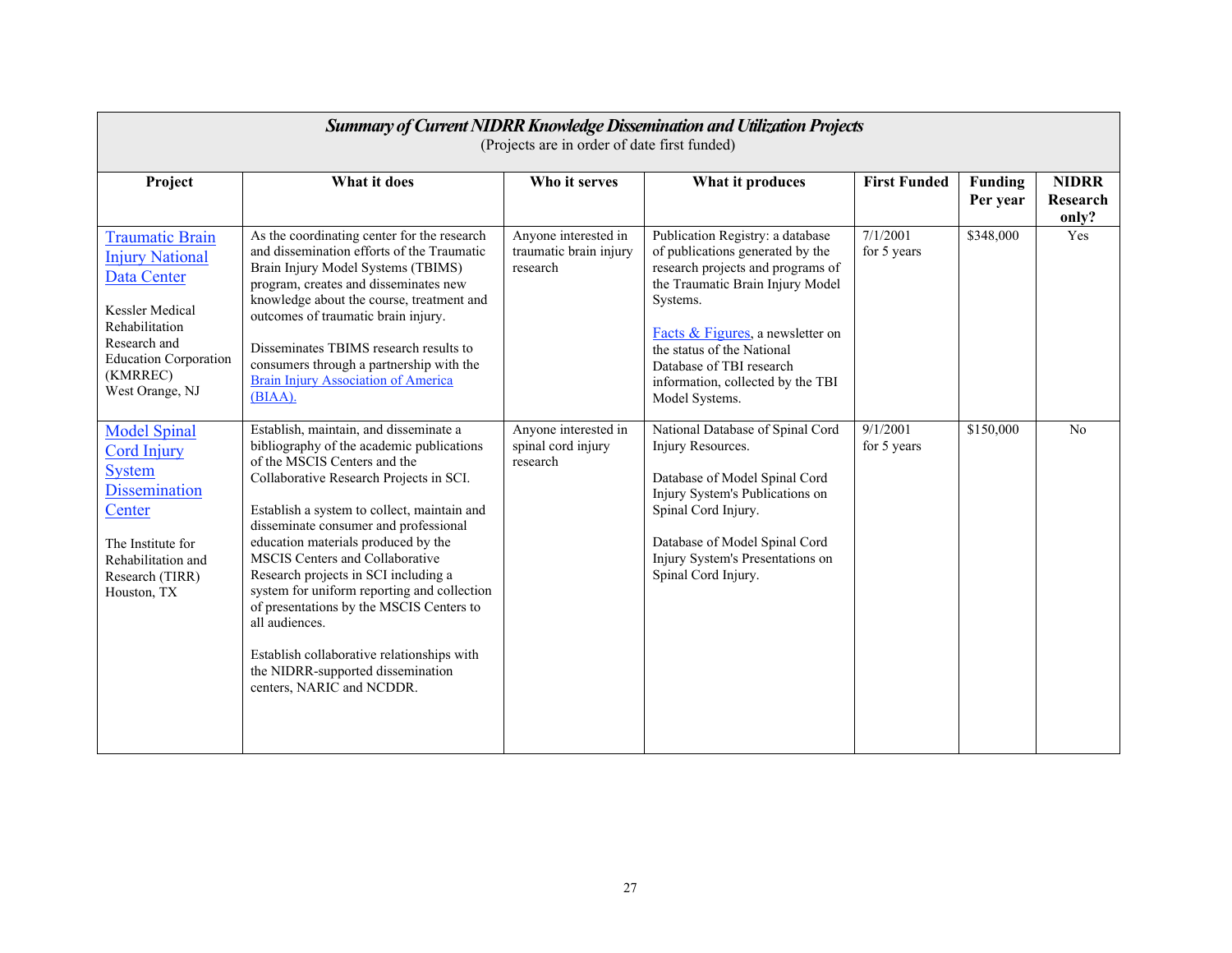|                                                                                                                                                                                                                                                                                                 | Summary of Current NIDRR Knowledge Dissemination and Utilization Projects<br>(Projects are in order of date first funded)                                                                                                                                                                                                                                                                                                                                                                              |                                                                                                                                                                                        |                                                                                                                                                                                                                                                                                                                                                                                                                                                                                     |                          |                     |                                   |  |  |
|-------------------------------------------------------------------------------------------------------------------------------------------------------------------------------------------------------------------------------------------------------------------------------------------------|--------------------------------------------------------------------------------------------------------------------------------------------------------------------------------------------------------------------------------------------------------------------------------------------------------------------------------------------------------------------------------------------------------------------------------------------------------------------------------------------------------|----------------------------------------------------------------------------------------------------------------------------------------------------------------------------------------|-------------------------------------------------------------------------------------------------------------------------------------------------------------------------------------------------------------------------------------------------------------------------------------------------------------------------------------------------------------------------------------------------------------------------------------------------------------------------------------|--------------------------|---------------------|-----------------------------------|--|--|
| Project                                                                                                                                                                                                                                                                                         | What it does                                                                                                                                                                                                                                                                                                                                                                                                                                                                                           | Who it serves                                                                                                                                                                          | What it produces                                                                                                                                                                                                                                                                                                                                                                                                                                                                    | <b>First Funded</b>      | Funding<br>Per year | <b>NIDRR</b><br>Research<br>only? |  |  |
| <b>National Center</b><br>on Accessible<br>Information<br>Technology in<br><b>Education</b><br>(AccessIT)<br>University of<br>Washington<br>Center on Human<br>Development and<br>Disability<br>Seattle, WA                                                                                     | Promotes the use of electronic and<br>information technology for students and<br>employees with disabilities in educational<br>institutions at all academic levels.<br>Conducts training sessions and<br>presentations at major educational,<br>disability, and technology conferences on<br>how to make informational technology in<br>education accessible to individuals with<br>disabilities and of the availability of<br>resources from AccessIT and of technical<br>assistance from the DBTACs. | ٠<br>Educators<br>Е<br>Policy makers<br>$\blacksquare$<br>Librarians<br>п<br>Technical support<br>staff<br>л<br>Students and<br>employees with<br>disabilities and<br>their advocates. | AccessIT Knowledge Base, a<br>searchable database of questions<br>and answers regarding accessible<br>E&IT.<br><b>Information Technology in</b><br><b>Education Accessibility</b><br>Checklist, an online interactive<br>tool to learn about IT<br>accessibility, and to manage IT<br>accessibility goals.<br><b>Accessible University Mock Site,</b><br>a mock site for demonstrating<br>web accessibility principles in<br>presentations. Includes a<br>Companion Guide tutorial. | 10/1/2001<br>for 5 years | \$700,000           | Yes                               |  |  |
| <b>Technical Support</b><br>for Data<br>Collection<br>Development:<br>Implementation of<br><b>NIDRR's Web-</b><br><b>Based</b><br>Performance<br><b>Reporting System</b><br><b>Data Collection</b><br>RTI International<br>Center for Research in<br>Education<br>Research Triangle<br>Park, NC | Maintains a web-based reporting system<br>for collection of grantee annual<br>performance information.<br>Assists grantees with technical and<br>programmatic questions about inputting<br>their annual data into the system.                                                                                                                                                                                                                                                                          | $\blacksquare$<br>NIDRR staff<br>п<br>NIDRR grantees<br>of 8 programs<br>(ARRT, D&U,<br>DBTAC, DRRP,<br>FIP, Model<br>Systems, RERC,<br>RRTC)                                          | Annual report of activities and<br>accomplishments by NIDRR<br>grantees.<br>Quarterly updates of the data<br>base.                                                                                                                                                                                                                                                                                                                                                                  | 4/18/2002<br>for 3 years | FY 04<br>\$182,433  | Yes                               |  |  |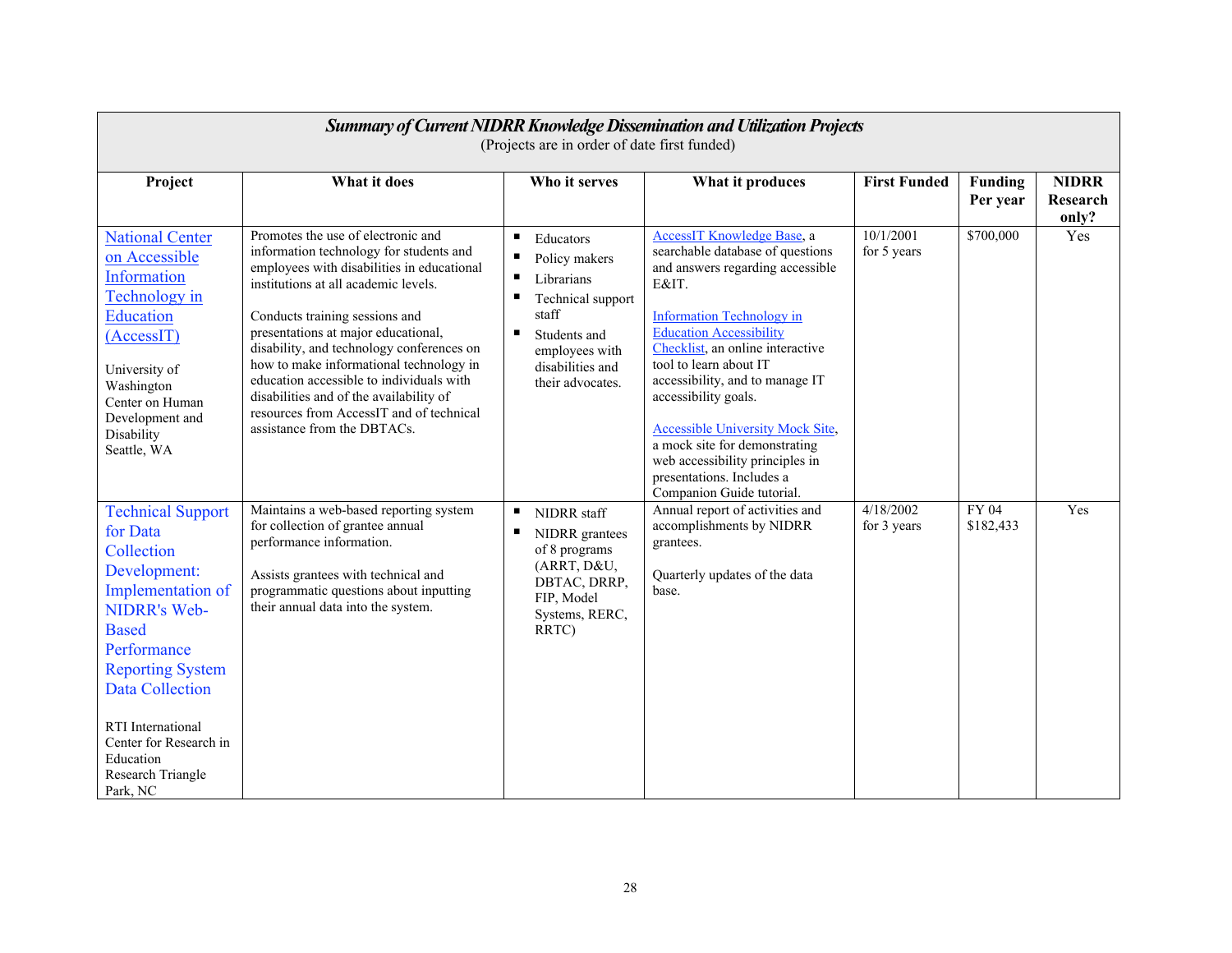|                                                                                                                                                    | <b>Summary of Current NIDRR Knowledge Dissemination and Utilization Projects</b><br>(Projects are in order of date first funded)                                                                                                                                                                                                                                                                                                                                                            |                                                                                                                                                          |                                                                                                                                                                                                                                                                                                                        |                         |                            |                                   |  |  |  |
|----------------------------------------------------------------------------------------------------------------------------------------------------|---------------------------------------------------------------------------------------------------------------------------------------------------------------------------------------------------------------------------------------------------------------------------------------------------------------------------------------------------------------------------------------------------------------------------------------------------------------------------------------------|----------------------------------------------------------------------------------------------------------------------------------------------------------|------------------------------------------------------------------------------------------------------------------------------------------------------------------------------------------------------------------------------------------------------------------------------------------------------------------------|-------------------------|----------------------------|-----------------------------------|--|--|--|
| Project                                                                                                                                            | What it does                                                                                                                                                                                                                                                                                                                                                                                                                                                                                | Who it serves                                                                                                                                            | What it produces                                                                                                                                                                                                                                                                                                       | <b>First Funded</b>     | <b>Funding</b><br>Per year | <b>NIDRR</b><br>Research<br>only? |  |  |  |
| Research<br><b>Utilization</b><br><b>Support and Help</b><br>(RUSH) Project<br>Southwest<br>Educational<br>Development<br>Laboratory<br>Austin, TX | Assesses the use and obstacles to use of<br>NIDRR-sponsored research by target<br>systems.<br>Develops research-based models to suggest<br>effectiveness under particular<br>circumstances.<br>Provides information and technical<br>assistance to NIDRR grantees to enhance<br>utilization planning and related outcomes.<br>Facilitates networking via Web site, toll-<br>free number, and informational products.<br>Solicits applications to fund Research<br>Utilization Awards (RUA). | NIDRR grantees<br>conducting<br>research<br>activities.<br><b>NIDRR</b><br>management<br>responsible for<br>developing<br>research project<br>priorities | New research-based utilization<br>models designed to accommodate<br>diverse audiences, project inputs,<br>and strategies for bringing<br>research to practice.<br>Data demonstrating effectiveness<br>of model application by topic and<br>target audience.<br>Targeted informative e-mail and<br>Web-based resources. | 6/1/2003<br>for 5 years | \$350,000                  | Yes                               |  |  |  |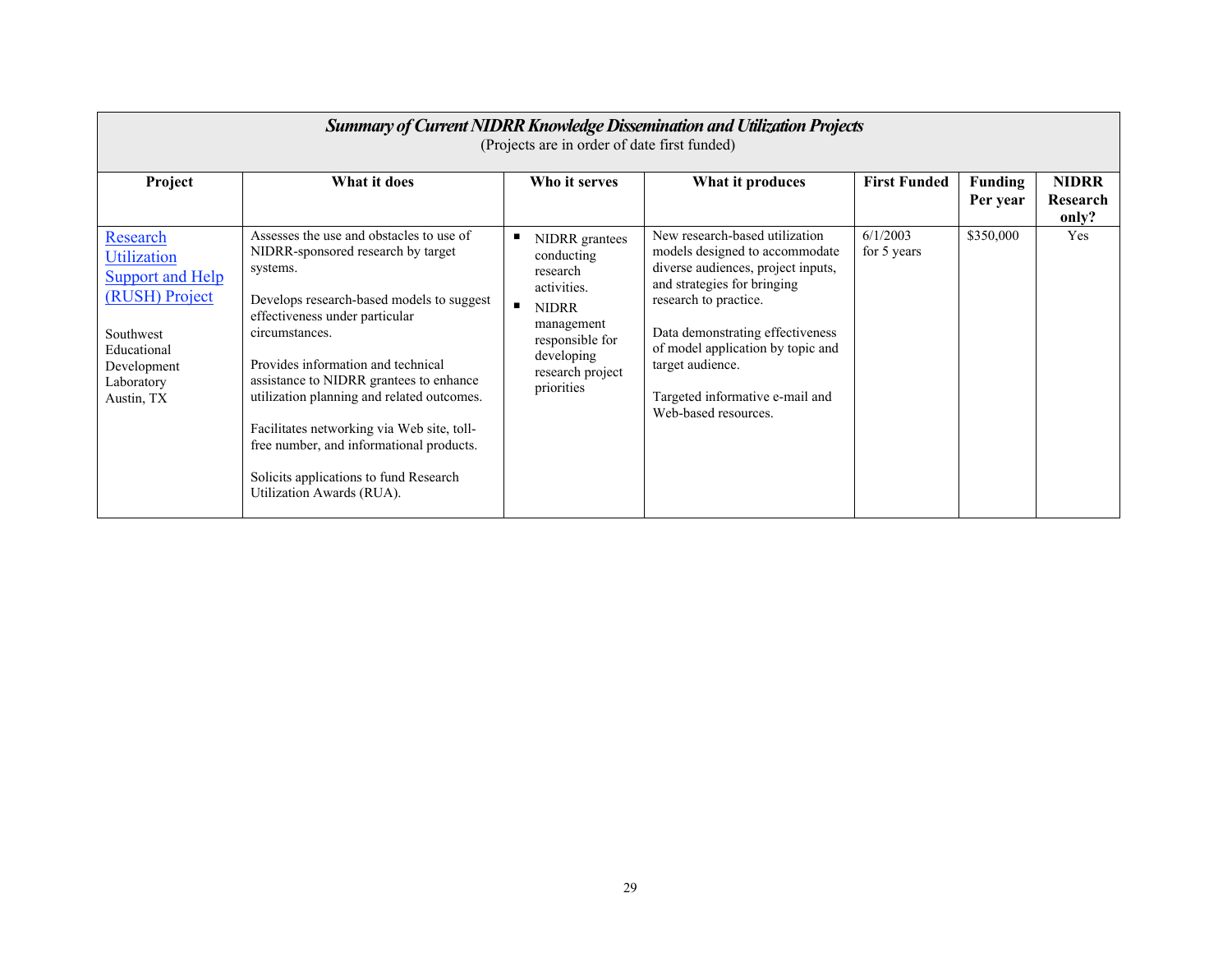## Section 4. New Priorities for NIDRR Knowledge Dissemination and Utilization Projects

#### **Final Priorities and Notice Inviting Applications**

In the May 5, 2005 *Federal Register*, NIDRR published final priorities for two knowledge dissemination and utilization projects. Priority # 1is International Exchange of Information and Experts in Disability and Rehabilitation Research; and Priority #2 is Innovative KDU for Disability and Professional Organizations and Stakeholders. Substantive issues that apply to both priorities are discussed in the analysis of comments and changes. Also see the Notice Inviting Applications for these two priorities.

#### **Notice of Proposed Priority for a National Center for Dissemination of Disability Research**

In the same issue of the *Federal Register*, NIDRR also published a Notice of Proposed Priority for a National Center for Dissemination of Disability Research. The background statement and proposed activities are directly relevant to the work of the panel. The National Center for the Dissemination of Disability Research will serve as a lead center in the area of Knowledge Translation/Knowledge Dissemination and Utilization. This center will ensure that NIDRR constituencies have ready access to high-quality, research-based information that has the potential to improve the lives of individuals with disabilities. The center must:

- 1. Identify standards, guidelines, and methods appropriate for developing evidence-based systematic reviews of disability and rehabilitation research;
- 2. Serve as a technical assistance resource to NIDRR grantees to ensure that research studies will meet standards for inclusion in evidence based systematic reviews;
- 3. Develop partnerships with existing collaborations and registries to identify gaps and opportunities and to facilitate the systematic review of disability and rehabilitation research;
- 4. Identify and promote the use of evidence-based reviews in topic areas developed in collaboration with NIDRR and its grantees;
- 5. Identify, develop, and assess the effectiveness of strategies for dissemination of high quality information to diverse target populations; and
- 6. Serve as a technical assistance resource to NIDRR grantees to ensure the use of effective strategies for dissemination of high quality information to diverse target populations.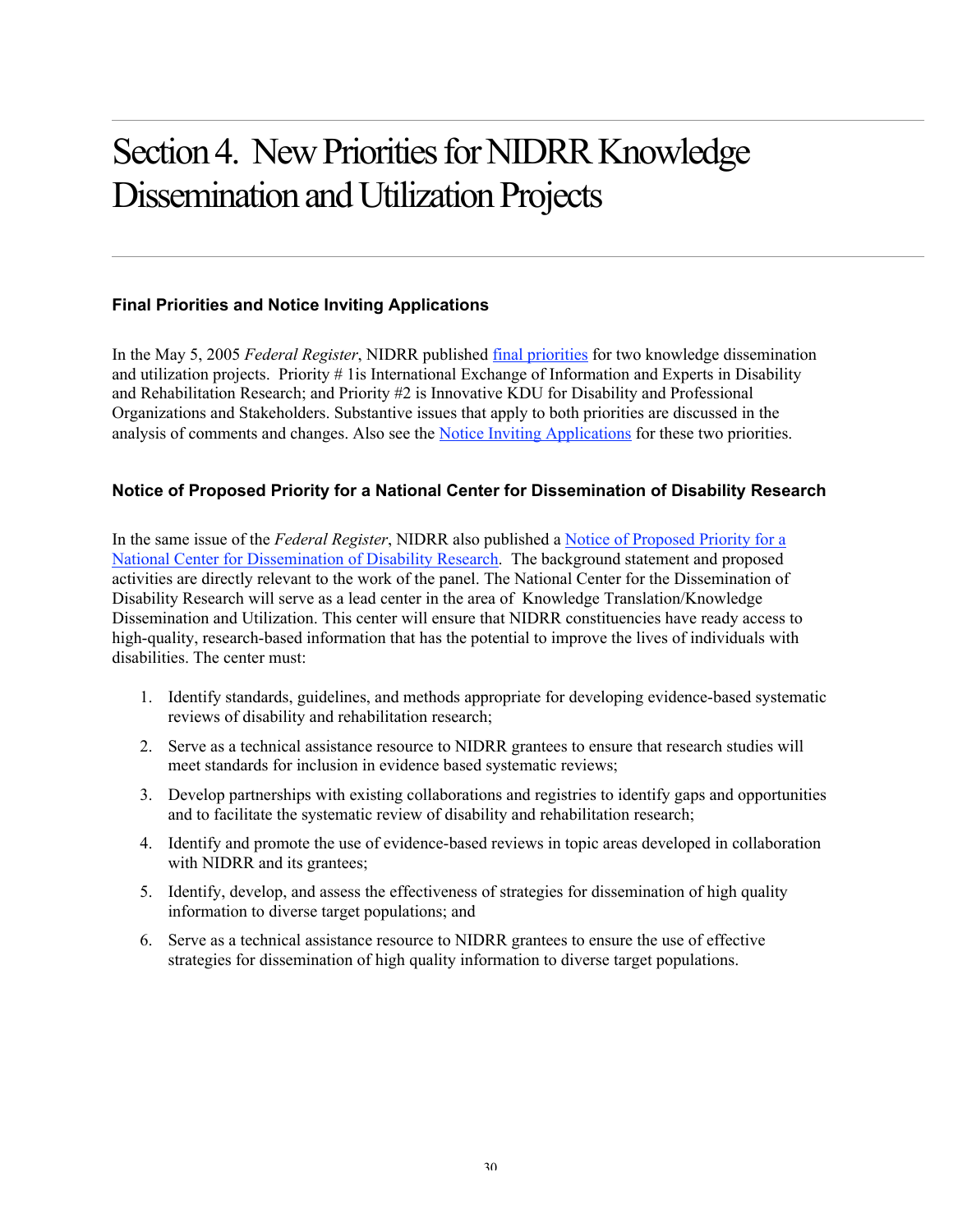## Section 5. The Future of Knowledge Translation at NIDRR

NIDRR is refining its dissemination activities by moving to a greater alignment with current thinking on knowledge translation: the exchange, synthesis, and ethically sound application of knowledge within a complex system of relationships among researchers and users. NIDRR anticipates more vetting of research by expert groups, using existing standards (or developing specialized standards), increasing outreach to existing collaborations, and including NIDRR-funded work in recognized information sources. NIDRR will be incorporating new expectations and requirements into program announcements, monitoring, reporting, and evaluations.

There are two main considerations in developing knowledge translation plans at NIDRR: the Long Range Plan and the NIDRR Logic Model. These two guiding documents are explained below, followed by the challenges NIDRR faces in developing its knowledge translation activities. NIDRR's agenda in the area of knowledge translation is designed to:

- **Increase the availability of relevant information to NIDRR's intended beneficiaries by developing** and implementing a systematic approach to information vetting; and
- Increase understanding of how to best communicate new knowledge to beneficiaries.

It is this agenda that NIDRR is asking the planning panel to consider and to recommend strategies that NIDRR can use in pursuing this agenda.

### *NIDRR Long Range Plan*

NIDRR is required to publish a proposed 5-year Long Range Plan in the *Federal Register*, solicit public comment on the proposed plan, and produce a final Long Range Plan. The purpose of the plan is to guide NIDRR rehabilitation research. The plan is developed with extensive input from a steering committee of researchers, service providers and people with disabilities. NIDRR solicited comments through a Web site and through six national videoconferences. NIDRR also consulted with the Interagency Committee on Disability Research, the National Council on Disability and other federal partners. The proposed 2005- 2009 Long Range Plan will be released for public comment within the next few weeks.

The long range plan (particularly the Logic Model and Management chapters) present multi-year strategies for improving the availability of research measures, methods, and models (tools). Improved tools will result in improved interventions; however, interventions that do not have appropriate measures and methods are unlikely to meet Cochrane, CONSORT, OXFORD, or other guidelines.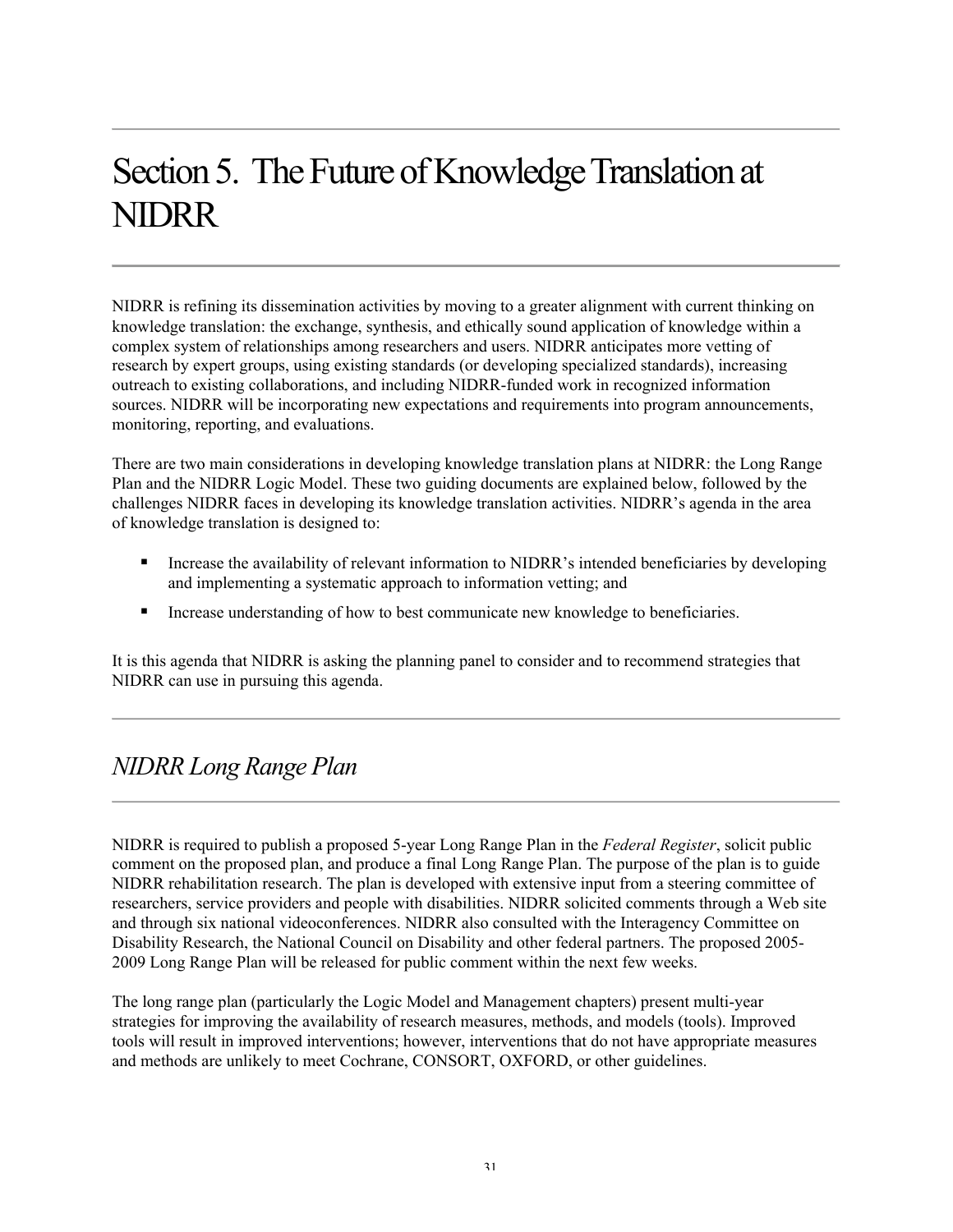## *NIDRR Logic Model*

To provide a theoretical framework for the Long Range Plan and guide implementation of the plan, NIDRR developed a program logic model that represents the different types of short-term and intermediate outcomes the agency's R&D investments are designed to produce and the interrelationships among these intended effects (see Figure below). The logic model also serves as the framework for NIDRR's performance assessment and outcomes evaluation processes. The new logic model places knowledge translation into a more prominent position than it was in the past: as one of the main outcome arenas, along with capacity building and R&D.



#### **Major Domains of NIDRR Mission**

The focus of NIDRR is research and development applied to maximizing the participation of people with disabilities. This activity is centered on the three major life domains (a) employment, (b) participation and community living, and (c) health and function. Interlocking circles represent these inter-related domains. The achieving goals related to these three major life domains is facilitated by (d) technology and (e) demographics of disability, which addresses characteristics and trends in the population of people with disabilities.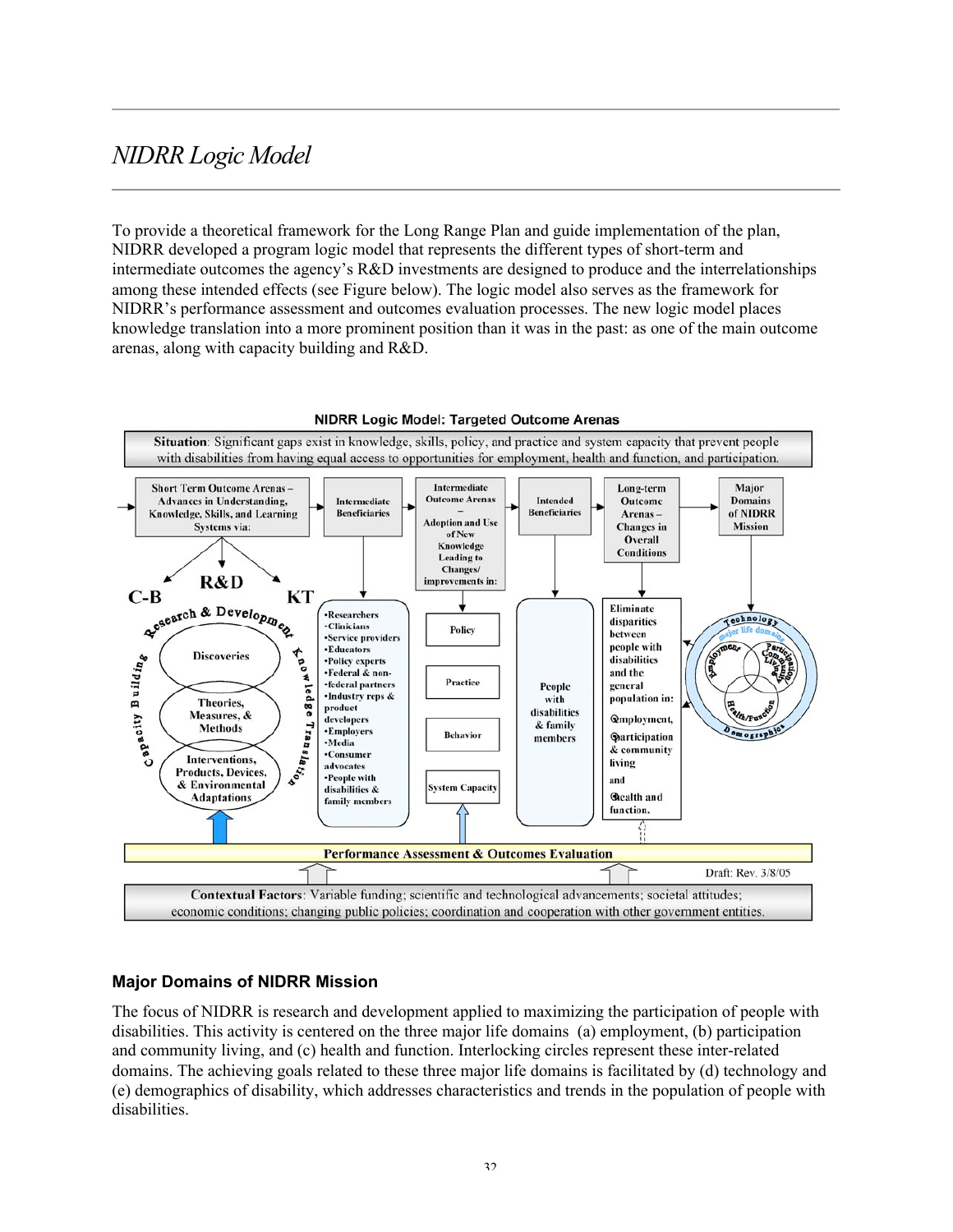The employment circle represents research on employment-related activities and strategies to improve employment outcomes and labor force participation. Lack of parity in employment remains one of the greatest barriers for people with disabilities. Research is needed to enable Americans with disabilities to access careers, integrate into the workforce, and participate as full members in the economic marketplace.

The participation and community living circle represents the interaction with the social and built environment. This domain focuses on direct supports that increase the availability of acceptable options and opportunities to make choices and enhance participation in everyday activities. To achieve full community living and participation, people with disabilities need safe and affordable housing, access to transportation, access to the political process, and access to services, programs and activities at public and private facilities.

The health and function circle represents the structure and function of the human body, as well as strategies to prevent, identify, assess or resolve causes and consequences of disability. Health and function encompasses research to achieve outcomes at the individual level: improved functioning, fitness, and better health, including mental health. It also addresses goals at the system level, such as effective service delivery systems, better access (financial and logistical) to health care services, and the assessment of rehabilitation effectiveness.

The outer circle represents two domains: technology for access and function and demographics of disability. Technology for access and function is essential to community integration, employment, and health and function, and plays a major role in enabling a good fit between individuals with disabilities and the environment. Demographics of disability emphasize describing and characterizing individuals with disabilities to provide a better understanding of disability.

#### **Situation**

The uppermost block in the logic model, labeled situation, highlights the gaps in knowledge, skills, policy and practice that hinder attainment of parity in employment, health and function, and participation for people with disabilities compared to the non-disabled population.

#### **Short-Term Outcome Arenas**

Short-term outcomes refer to advancements in understanding, knowledge, skills and learning systems that result from the successful implementation of program activities and the use of R&D outputs. Within the NIDRR logic model and in the context of disability and rehabilitation research, these generic outcomes have been translated into the agency's investments in three major functional components corresponding to the three NIDRR strategic goals:

- 1. capacity-building for research to practice, (C-B),
- 2. research and development (R&D), and
- 3. knowledge translation and dissemination (KT&D) including technology transfer.

The R&D arena is subdivided into three sub-arenas to reflect advancements in knowledge that occur through (a) discoveries, (b) new or improved theories, measures and methods, (c) interventions and programs, and (d) products and environmental adaptations. Generating new knowledge in this short-term outcomes block is the primary area of direct responsibility for which NIDRR holds itself accountable.

Although the three strategic goals are separately discussed, research is supported by capacity building and feeds knowledge translation, but the process is not linear. The generation of new knowledge raises new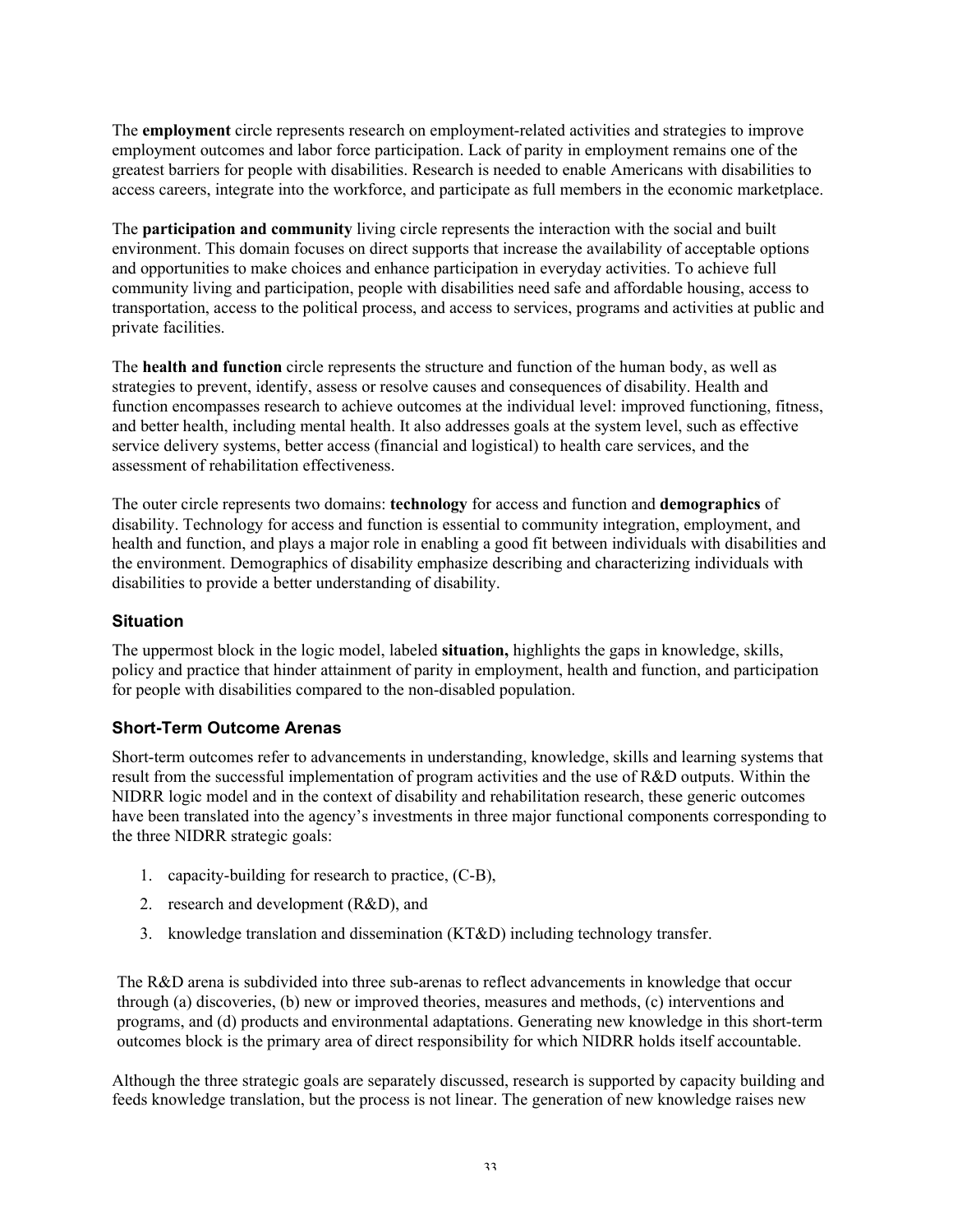questions, calls for new skills and leads to further discoveries, theories and interventions, multiplying the efficacy of NIDRR's investment.

#### *Capacity Building*

NIDRR will focus its specific capacity building activities primarily on the need to train new investigators who are able to pursue topics of importance to NIDRR's research agenda, and to otherwise increase the capacity of the system to carry out complex studies. NIDRR's training agenda includes cross-training individuals from other disciplines in topics relevant to disability issues, and training of promising young people with emphasis on persons with disabilities and underrepresented groups to facilitate their participation in the research process.

#### *Research and Development*

Research and development (R&D) is divided into three sequential, but closely related, outcome arenas. Research begins with significant findings (arena one), and moves through theory, measure and research method development (arena two), ultimately to enable the development of effective new and improved interventions, and new and improved devices and environmental adaptations (arena three). A product may be a new device or technique. An adaptation may include methods to improve physical, behavioral or virtual environments.

#### *Knowledge Translation*

The ability to effectively translate and transfer the knowledge and products generated through R&D activities is critical to NIDRR's mission. NIDRR must successfully disseminate this information for use by intended target audiences. Consideration of each project that NIDRR would support will include the potential for translation of knowledge gained through the project to the target audiences, which are described in the next section. Previously referred to as the "Knowledge Dissemination and Utilization" component of NIDRR's agenda, this arena has been renamed Knowledge Translation and Dissemination (KT&D) to reflect the increased emphasis within the federal government on the importance of systematic review and synthesis of R&D results.

#### **Intermediate Beneficiaries**

This component refers to the beneficiaries of NIDRR products and services as well as the recipients of the outputs and outcomes generated by NIDRR-funded grantees. This combined and frequently overlapping array of recipients includes individuals with disabilities and family members, researchers, clinicians and engineers, educators, service providers, product developers, policy experts and decision-makers, federal and non-federal partners, industry representatives, employers, media, and consumer advocates.

#### **Intermediate Outcome Arenas**

Intermediate outcomes refer to expected or actual changes in the action system that occur at least in part as a result of the external use or adoption of program outputs and short-term outcomes.

#### **Intended Beneficiaries**

The intended beneficiaries of NIDRR's investments are people with disabilities and their families.

#### **Performance Assessment & Outcomes Evaluation**

The last component of the NIDRR logic model is NIDRR's multi-level evaluation system. The intensity of the assessment and evaluation efforts is proportional to the thickness of the arrows. Performance assessment takes place annually and is focused on evaluating grantee progress and the quality and relevance of R&D findings and accomplishments relative to the short-term and intermediate outcome arenas. Moreover, performance assessment identifies the strengths and weaknesses of portfolio areas, defined by the major domains of NIDRR's mission and the agency's program funding mechanisms. Data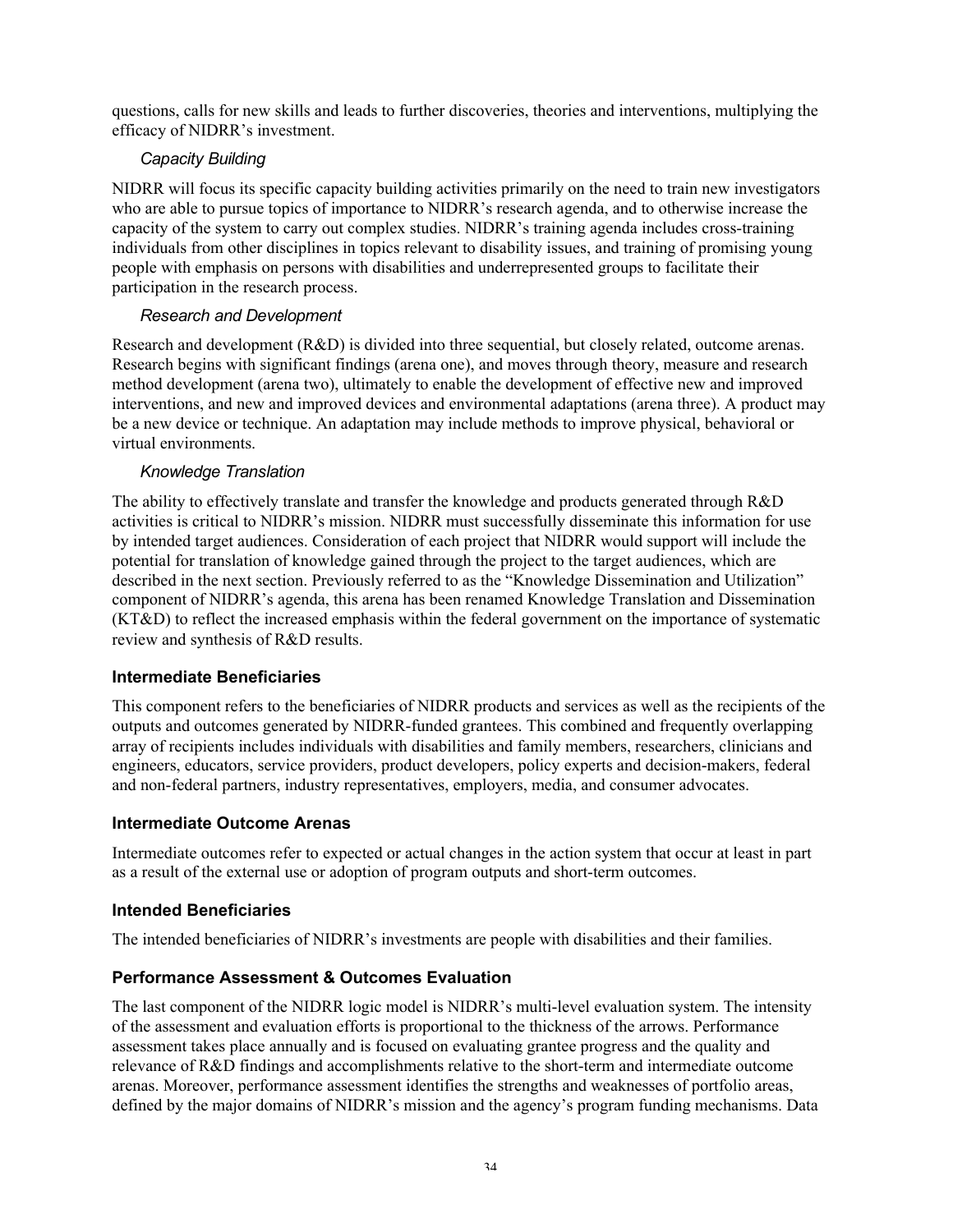from these annual performance assessment and portfolio reviews are used to satisfy GPRA and PART requirements and inform program improvement efforts. Outcomes evaluation occurs periodically and is focused primarily on a retrospective assessment of the long-term achievements of a portfolio area relative to both short-term and intermediate outcome arenas, as well as any contributions at the societal level to improving the overall conditions of people with disabilities.

#### **Contextual Factors**

Some of the factors that may change the activities implemented by NIDRR, either directly or indirectly, are called "contextual factors" and are shown at the base of the logic model. Changes may be mandated directly in changing policies or indirectly in a changing environment that might require new strategies. The contextual factors include variable funding, scientific and technological advancements, societal attitudes, economic conditions, changing public policies, and coordination and cooperation with other government entities.

## *Challenges in Knowledge Translation at NIDRR*

The long range plan and the logic model provide the context within which NIDRR must plan its knowledge translation strategy. A major challenge facing NIDRR is diversifying knowledge translation activities to better serve various constituencies. While research organizations generally are good at peerto-peer dissemination, the leap required from research to practice can be much more difficult. As reflected in the NIDRR logic model, this process demands filtering the information, determining the quality of the findings (source, content), and aggregating research information from a number of NIDRR research venues (no single project addresses all aspects of a problem). It also requires a clear determination of how the research was conducted and how it fits the user's needs.

Another challenge will be determining which systematic review processes are appropriate for NIDRR research. Rehabilitation research is included in some of systematic reviews, and not in others. See the article: Where Is Rehabilitation Placed In The World-Wide Trend Towards Evidence Based Health Care?

The wide range of subject areas, methods, disciplines, and target audiences complicates the problem of accessing quality disability and rehabilitation research results. NIDRR's long range plan and logic model are based on the premise that no one approach such as the *What Works Clearinghouse* for research in support of *No Child Left Behind* can address the diversity of disability and rehabilitation areas. However, it is crucial that linkages and search strategies be developed to present NIDRR sponsored results through appropriate channels that assess quality. NIDRR does not operate service systems. Consequently, it is essential that research reports be closely linked to service systems through channels that are recognized by key target populations associated with those channels. It is likewise essential that quality external reviews be associated with the results from NIDRR projects.

NIDRR is working to ensure that NIDRR sponsored KDU projects link to appropriate resources and incorporate appropriate evidence grading relationships. However, in most instances research reports will not be graded or evaluated, for example, by the National Rehabilitation Information Center (NARIC) or the Center for the Dissemination of Disability Research (NCDDR) or other NIDRR experts. In many instances, experts will be reviewers from sources such as RESNA, editorial reviewers using guidelines such as CONSORT, and compilers of systematic reviews such as AHRQ. Some grading may be through linking NIDRR sponsored research to existing clearinghouses or systematic reviews. For example, in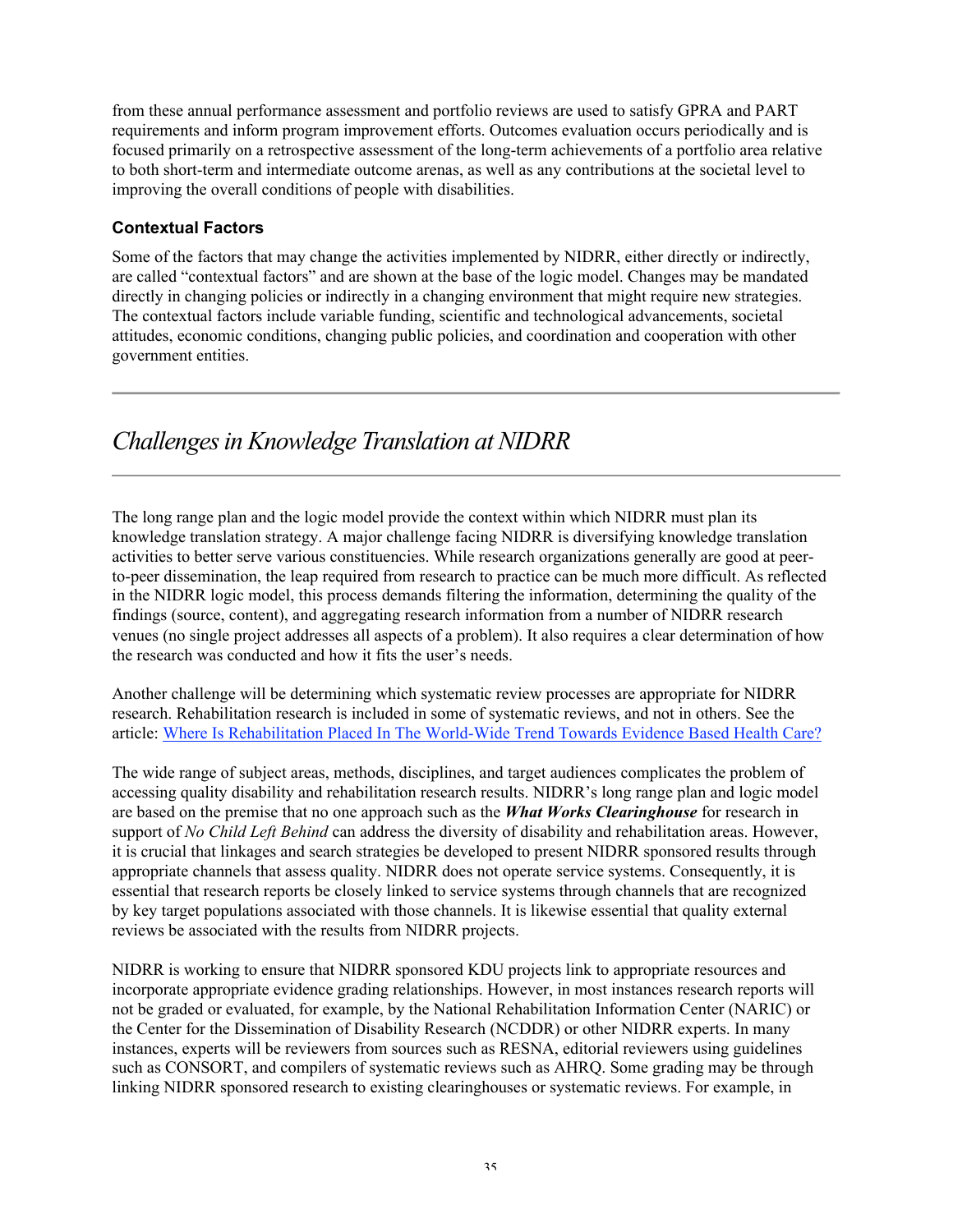mental health a recent report by the Milbank Memorial Fund addressed specific needs and examples for Evidence-based Mental Health Treatments and Service.

Here are some of the areas that NIDRR would like the panel to consider:

- 1. NIDRR is interested in advancing its knowledge translation activities by emphasizing expert judgments on the value of information for further dissemination, better accountability for outputs produced by NIDRR researchers, and improved methods for making this information available beyond the research community. What is the best way to achieve these goals?
- 2. Assisting people with disabilities, their families, and the general public in efficiently accessing information may require "mediated navigation," that is, using an intermediary to help in the search for answers to their questions. Intermediaries may be librarians, information specialists, knowledge management specialists, database coordinators or trainers. NIDRR is interested in suggestions on how to maximize the use of multiple mechanisms for dissemination including knowledge sharing practices that make the maximum use of web servers, subscriptions systems, e-forums, feedback systems, databases, virtual libraries and other solutions related activities.
- 3. NIDRR is interested in advancing ways to make information accessible to the research community and to disability-related agencies and organizations. NIDRR will continue to encourage and support dissemination of research information to consumers. Building on NIDRR's foundation of peer-to-peer dissemination, how can individual centers be encouraged to reach out to their constituent populations?
- 4. A critical issue facing NIDRR is how to support future knowledge translation including:
	- a. How will NIDRR require its projects to submit their results for review and validation as a method of translation?
	- b. How will NIDRR assist its projects to use existing clearinghouses?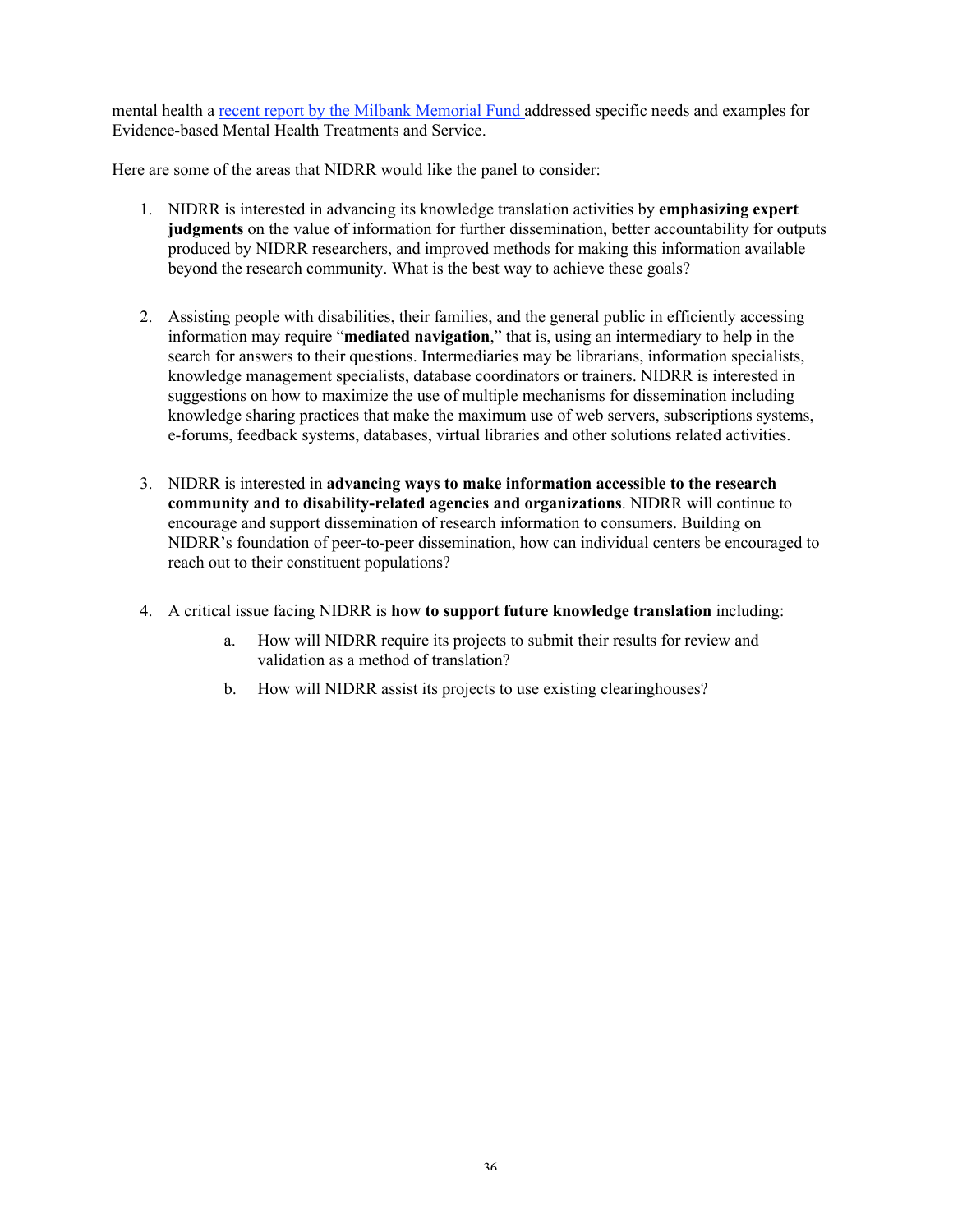## Section 6. Current Activities in the Field of Knowledge **Translation**

This section presents several possible external processes that NIDRR might use to examine the quality of research products. NIDRR recognizes that different types of research are needed to answer different types of clinical questions and that systematic reviews are necessary regardless of the type of design used in a particular study.

Also listed are knowledge translation activities currently underway in other organizations. These organizations conduct research programs are similar to NIDRR's and may serve as examples for the review committee to consider. Canada has been particularly active in promoting knowledge translation in its health care system.

### *Collaborations*

The AGREE Collaboration is an international collaboration that helps developers and users assess the methodological quality of clinical practice guidelines. The AGREE collaboration developed a pro-forma or checklist, called the AGREE instrument, which can be used to help make an informed judgment about the methods that were used to develop a guideline, and an assessment about the overall quality of the guideline and the recommendations it contains.

Campbell Collaboration. The Collaboration was formally established in 2000. The systematic reviews of research evidence prepared and maintained by contributors to the Campbell Collaboration's Review Groups will be designed to meet the needs of those with a strong interest in high quality evidence on "what works." These include members of the public who want to keep abreast of the best evidence on the effects of social and educational policies and practices, service providers, policy makers, educators and their students, and professional researchers. Campbell systematic reviews will be published electronically so that they can be updated promptly as relevant additional evidence emerges, and amended in the light of criticisms and advances in methodology. The Campbell Collaboration will collaborate closely with its sibling organization, the Cochrane Collaboration, which prepares and maintains systematic reviews of the effects of interventions in health care. Joint Cochrane-Campbell Methods Groups are being established.

Cochrane Collaboration is an international non-profit and independent organization, dedicated to making up-to-date, accurate information about the effects of healthcare readily available worldwide. It produces and disseminates systematic reviews of healthcare interventions and promotes the search for evidence in the form of clinical trials and other studies of interventions. The major product of the Collaboration is the *Cochrane Database of Systematic Reviews* which is published quarterly as part of The Cochrane Library. Those who prepare the reviews are mostly health care professionals who volunteer to work in one of the many Collaborative Review Groups, with editorial teams overseeing the preparation and maintenance of the reviews, as well as application of the rigorous quality standards for which Cochrane Reviews have become known. The activities of the Collaboration are directed by an elected Steering Group and are supported by staff in Cochrane Entities (Centres, Review Groups, Methods Groups, Fields/Networks) around the world.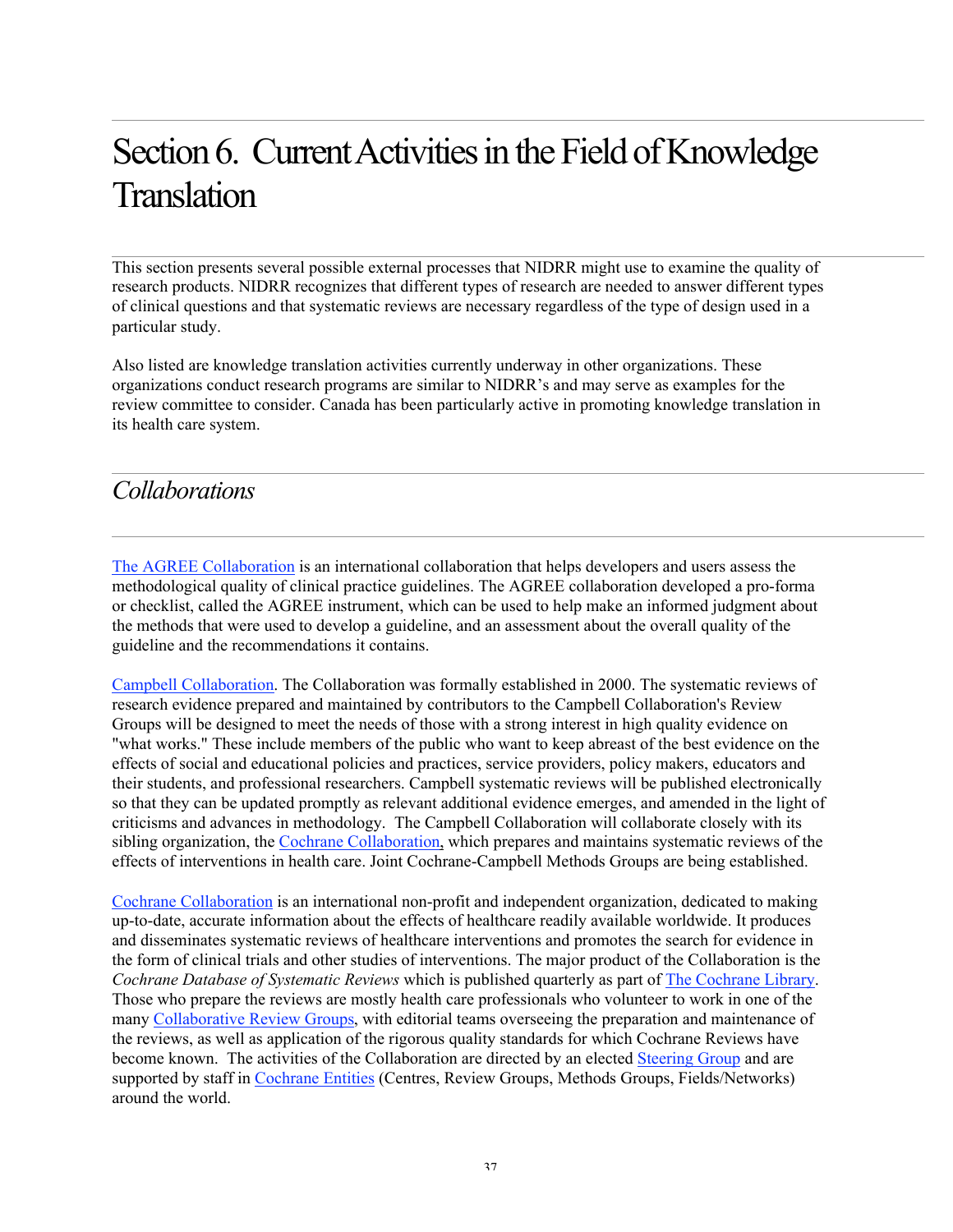What Works Clearinghouse (WWC) was established in 2002 by the U.S. Department of Education's Institute of Education Sciences (IES) to provide educators, policymakers, researchers, and the public with a central and trusted source of scientific evidence of what works in education. On an ongoing basis, the What Works Clearinghouse (WWC) collects, screens, and identifies studies of the effectiveness of educational interventions (programs, products, practices, and policies). It reviews the studies that have the strongest design, and report on the strengths and weaknesses of those studies against the WWC Evidence Standards so that readers know what the best scientific evidence has to say. The WWC does not endorse any interventions nor does it conduct field studies. The WWC releases study, intervention, and topic reports. A study report rates individual studies and designs to give readers a sense of how much they can rely on research findings for that individual study. An intervention report provides all findings that meet WWC Evidence Standards for a particular intervention. Each topic report briefly describes the topic and each intervention that the WWC reviewed.

### *Registries*

AIDSInfo contains a database to locate current clinical trials for the treatment of acquired immunodeficiency syndrome and HIV-related conditions.

CenterWatch Clinical Trials Listing Service provides information about clinical research, including listings of more than 41,000 active industry and government-sponsored clinical trials, as well as new drug therapies in research and those recently approved by the FDA. The site is designed to be an open resource for patients interested in participating in clinical trials and for research professionals.

ClinicalTrials.gov provides regularly updated information about federally and privately supported clinical research in human volunteers. ClinicalTrials.gov gives information about a trial's purpose, who may participate, locations, and phone numbers for more details.

Community of Science, Inc. (COS) is an Internet site for the global R&D community. COS provides tools and services that enable research professionals to communicate, exchange information and find the people and technologies that are important to their work. These services include: COS Expertise<sup>®</sup>, the database of detailed, first person profiles of more than 480,000 R&D professionals; COS Funding Opportunities™, the largest source of grant information on the Web; COS Abstract Management System™, an online publishing solution for universities and professional societies; and customized access to a range of professional reference databases including U.S. Patents, MEDLINE®, AGRICOLA, and GeoRef, among others. Community of Science, Inc. is a privately held company.

CORDIS, the Community Research and Development Information Service, provides information on research funded by the European Union.

Current Controlled Trials, Ltd. allows users to search, register and share information about randomized controlled trials. It is part of the Current Science Group of biomedical publishing companies.

Doctor's Guide is an internet database containing up-to-date, medical news and literature from over 2000 peer-reviewed journals.

HSRProj is a database about ongoing health services research and public health projects. It is maintained by the National Library of Medicine at the National Institutes of Health.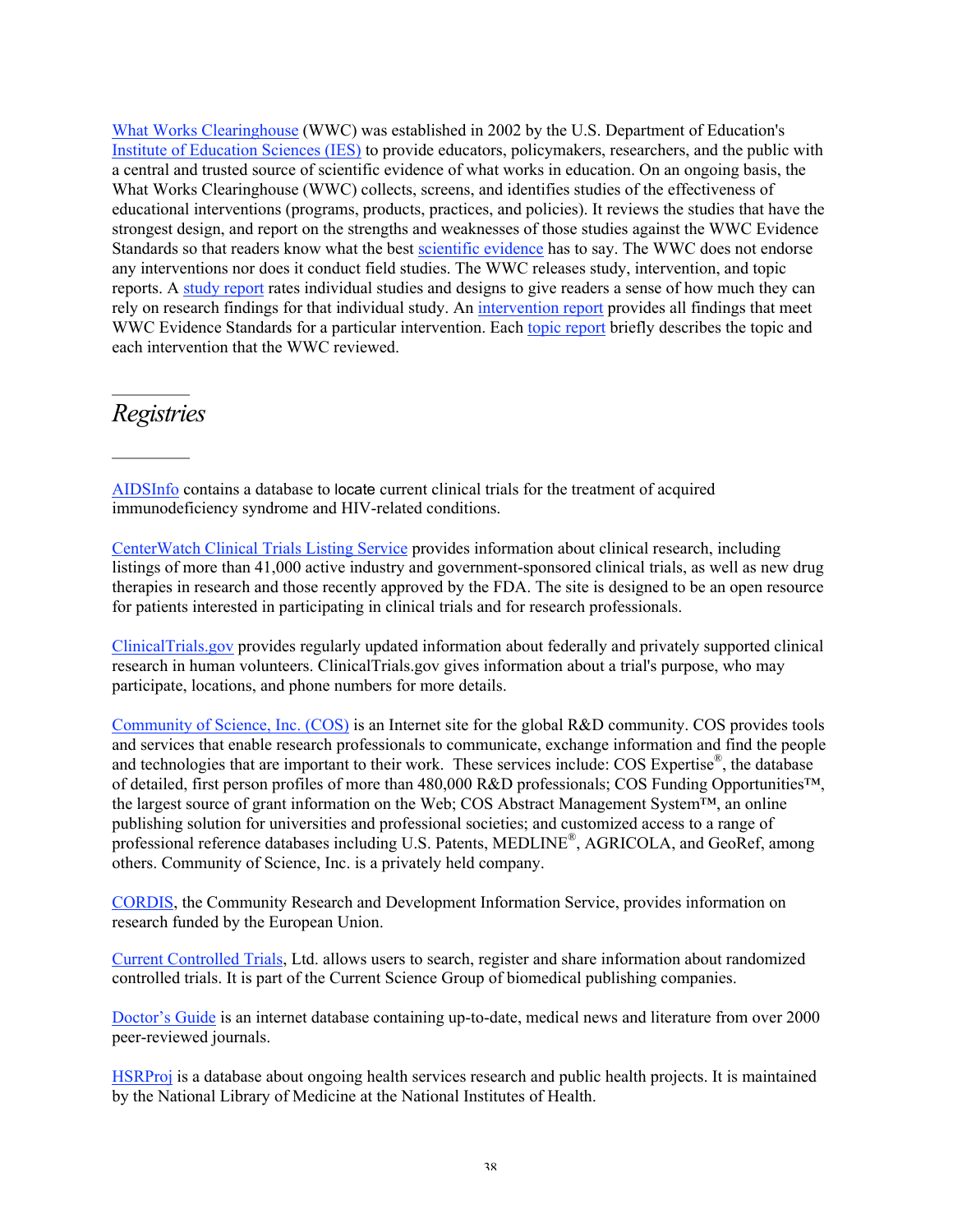National Research Register is a database of ongoing and recently completed research projects funded by, or of interest to, the United Kingdom's National Health Service (NHS).

OMNI (Organising Medical Networked Information) is a gateway to evaluated, quality Internet resources in health and medicine, aimed at students, researchers, academics and practitioners in the health and medical sciences. OMNI is created by a core team of information specialists and subject experts based at the University of Nottingham Greenfield Medical Library, in partnership with key organizations throughout the UK and further afield. OMNI is one of the gateways within the BIOME service. BIOME is part of the Resource Discovery Network (RDN) and is funded by the Joint Information Systems Committee (JISC).

PDQ Clinical Trials Database is a database of the National Cancer Institute. PDQ (Physician Data Query) includes approximately 2,000 abstracts of trials that are open/active and approved for patient accrual (accepting patients), including trials for cancer treatment, genetics, diagnosis, supportive care, screening, and prevention. In addition, there is access to approximately 13,000 abstracts of closed clinical trials that have been completed or are no longer accepting patients. Abstracts are written in two formats, the health professional abstract (uses technical terminology) and the patient abstract (uses non-technical language). However, some trials (obtained from the ClinicalTrials.gov database) contain the same text in both the patient and health professional abstracts.

Protomechanics is an online guide for investigators and other clinical staff – at all levels of experience – for developing and conducting a protocol in the Warren Grant Magnuson Clinical Center of the National Institutes of Health (NIH). It describes the steps necessary to design a good clinical protocol; defines the review process needed to ensure scientific validity, ethical merit, and other hallmarks of good research; and outlines the process of managing a study using the protocol and other research tools.

RehabTrials.org is the product of researchers at Kessler Medical Rehabilitation Research and Education Corporation (KMRREC) interested in using the world wide web to encourage and support an increase in clinical trial activity in medical rehabilitation. Whenever possible throughout the site, contributors are identified and links are provided for additional biographic information. A number of the trials have been supported by NIDRR.

Traumatic Brain Injury (TBI) Model Systems Registry (TBIMS Registry), funded by NIDRR, has information on research in TBI including applied technology, physical and rehabilitation, medicine, therapeutic interventions, clinical trials, predictors of outcome and outcome measurement, and quality of life issues.

### *University Evidence-Based Practice Centers*

University Evidence-Based Practice Centers (EPCs) manage contracts from public and private organizations to conduct systematic reviews and analyses. The EPCs produce evidence reports and technology assessments and also conduct training in evidence-based research.

Center for Outcome Measurement in Brain Injury is an online resource for detailed information and support on outcome measures for brain injuries. The measures included in the COMBI are commonly used in the field of brain injury. The centers submitting the information shared here are all Traumatic Brain Injury Model System grants (funded by NIDRR).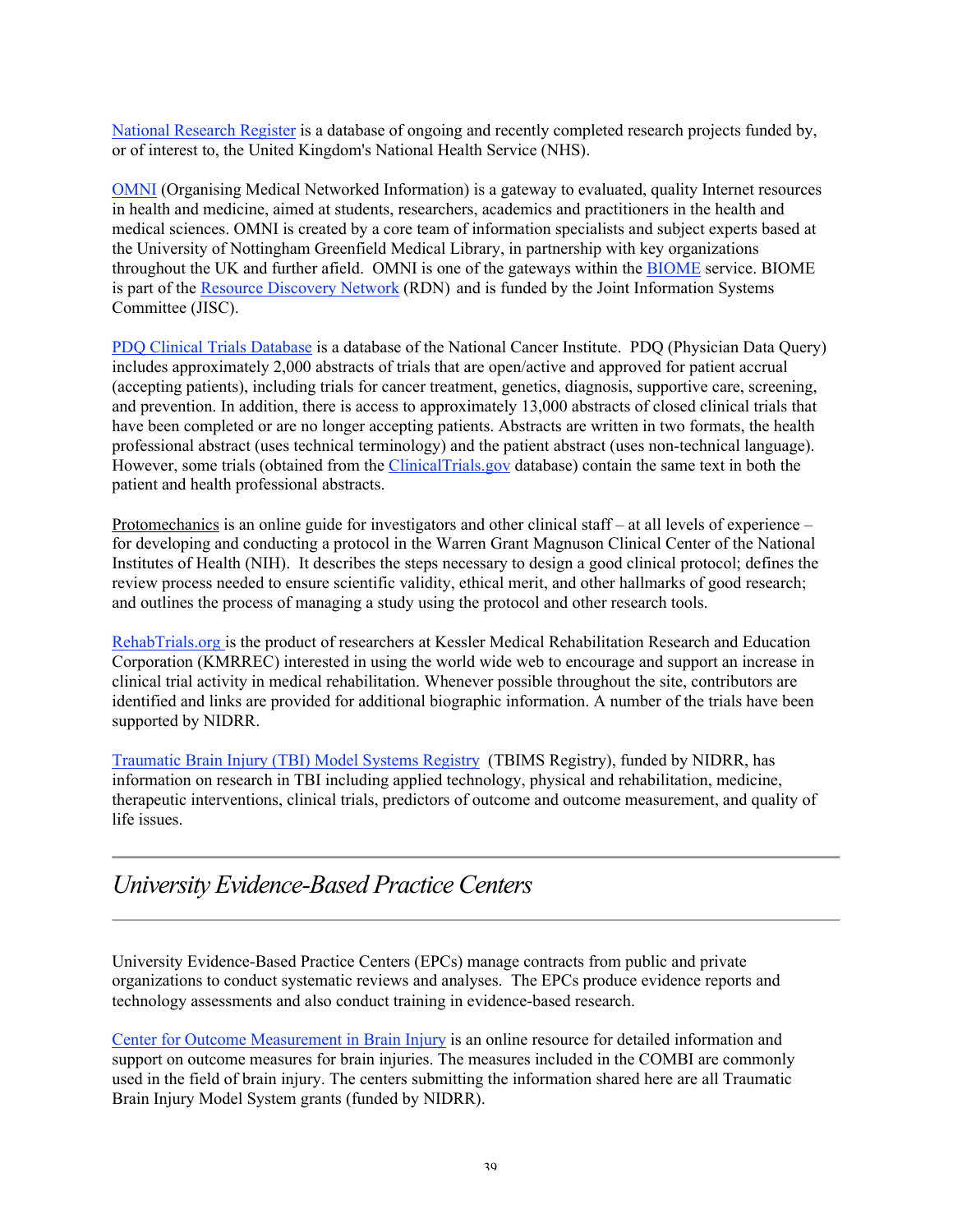At the Rehabilitation Institute of Chicago, the Center for Rehabilitation Outcomes Research (CROR) is responsible for conducting research in outcome studies related to measuring the impact of medical rehabilitation over the long term in patients with disabilities.

Centre for Reviews and Dissemination (CRD) at the University of York, UK, was established in January 1994, and provides research-based information about the effects of interventions used in health and social care.

Evidence Based Practice Center at McMaster University in Ontario, Canada is one of three Evidencebased Practice Center designated by the Agency for Health Research and Quality (AHRQ) that is outside the United States. The McMaster EPC has the capacity to produce scientific reviews of existing knowledge in topics assigned by AHRQ and of importance to government, private organizations, consumer groups, and others concerned with health care.

Health Information Research Unit (HIRU) at McMaster University conducts research in the field of health information science and is dedicated to the generation of new knowledge about the nature of health and clinical information problems, the development of new information resources to support evidence-based health care, and the evaluation of various innovations in overcoming health care information problems.

Johns Hopkins Evidence-based Practice Center has performed formal, systematic literature reviews in the areas of cardiology, radiology, kidney disease, eye disease, cancer, endocrinology, hypertension, prevention practices and infectious disease. The EPC has special expertise in performance of costeffectiveness analyses, decision analyses, utility assessments, and administrative database analyses that are often needed to supplement health practice and technology assessments.

Oregon Evidence-based Practice Center (Oregon EPC) conducts systematic reviews of healthcare topics for federal and state agencies and private foundations. These reviews report the evidence from clinical research studies and the quality of that evidence for use by policymakers in decisions on guidelines and coverage issues. Investigators with Oregon EPC have a particular interest in diagnostic technology assessment, prevention effectiveness, evidence-based informatics, research in managed care, and critical appraisal of cost-effectiveness analysis and decision analysis.

Oxford Centre for Evidence-Based Medicine, Institute for Health Sciences, Oxford, UK.

Stanford-UCSF Evidence-based Practice Center (EPC) is a joint effort between Stanford University and the University of California at San Francisco (UCSF). The Center conducti high quality systematic literature reviews, supplemental syntheses, and technology assessments, and generating evidence reports.

### *Research Disciplines Databases*

Below are some biomedical and health databases that provide sources of practical applications of research.

DARE (Database of Abstracts of Reviews of Effects) contains summaries of systematic reviews which have met strict quality criteria. Included reviews must be about the effects of interventions. Each summary provides a critical commentary on the quality of the review. DARE is one of the databases included on the Cochrane Library, together with the Cochrane Database of Systematic Reviews (CDSR)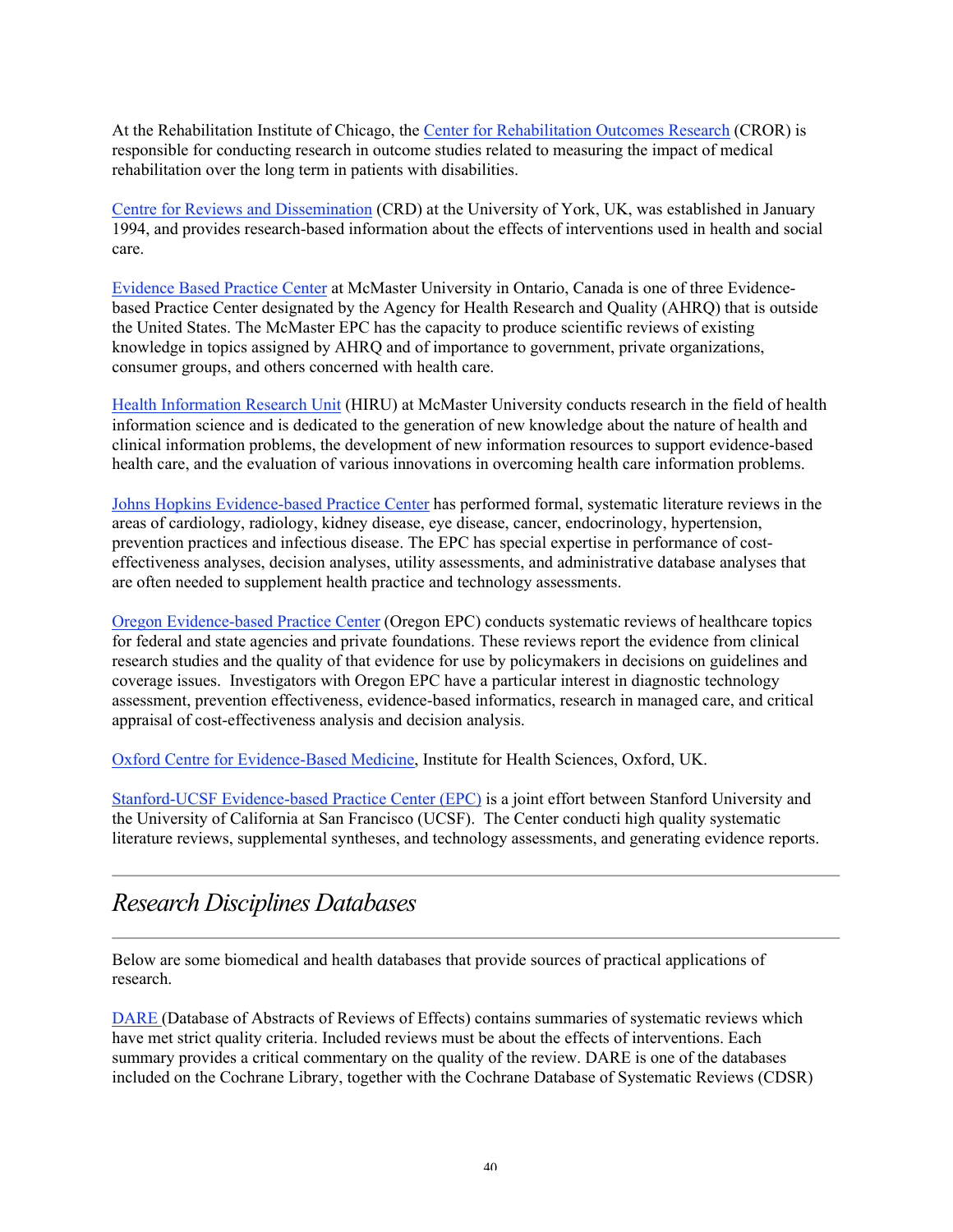which contains the full text of completed reviews carried out by the Cochrane Collaboration, plus protocols for reviews currently in preparation.

EMBASE (Excerpta Medica) is a pharmacological and biomedical database form international literature.

HSTAT (Health Services/Technology Assessment Text) is a free Web-based resource of full-text documents that provide health information and support health care decision making. HSTAT is part of the expanded Health Services Research Information Program coordinated by the National Library of Medicine's National Information Center on Health Services Research and Health Care Technology (NICHSR). NICHSR works to improve the organization and dissemination of the results of health services research, including practice guidelines and technology assessments.

Journal Citation Reports® presents quantifiable statistical data that provides a systematic, objective way to evaluate the world's leading journals and their impact and influence in the global research community. The *JCR*® is available in two editions: the *Science Edition* covers over 6,100 leading international science journals from the ISI database; the *Social Sciences Edition* covers approximately 1,800 leading international social sciences journals from the ISI database.

MEDLINE is the largest component of PubMed, the U.S. National Library of Medicine's (NLM<sup>®</sup>) database of biomedical citations and abstracts that is searchable on the Web (http://pubmed.gov) at no cost. MEDLINE covers over 4,800 journals published in the United States and more than 70 other countries primarily from 1966 to the present. MEDLINE includes references to articles indexed with terms from NLM's controlled vocabulary, MeSH®.

MEDLINE Plus provides access to extensive information about specific diseases and conditions and also has links to consumer health information from the National Institutes of Health, dictionaries, lists of hospitals and physicians, health information in Spanish and other languages, and clinical trials.

NARIC (National Rehabilitation Information Center), funded by NIDRR, is an online gateway to disability and rehabilitation information organized in a variety of formats.

NIDRR Tools Collection is a web site that supports NIDRR's commitment to the widespread dissemination of the scientific and technological information generated by grantees' research, demonstration projects, and training related activities. A tool is defined here as *an instrument or process created, in whole or part using NIDRR funding, to acquire quantitative or qualitative information, knowledge, or data on a specific disability or rehabilitation issue.* This includes checklists, survey instruments, assessment scales, questionnaires, evaluative software, and interview schedules designed for specific disabilities.

NORD (National Organization of Rare Disorders) maintains databases on rare diseases and organizations that help people with rare diseases.

ORPHANET is a database of information on rare diseases and orphan drugs.

OTseeker contains abstracts of systematic reviews and randomized controlled trials related to occupational therapy.

PEDro, an initiative of the Centre for Evidence-Based Physiotherapy (CEBP), is the Physiotherapy Evidence Database. It has been developed to give rapid access to bibliographic details and abstracts of randomized controlled trials, systematic reviews and evidence-based clinical practice guidelines in physiotherapy. Most trials on the database have been rated for quality.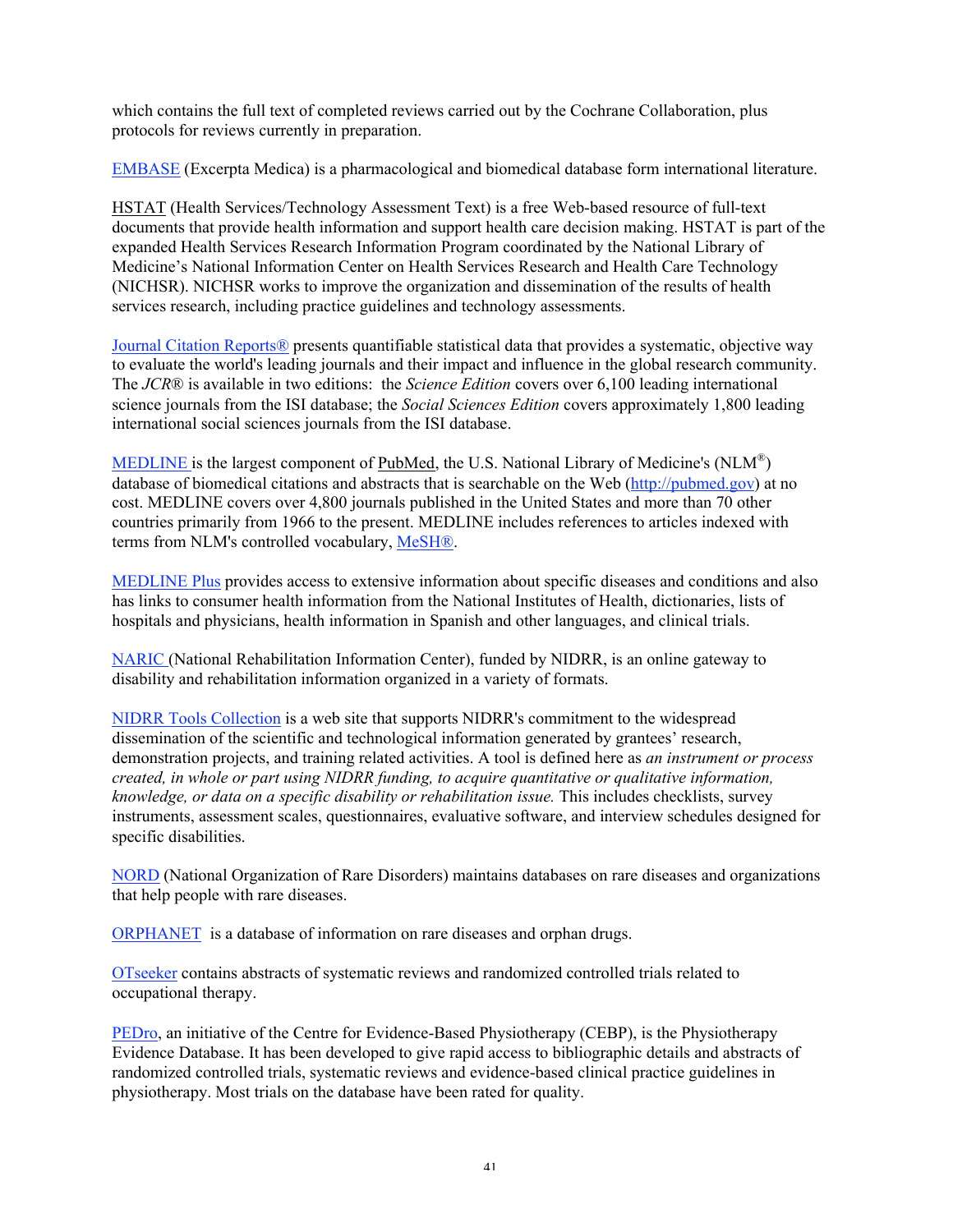POEMS stands for Patient-Oriented Evidence that Matters™. It is a subscription-based service. POEMs must meet three criteria: (1) They address a question that faces clinicians; (2) they measure outcomes that clinicians and patients care about: symptoms, morbidity, quality of life, and mortality; and (3) they have the potential to change the way clinicians practice.

QualityTools is a source for practical, ready-to-use tools for measuring and improving the quality of health care. QualityTools is sponsored by the Agency for Healthcare Research and Quality (AHRQ).

PsycINFO® is an electronic bibliographic database that provides abstracts and citations to scholarly literature in the behavioral sciences and mental health.

Web of Science provides seamless access to current and retrospective multidisciplinary information from approximately 8,700 of the most prestigious, high impact research journals in the world. It provides access to the *Science Citation Index*® (1900-present), *Social Sciences Citation Index*® (1956-present), *Arts & Humanities Citation Index*® (1975-present), Index Chemicus® (1993-present), and Current Chemical Reactions® (1986-present), plus archives 1840 - 1985 from INPI.

### *Standards Checklists*

The ASSERT statement is the articulation of *A Standard for the Scientific and Ethical Review of Trials*. It is a structured approach whereby research ethics committees review proposals for, and monitor the conduct of, randomized controlled clinical trials. In order to ensure the ethical conduct of research involving human subjects, the ASSERT checklist comprises items that need to be addressed by investigators applying for approval to conduct a clinical trial.

The CONSORT statement is a research tool that takes an evidence-based approach to improve the quality of reports of randomized trials. CONSORT comprises a checklist and flow diagram to help improve the quality of reports of randomized controlled trials. It offers a standard way for researchers to report trials. The checklist includes items, based on evidence, that need to be addressed in the report; the flow diagram provides readers with a clear picture of the progress of all participants in the trial, from the time they are randomized until the end of their involvement. The intent is to make the experimental process more clear so that users of the data can more appropriately evaluate its validity for their purposes.

The GRADE Working Group (Grading of Recommendations Assessment, Development and Evaluation) began in 2000 as an informal collaboration of people with an interest in addressing the shortcomings of present grading systems in health care. The purpose is to develop a common, sensible approach to grading quality of evidence and strength of recommendations. The article *Letters, numbers, symbols and words: how to communicate grades of evidence and recommendations* is available at www.cmaj.ca/cgi/reprint/169/7/677

G-I-N, the Guidelines International Network, is an international not-for-profit association of organizations and individuals involved in clinical practice guidelines. Founded in November 2002, G-I-N has now grown to 52 member organizations including WHO from 26 countries. G-I-N seeks to improve the quality of health care by promoting systematic development of clinical practice guidelines and their application into practice, through supporting international collaboration. G-I-N's Guideline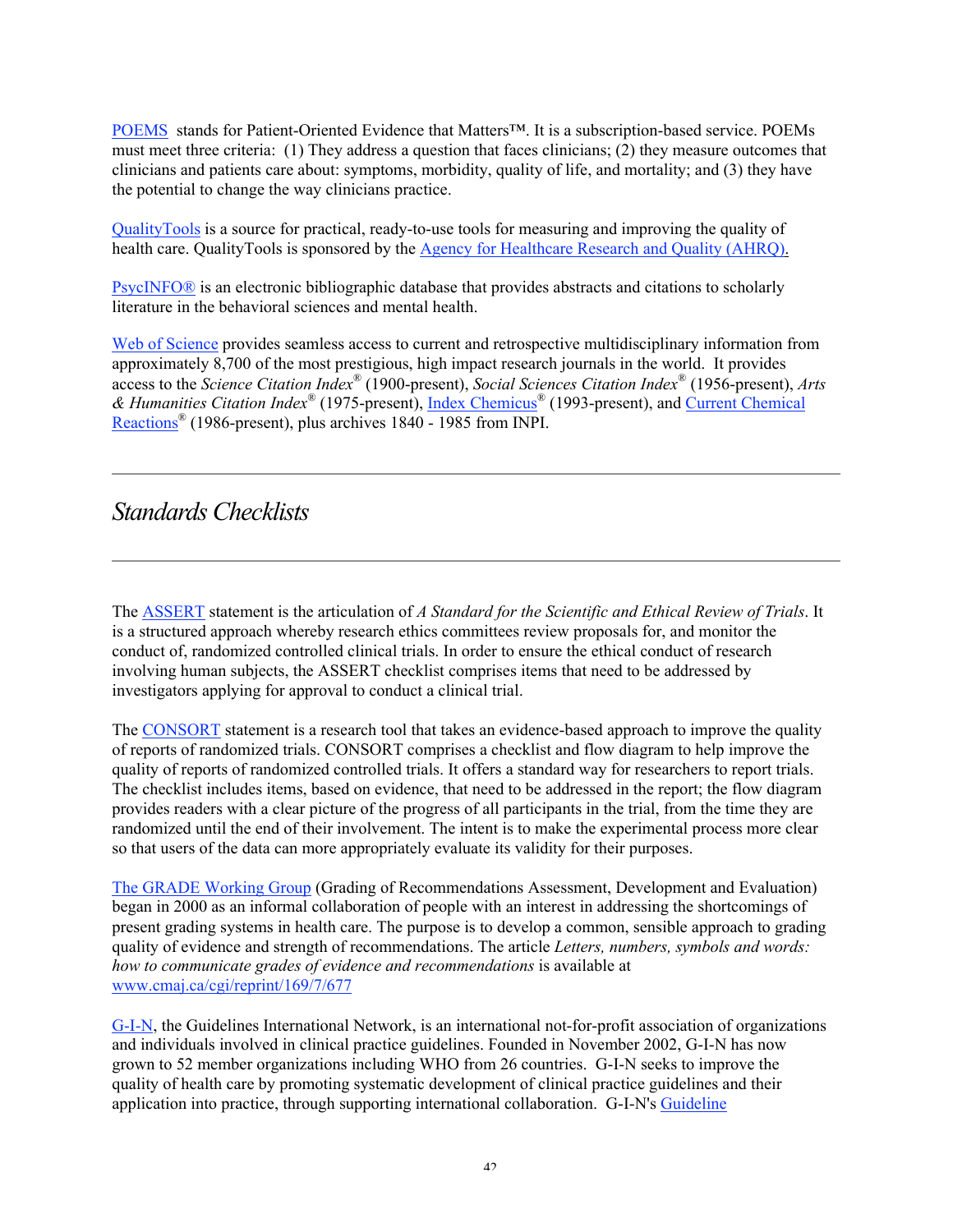Library contains regularly-updated information about guidelines of the G-I-N membership. In April 2005 more than 2,600 programs are available.

PROQOLID, the Patient-Reported Outcome and Quality of Life Instruments Database, was developed by Mapi Research Institute to identify and describe PRO and QOL instruments to help choose appropriate instruments and facilitate access to them.

STARD (Standards for Reporting of Diagnostic Accuracy) is a 25-item checklist for the reporting of studies of diagnostic accuracy. A flow diagram provides information about the method of recruitment of patients, the order of test execution and the numbers of patients undergoing the test under evaluation, the reference standard, or both.

## *Clinical Guidelines*

This information covers publications and references on health related research topics that have been peerreviewed.

ACP/ASIM (American College of Physicians/American Society of Internal Medicine) Guidelines National Guideline Clearinghouse American College of Rheumatology Clinical Guidelines American Diabetes Association CDC (Centers for Disease Control) Recommends Combined Health Information Database (CHID) CPG Infobase (Canadian Medical Association) Evidence Based Medicine Resource Center InfoPOEMS (PDA material) Journal of Clinical Outcomes Management Pediatric Evidence-Based Medicine (University of Washington) ScHARR Introduction to Evidence-Based Practice on the Internet Seeking the Evidence (method to search for EBM Guidelines) TRIP Database (Evidence-Based Medicine Search Engine) UpToDate

## *Open Access Journals or E-Journalsin Biology and Medicine*

The following are journals on the Web that provide immediate access to their content without charging readers or their institutions for access.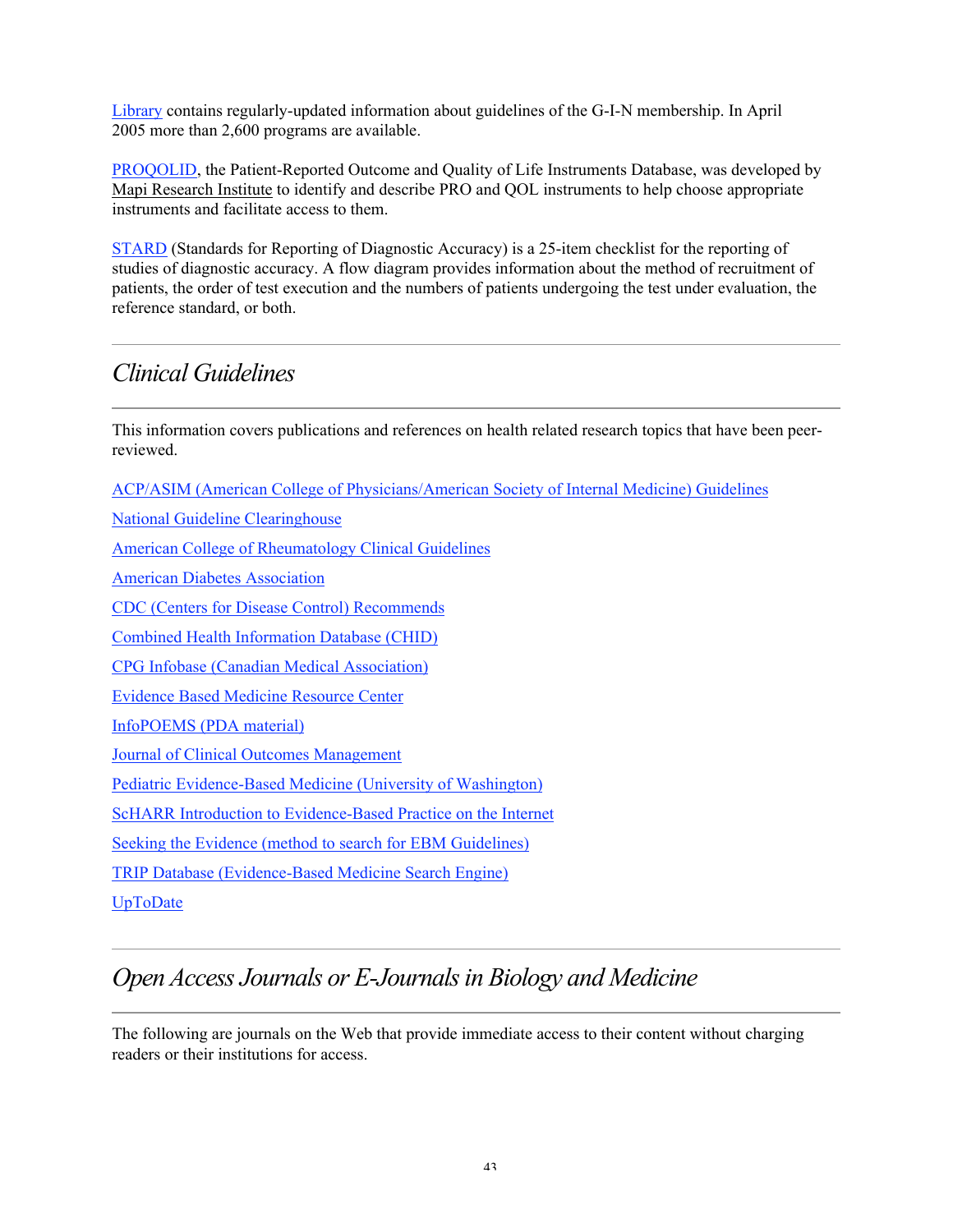BMC Medical Informatics and Decision Making is an open access, peer-reviewed journal that considers articles on information management, systems and technology in healthcare and the study of medical decision-making. It is published by BioMed Central, an independent publishing house committed to providing immediate free access to peer-reviewed biomedical research.

Data Science Journal is a peer-reviewed electronic journal publishing papers on the management of data and databases in Science and Technology. It is a journal of the Committee on Data for Science and Technology (CODATA) of the International Council for Science.

Directory of Open Access Journals is a service that provides access to quality controlled Open Access Journals. The Directory aims to be comprehensive and cover all open access scientific and scholarly journals that use an appropriate quality control system, and is not be limited to particular languages or subject areas. The aim of the Directory is to increase the visibility and ease of use of open access scientific and scholarly journals thereby promoting their increased usage and impact.

Ibiblio, one of the largest "collections of collections" on the Internet, is a conservancy of freely available information, including software, music, literature, art, history, science, politics, and cultural studies. ibiblio.org is a collaboration of the Center for the Public Domain and The University of North Carolina - Chapel Hill.

PLoS Medicine is an open-access journal published by the nonprofit organization Public Library of Science.

PubMed Central is the National Institutes of Health (NIH) free digital archive of biomedical and life sciences journal literature.

### *CurrentKnowledge Translation Activities*

#### The Synthesis Project

#### The Robert Wood Johnson Foundation

The Synthesis Project is an initiative of The Robert Wood Johnson Foundation to produce concise and thought-provoking briefs and reports that translate research findings on health policy questions. By synthesizing what is known, while weighing the strength of the research evidence and exposing gaps in current knowledge, the project gives decision-makers reliable information and new insights on complex policy issues. The project pairs researchers with policy analysts to produce Synthesis reports and briefs. Members of the project's advisory group provide insights and guidance to the project and actively participate in the development and review process for Synthesis products.

#### National Institute of Environmental Health Sciences (NIEHS) Division of Extramural Research and Training Translational Research

The National Institutes of Health currently supports translational research, which originated with medical research. Knowledge translation focuses on what happens with the research outcomes. The NIEHS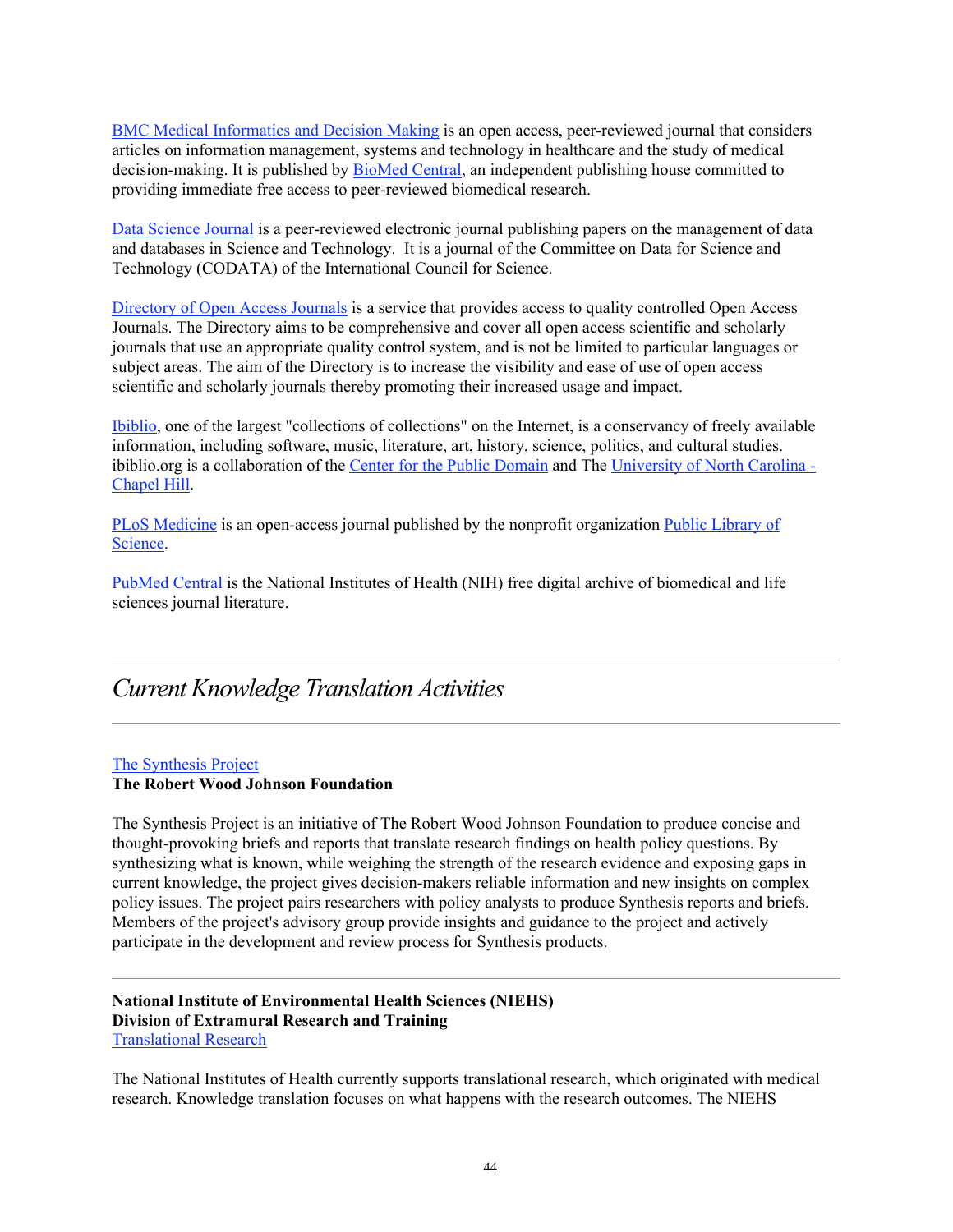defines translational research as the conversion of environmental health research into information, resources, or tools that can be used by public health and medical professionals and by the public to improve overall health and well-being, especially in vulnerable populations.

NIEHS supports a series of translational research programs designed to establish sustainable mechanisms for educating the public about environmental health issues and for supporting individual and community involvement in the identification and investigation of environmental health concerns.

#### **Centers**

**Centers for Children's Environmental Health and Disease Prevention Research** 

Established through collaborative effort by the NIEHS, EPA and CDC in 1999, these Centers combine basic and applied research. Centers possess both laboratory research projects as well as a community-based intervention project.

Population Health and Health Disparities

Developed by NIEHS, NCI and NIA in 2002, the program supports inter-disciplinary research to elucidate the complex interactions of the social and physical environment, mediating behavioral factors, and biologic pathways that determine health and disease.

#### **Research**

**Environmental Justice: Partnership for Communications** 

Initiated in 1993 this program seeks to foster and strengthen relationships between researchers, providers, and communities.

**Environmental Health Sciences K-12 Education** 

Initiated in 1993, this program serves two important functions. It raises student awareness about environmental hazards, and it fosters an interest in environmental health sciences.

**Community-Based Participatory Research in Environmental Health** 

Initiated in 1995 this program places greater emphasis on research and intervention. Projects build upon a functional relationship between researchers and community members. In 2000, the program was expanded to include etiology and exposure assessment. In February 2002, NIEHS established a Federal Interagency Working Group for CBPR.

Advanced Research Cooperation in Environmental Health

Developed in 1999 this program strengthens the capacity of researchers at minority serving institutions (MSI) to compete for NIH research program grants. This goal is achieved by pairing the MSI with a research-intensive university.

#### Health Disparities Research

Initiated in 2000, this program seeks to elucidate the mechanisms by which physical and social environmental exposures impact human health. It fosters collaboration between biomedical researchers and social or behavioral scientists. Projects have a community outreach and education component.

#### Ethical, Legal and Social Implications

Initiated in 2002, this program seeks to bring together community groups, environmental health researchers, and behavioral/social scientists to better understand the ethical, legal and social implications of environmental health research. The aim is to enhance the environmental health research agenda.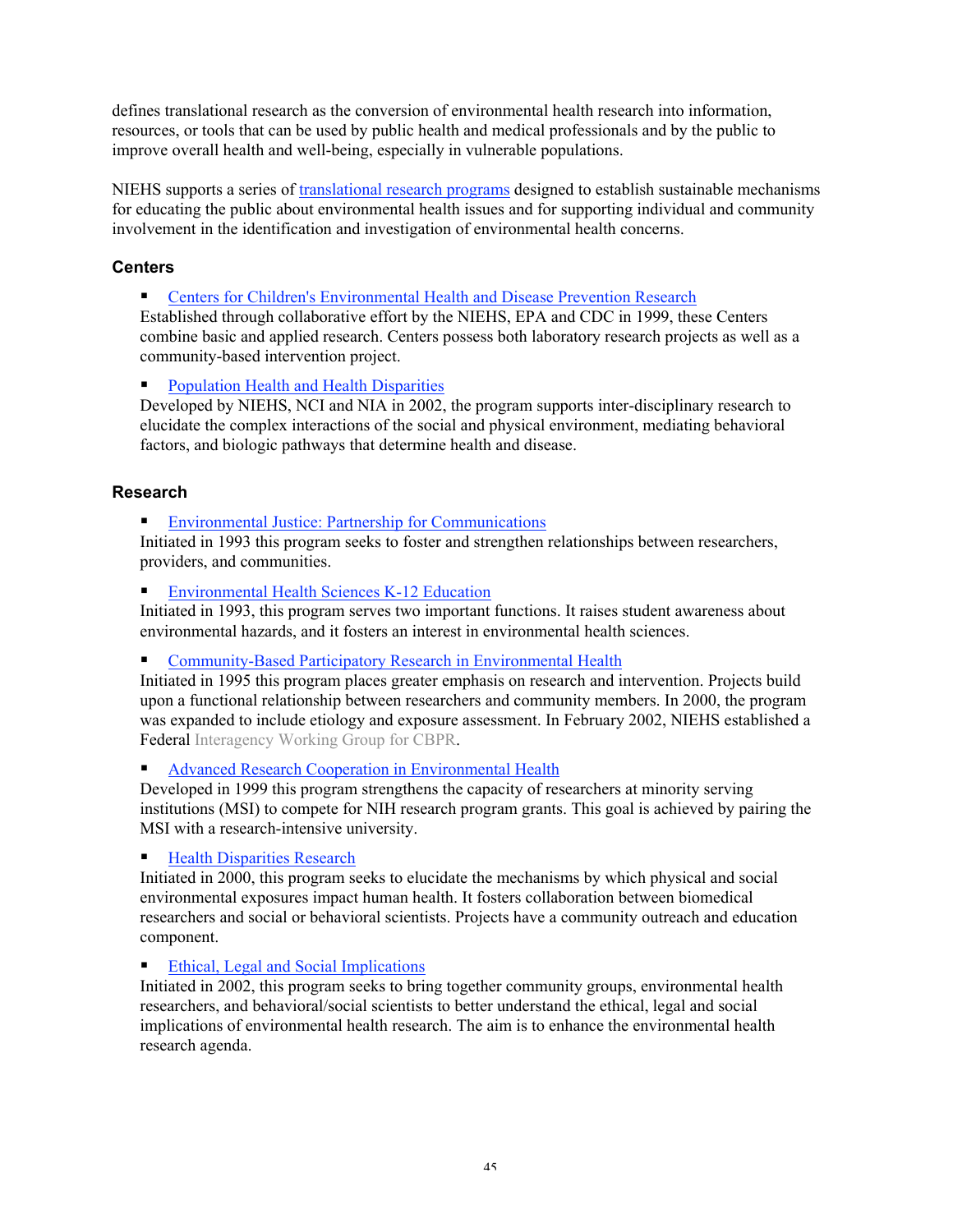#### **Outreach**

NIEHS Core Centers: Community Outreach and Education Program

Developed in 1996, COEPs serve as a bridge between Center researchers and the community served. COEPs translate research findings into useful public health knowledge.

#### ■ Superfund Outreach

Outreach involves communicating Superfund research findings to impacted communities, EPA regulatory makers and industry.

#### Evaluation Center@HSRI

The Substance Abuse and Mental Health Services Administration (SAMHSA), Center for Mental Health Services (CMHS) funds the Evaluation Center @ Human Services Research Institute. The Evaluation Center @ HSRI is a national technical assistance center for the evaluation of adult mental health systems change. The mission of the Evaluation Center@HSRI is to provide technical assistance in the area of evaluation to States and nonprofit public entities within the States for improving the planning, development, and operation of adult mental health services carried out as part of the Community Mental Health Services Block Grant program.

The Center will accomplish this goal through increasing the capacity of States and political subdivisions of States to conduct evaluations as well as through direct and indirect technical assistance activities; by supporting the evaluation of systems implementation strategies and changes at the State and sub-State levels that have the potential for informing similar changes in other areas; and by encouraging the dissemination and use by other States and local communities of the results of these evaluations.

#### Canadian Institutes of Health Research

Knowledge Translation

Knowledge translation, transfer, mobilization, health innovation or commercialization, are all terms used to describe the complex set of components required to advance evidence generated from research into effective changes in health policy, practice or products. At CIHR, knowledge translation is the process from the creation of evidence to its ultimate impact. Knowledge creation and knowledge translation (KT) are intertwined. KT is complex and not always a straightforward chain of linear events. It is an active process that involves a multitude of stakeholders and requires relationships between suppliers and users of knowledge at various stages. A number of factors are often cited as impediments to the translation of knowledge into use. These factors include:

- A lack of awareness of existing research
- Variation in the capacity of research users to access, appraise and apply the available research evidence (receptor capacity)
- Poor or scarce evidence on which to base decisions
- Inaccessible or irrelevant evidence may not be relevant to user needs or not tested in practical settings
- Few incentives to use the evidence and unclear benefits for either researchers or users of research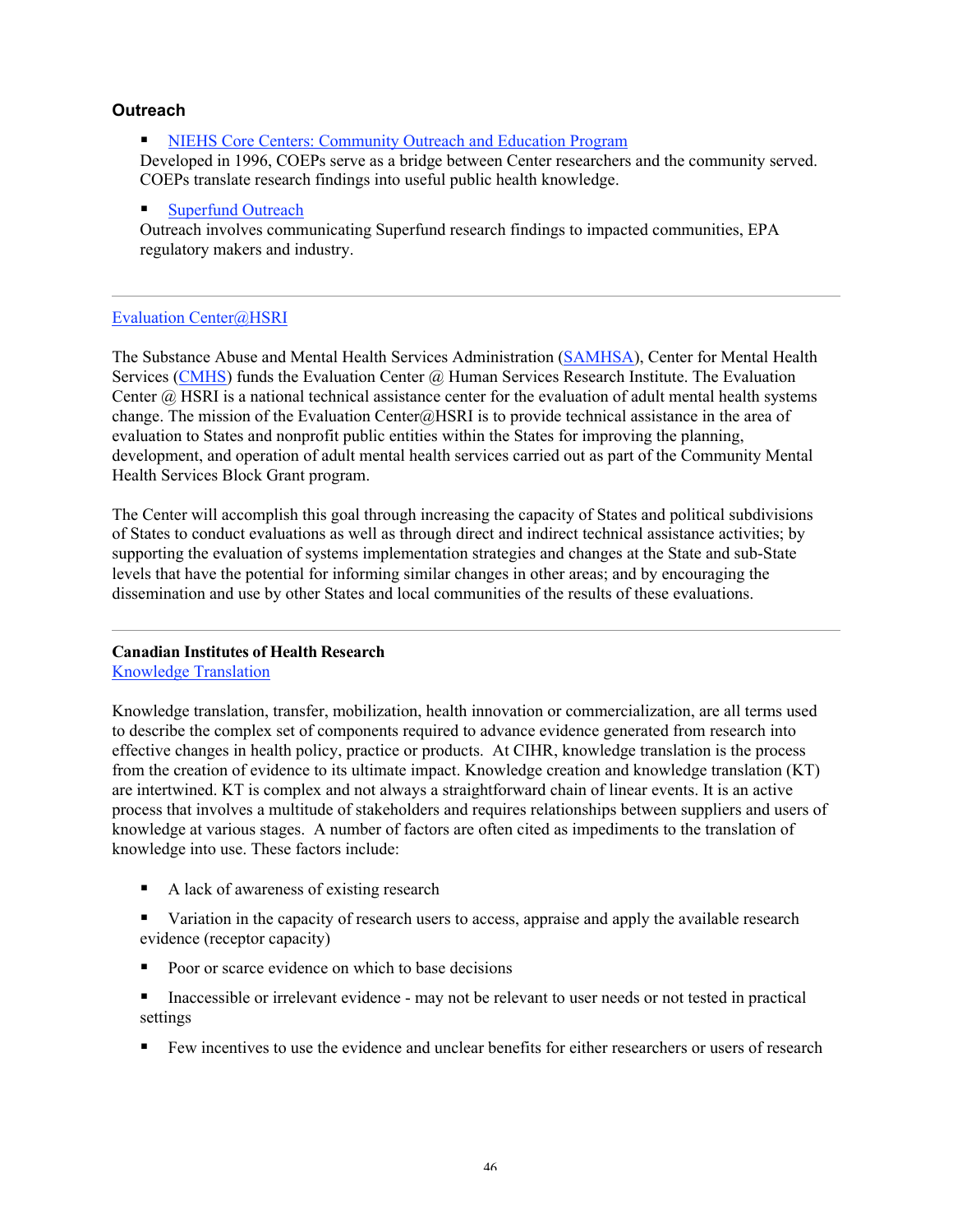Research on the elements needed to improve opportunities for KT is ongoing. There are a number of elements, however, which have been identified as essential to bridging the gap between knowledge creation and knowledge use. They include:

- $\blacksquare$  High quality evidence in a developed field;
- The involvement of users in shaping the research agenda to ensure relevancy and influence uptake;
- Cultural shift in research institutions and among practitioners;

 Environments which are conducive to two-way exchange of knowledge and that capitalize on inter- and trans-disciplinary integration of expertise;

- **•** Demonstration projects and research on discovering effective knowledge translation strategies;
- Obvious pipeline of knowledge flow;
- Creativity; and
- The proper alignment of resources to influence change and ensure sustainability.

For the past three years, CIHR has been responding to its KT mandate through a variety of activities. In 2001, a draft framework was presented to Governing Council that provided a rationale for the scope of CIHR's activities in KT. This Framework was based on an understanding that knowledge translation was a process that included all activities between the creation of knowledge and its application. Furthermore, the Framework illustrated a move from researcher push and user pull models to an emphasis on a model that was based more on exchange of information: researchers and users jointly responsible for the uptake of information.

Investments in KT have included the KT RFA, Institute RFAs, support for applications in the open competition with a KT component, Science Writers program, Edmonton Training Centre, Training Program Grants, KT Chair, Centres for Research Development, ICE Teams, and NET grants. The CAHR program, in particular, has involved a partnership between researchers and community interests at all stages of the research project, and has been structured to achieve rapid and effective transfer of research findings through the community partner. Financial contributions to explicit KT programs to date have been approximately \$2.7M (2000), \$7M (2001), \$10M (2002), \$9M (2003).

Overview of Knowledge Translation: http://www.cihr-irsc.gc.ca/e/22845.html Knowledge Translation Resource Materials: http://www.cihr-irsc.gc.ca/e/8537.html

#### Centre for Knowledge Transfer

The Centre for Knowledge Transfer in Canada is a national training centre in the area of knowledge utilization and policy implementation relating to health services research. The participating organizations include universities, research institutes, and regional health authorities. The principal faculty members are drawn from four universities: Laval, Manitoba, Saskatchewan and Alberta. Funding is received from the Canadian Health Services Research Foundation, Alberta Heritage Foundation for Medical Research, and Canadian Institutes of Health Research. In addition, the Centre receives in-kind contributions and support from its participating universities. The Centre maintains a list of resources on knowledge transfer.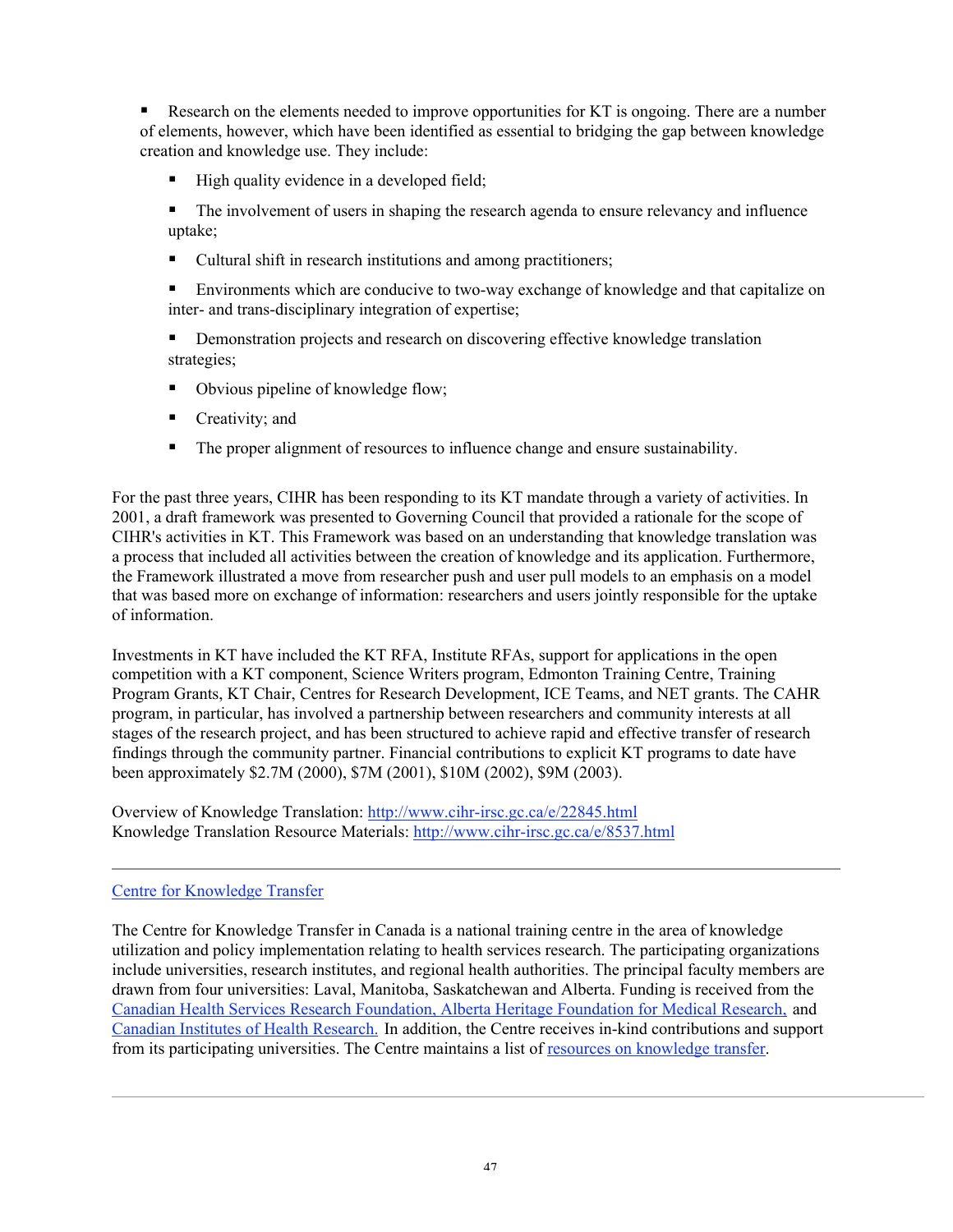#### Institute for Work & Health

Knowledge Transfer & Exchange

Knowledge Transfer & Exchange (KTE) is a core business at the Institute for Work & Health in Canada. The Institute commits significant resources to put research findings into the hands of key audiences. They achieve this through an exchange of information and dialogue that ensures the research information is both relevant and applicable to stakeholder decision-making. Since it was established in 1990, the vision of the Institute has been to reduce injury, illness and disability in Ontario workplaces. Through its research, the Institute works to understand the many complex links between work and health. Through its knowledge transfer activities, the Institute also provides evidence-based practical tools for health-care providers, policy-makers and all those involved in the workplace. More than 60 research staff, representing a variety of disciplines, are currently working at the Institute The research is funded mainly by a core budget from the Ontario Workplace Safety & Insurance Board. IWH researchers also attract many grants and contracts from other national and international agencies and foundations. Although much of the research focuses on Ontario-based workers and workplace health issues, the Institute also takes an active role in national and international workplace health studies.

#### Knowledge Transfer & Exchange Faculty of Medicine, University of Toronto

The Knowledge Translation Program was founded in the year 2000 by the Departments of Medicine, Family and Community Medicine, Health Policy Management and Evaluation, and Public Health Sciences, through funding from the Academic Priorities Fund, University of Toronto.

The program was developed in response to the gap between research evidence and clinical practice and the need to focus on the processes through which knowledge is effectively translated into changed practices. Since 2000, it has grown to involve members of virtually every department of the Faculty of Medicine and has attracted considerable research support. The KTP is thus pursuing both models of effective KT and the development of a research agenda in this innovative and trans-disciplinary field.

The mission is to develop, test, and implement evidence-based knowledge translation strategies and models to bridge the gap between research evidence and practice.

#### Goals:

■ To develop a collaborative multidisciplinary network of researchers with expertise in areas such as evidence based medicine, health informatics, technology, education, organizational learning, and interdisciplinary collaboration, committed to the field of knowledge translation.

- To strengthen our understanding of knowledge translation theory and its practical applications by using rigorous methods to investigate traditional and innovative educational, administrative, and organizational interventions.
- To develop partnerships among researchers, educators, clinicians, policymakers, consumers, and other stakeholders to promote application of knowledge translation theory into practice.
- To disseminate and share developments in the field of health knowledge translation through research rounds, work-in-progress sessions, conferences, courses, the KTP website, and consultations.

The Knowledge Translation Program reflects the goal of the Canadian Institutes of Health Research "to find the best mechanisms possible to strengthen relationships among health researchers and users of health knowledge, enhance capacity for knowledge uptake, and accelerate the flow of knowledge into beneficial health applications…knowledge translation is the exchange, synthesis and ethically-sound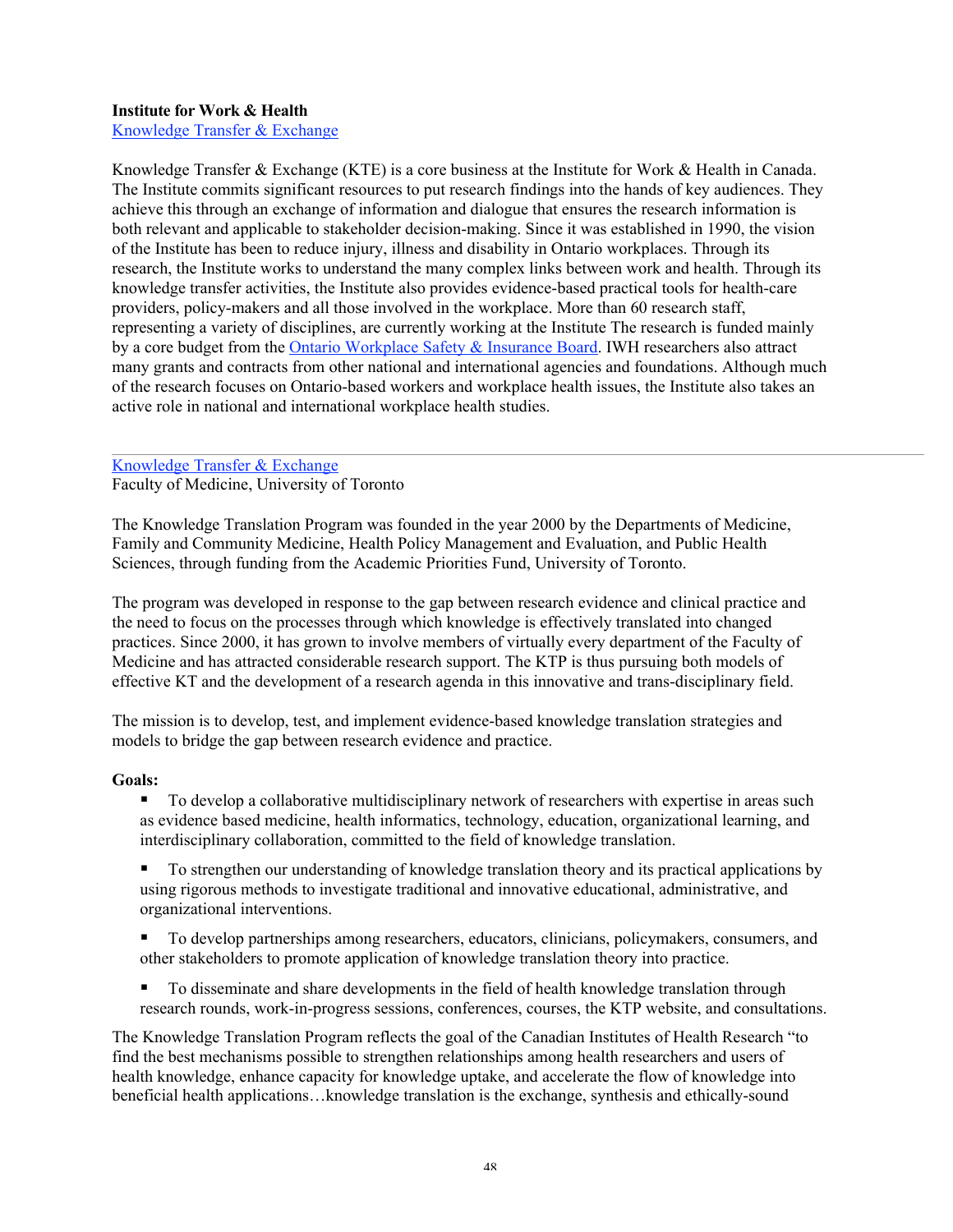application of researcher findings within a complex system of relationships among researchers and knowledge users."

About Knowledge Translation. A list of tools and strategies commonly used in knowledge translation. www.ktp.utoronto.ca/whatisktp/tools/

Knowledge Translation References recommended by participants of a retreat held at University of Toronto, June 2003.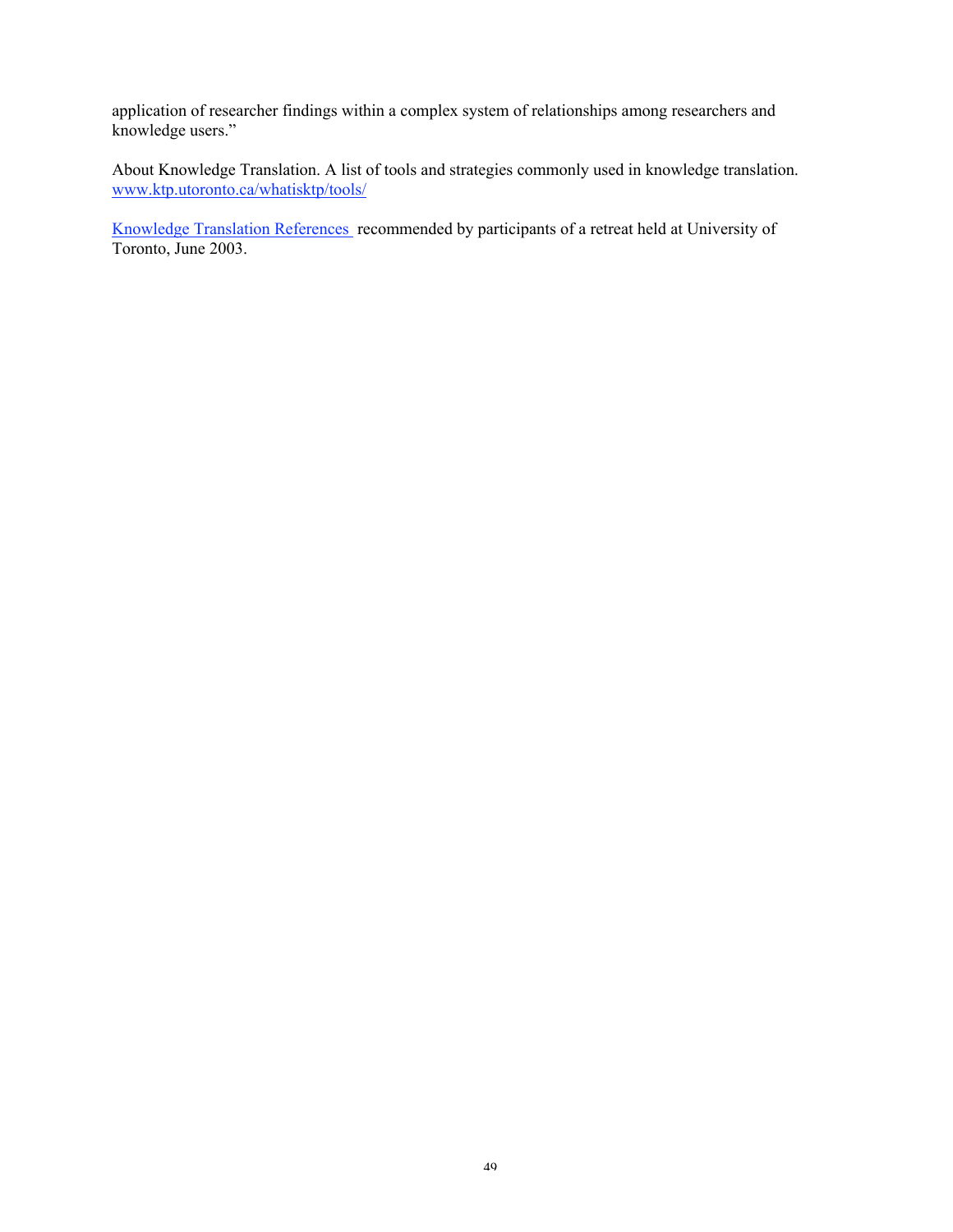## Section 7. A Sample of NIDRR Disability and Rehabilitation Research Products

This section is designed to show panel members typical products developed by NIDRR grantees. Below is a table of research products submitted by NIDRR grantees to the National Rehabilitation Information Center (NARIC) from October to December 2004. They are analyzed by Level of Evidence, Dissemination Method, NIDRR Long-Range Plan Area and Project Type. It presents what one might find if one were to apply existing evidence grading to products of current NIDRR research projects.

- The assessment by NIDRR of "evidence quality" is for illustrative purposes. A wide range of products, topics, as well as a diversity of methods of dissemination is present in the 112 products;
- 87 of 112 entries underwent some form of formal review (peer reviewed journal, conference presentation);
- 35 of 112 appeared in a peer reviewed journal;
- 49 of 112 were papers presented at a professional conference and subsequently published in the conference proceedings;
- 20 of 112 were 'Outcomes' Research or ecological studies;
- 57 of 112 were assessed by NIDRR staff to have fair research-based evidence to support recommendations; and
- 10 of 112 were assessed by NIDRR staff to have recommendation(s) based on expert opinion and panel consensus.

Project types include:

RRTC: Rehabilitation Research and Training Center

RERC: Rehabilitation Engineering Research Center

DRRP: Disability and Rehabilitation Research Projects

ARRT: Advanced Rehabilitation Research Training

DBTAC: Disability and Business Technical Assistance Centers

| <b>Document</b>                                                                                           | Level of<br>Evidence<br>(see key<br>below) | <b>Dissemination Method</b>                                                   | <b>NIDRR</b><br><b>LRP</b> Area<br>& Project<br><b>Type</b> |
|-----------------------------------------------------------------------------------------------------------|--------------------------------------------|-------------------------------------------------------------------------------|-------------------------------------------------------------|
| Understanding emerging disabilities                                                                       | 2c                                         | Disability & Society, 19(4), 323-<br>337                                      | Associated<br>Areas<br>RRTC                                 |
| Access to vocational rehabilitation: The impact of race and<br>ethnicity                                  | 2c                                         | Journal of Visual Impairment $\&$<br>Blindness, 98(7), 410-419                | Employ;<br><b>RRTC</b>                                      |
| Health status, community integration, and economic risk<br>factors for mortality after spinal cord injury | 2c                                         | Archives of Physical Medicine<br>and Rehabilitation, $85(11)$ , 1764-<br>1773 | <b>DRRP</b>                                                 |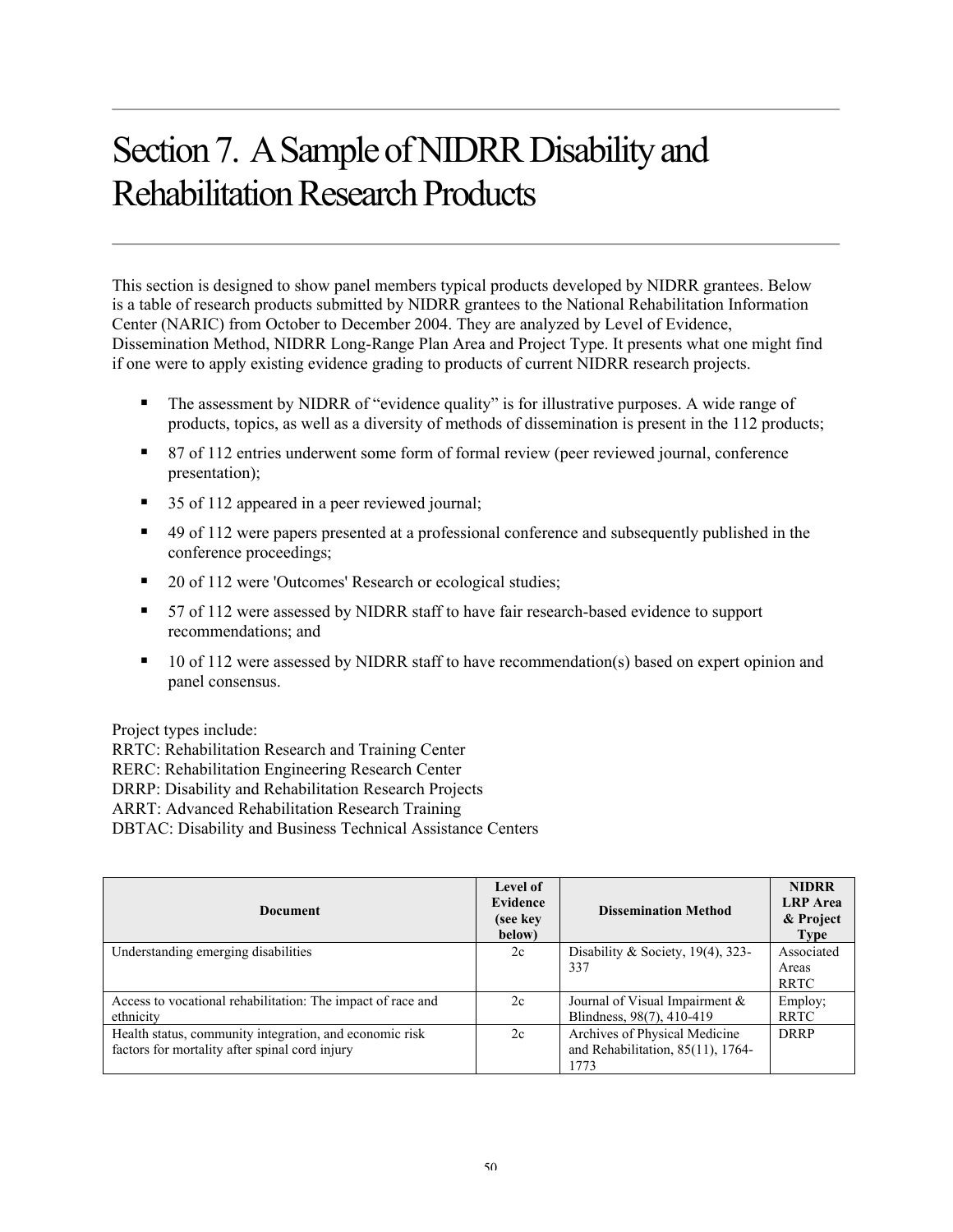| <b>Document</b>                                                                                                                                                     | Level of<br><b>Evidence</b><br>(see key<br>below) | <b>Dissemination Method</b>                                                    | <b>NIDRR</b><br><b>LRP</b> Area<br>& Project<br><b>Type</b> |
|---------------------------------------------------------------------------------------------------------------------------------------------------------------------|---------------------------------------------------|--------------------------------------------------------------------------------|-------------------------------------------------------------|
| A demographic profile of new traumatic spinal cord injuries:<br>Change and stability over 30 years                                                                  | 2c                                                | Archives of Physical Medicine<br>and Rehabilitation, 85(11), 1740-<br>1748     | <b>DRRP</b>                                                 |
| Effects of counselor race on racial stereotypes of rehabilitation<br>counseling clients                                                                             | 2c                                                | Disability and Rehabilitation,<br>26(20), 1214-1220                            | <b>DRRP</b>                                                 |
| Aging with spinal cord injury: Changes in selected health<br>indices and life satisfaction                                                                          | 2c                                                | Archives of Physical Medicine<br>and Rehabilitation, 85(11), 1848-<br>1853     | <b>SCI</b> Model<br>System                                  |
| Environmental factors and their role in participation and life<br>satisfaction after spinal cord injury                                                             | 2c                                                | Archives of Physical Medicine<br>and Rehabilitation, 85(11), 1793-<br>1803     | <b>SCI</b> Model<br>System                                  |
| Patterns of alcohol and substance use and abuse in persons<br>with spinal cord injury: Risk factors and correlates.<br>Northwest Regional Spinal Cord Injury System | 2c                                                | Archives of Physical Medicine<br>and Rehabilitation, 85(11), 1837-<br>1847     | <b>SCI</b> Model<br>System                                  |
| Gender and minority differences in the pain experience of<br>people with spinal cord injury                                                                         | 2c                                                | Archives of Physical Medicine<br>and Rehabilitation, 85(11), 1774-<br>1781     | <b>SCI</b> Model<br>System                                  |
| Etiology and incidence of rehospitalization after traumatic<br>spinal cord injury: A multicenter analysis                                                           | 2c                                                | Archives of Physical Medicine<br>and Rehabilitation, 85(11), 1757-<br>1763     | <b>SCI</b> Model<br>System                                  |
| Symptoms of major depression in people with spinal cord<br>injury: Implications for screening                                                                       | 2c                                                | Archives of Physical Medicine<br>and Rehabilitation, 85(11), 1749-<br>1756     | <b>SCI</b> Model<br>System                                  |
| Outcomes of early surgical management versus late or no<br>surgical intervention after acute spinal cord injury                                                     | 2c                                                | Archives of Physical Medicine<br>and Rehabilitation, 85(11), 1818-<br>1825     | <b>SCI</b> Model<br>System                                  |
| Race, employment, and spinal cord injury                                                                                                                            | 2c                                                | Archives of Physical Medicine<br>and Rehabilitation, 85(11), 1782-<br>1792     | <b>SCI</b> Model<br>System                                  |
| Effects of gender on neurologic and functional recovery after<br>spinal cord injury                                                                                 | 2c                                                | Archives of Physical Medicine<br>and Rehabilitation, 85(11), 1826-<br>1836     | <b>SCI</b> Model<br>System                                  |
| Impact of a pushrim-activated power-assisted wheelchair on<br>the metabolic demands, stroke frequency, and range of motion<br>among subjects with tetraplegia       | 2c                                                | Archives of Physical Medicine<br>and Rehabilitation, 85(11), 1865-<br>1871     | <b>SCI</b> Model<br>System                                  |
| Demographic and socioeconomic factors associated with<br>disparity in wheelchair customizability among people with<br>traumatic spinal cord injury                  | 2c                                                | Archives of Physical Medicine<br>and Rehabilitation, 85(11), 1859-<br>1864     | <b>SCI</b> Model<br>System                                  |
| Assessing the influence of wheelchair technology on<br>perception of participation in spinal cord injury                                                            | $2\mathrm{c}$                                     | Archives of Physical Medicine<br>and Rehabilitation, 85(11), 1854-<br>1858     | <b>SCI</b> Model<br>System                                  |
| Late neurologic recovery after traumatic spinal cord injury                                                                                                         | 2c                                                | Archives of Physical Medicine<br>and Rehabilitation, 85(11), 1811-<br>1817     | <b>SCI</b> Model<br>System                                  |
| Metric properties of the ASIA motor score: Subscales improve<br>correlation with functional activities                                                              | 2c                                                | Archives of Physical Medicine<br>and Rehabilitation, 85(11), 1804-<br>1810     | <b>SCI</b> Model<br>System                                  |
| Patterns of Internet use by persons with spinal cord injuries<br>and relationship to health-related quality of life                                                 | 2c                                                | Archives of Physical Medicine<br>and Rehabilitation, 85(11), 1872-<br>1879     | <b>SCI</b> Model<br>System                                  |
| The relationship between age and the self-report of health<br>symptoms in persons with traumatic brain injury                                                       | 2c                                                | Archives of Physical Medicine<br>and Rehabilitation, 85(4, Suppl 2)<br>S61-S67 | ARRT                                                        |
| Return to work for persons with spinal cord injury: Designing<br>work supports                                                                                      | 3 <sub>b</sub>                                    | NeuroRehabilitation, 19(2), 131-<br>139                                        | <b>SCI</b> Model<br>System                                  |
| Assistive technology and computer adaptations for individuals<br>with spinal cord injury                                                                            | 3 <sub>b</sub>                                    | NeuroRehabilitation, 19(2), 141-<br>146                                        | <b>SCI</b> Model<br>System                                  |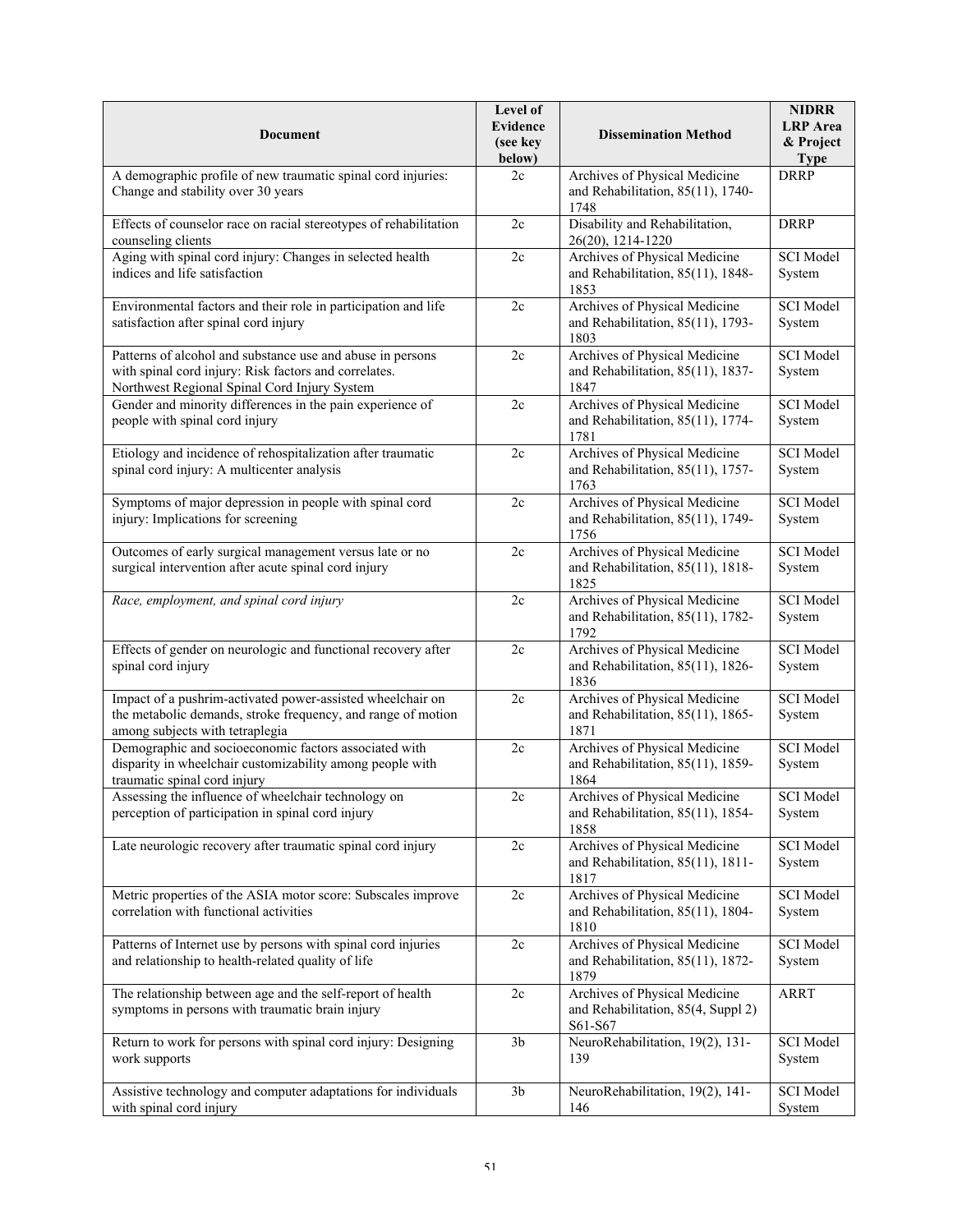| <b>Document</b>                                                                                                                                                                                                                                             | Level of<br><b>Evidence</b><br>(see key<br>below) | <b>Dissemination Method</b>                                                                                                                                                 | <b>NIDRR</b><br><b>LRP</b> Area<br>& Project<br><b>Type</b> |
|-------------------------------------------------------------------------------------------------------------------------------------------------------------------------------------------------------------------------------------------------------------|---------------------------------------------------|-----------------------------------------------------------------------------------------------------------------------------------------------------------------------------|-------------------------------------------------------------|
| The independent living center presents an interview with Judy<br>Heumann                                                                                                                                                                                    | 5                                                 | Audio/Visual                                                                                                                                                                | CI/IL<br><b>RRTC</b>                                        |
| Developing and systematically implementing participatory<br>action research<br>Rehabilitation Research and Training Center on Full<br>Participation in Independent Living                                                                                   | 5                                                 | Archives of Physical Medicine<br>and Rehabilitation, 85(4, Suppl<br>2), S3-S12.                                                                                             | Associated<br>Areas<br><b>RRTC</b>                          |
| The Guide to ABLEDATA indexing terms, September 2004                                                                                                                                                                                                        | 5                                                 | Booklet                                                                                                                                                                     | Contract                                                    |
| Measurement consistency and three-dimensional<br>electromechanical anthropometry                                                                                                                                                                            | $\overline{A}$                                    | International Journal of Industrial<br>Ergonomics, 33(3), 181-190                                                                                                           | <b>RERC</b>                                                 |
| An anthropometric study of manual and powered wheelchair<br>users                                                                                                                                                                                           | A                                                 | International Journal of Industrial<br>Ergonomics, 33(3), 191-204                                                                                                           | <b>RERC</b>                                                 |
| Modeling spatial interaction through full-scale modeling                                                                                                                                                                                                    | A                                                 | International Journal of Industrial<br>Ergonomics, 33(3), 265-278                                                                                                           | <b>RERC</b>                                                 |
| Raising difficult issues with your service provider                                                                                                                                                                                                         | B                                                 | Booklet                                                                                                                                                                     | H&F<br>CI/IL<br><b>RRTC</b>                                 |
| Seeking supported employment: What you need to know                                                                                                                                                                                                         | B                                                 | Booklet                                                                                                                                                                     | Employ;<br><b>RRTC</b>                                      |
| Promoting self-determination for individuals with psychiatric<br>disabilities through self-directed services: A look at federal,<br>state and public systems as sources of cash-outs and other<br>fiscal expansion opportunities                            | B                                                 | Paper Available from Center                                                                                                                                                 | H&F<br>CI/IL<br><b>RRTC</b>                                 |
| This is your life! Creating your self-directed life plan                                                                                                                                                                                                    | B                                                 | Booklet                                                                                                                                                                     | $H\&F$<br>CI/IL<br><b>RRTC</b>                              |
| Individualized service/support planning: Implementation<br>challenges and successful strategies<br>Rehabilitation Research and Training Center to Improve<br>Services for Children with Serious Emotional and Behavioral<br>Disabilities and Their Families | B                                                 | Booklet                                                                                                                                                                     | H&F<br>CI/IL<br><b>RRTC</b>                                 |
| Individualized service/support planning: Implementation<br>challenges and successful strategies                                                                                                                                                             | B                                                 | Paper Available from Center                                                                                                                                                 | CI/IL<br><b>RRTC</b>                                        |
| Practice and process in wraparound teamwork                                                                                                                                                                                                                 | B                                                 | Journal of Emotional &<br>Behavioral Disorders, 12(3), 182-<br>192.                                                                                                         | $\mathrm{C}\mathrm{I}/\mathrm{I}\mathrm{L}$<br><b>RRTC</b>  |
| Technologically delivered cognitive assistance with activities<br>of daily living                                                                                                                                                                           | B                                                 | Paper presented at the 2004<br>annual conference of RESNA<br>(Rehabilitation Engineering and<br>Assistive Technology Society of<br>North America), available on CD-<br>ROM. | <b>RERC</b>                                                 |
| Use of cell phones by elders with impairments: A survey<br>design                                                                                                                                                                                           | B                                                 | Paper presented at the 2004<br>annual conference of RESNA,<br>available on CD-ROM.                                                                                          | <b>RERC</b>                                                 |
| Computer use by middle-aged and older adults with disabilities                                                                                                                                                                                              | $\, {\bf B}$                                      | Paper presented at the 2004<br>annual conference of RESNA,<br>available on CD-ROM.                                                                                          | <b>RERC</b>                                                 |
| Use of cell phones by elders with impairments: Overall<br>appraisal, satisfaction, and suggestions                                                                                                                                                          | B                                                 | Technology and Disability, 16(1),<br>49-57.                                                                                                                                 | <b>RERC</b>                                                 |
| Characteristics of wheelchair users and associated motor<br>vehicle transportation usage                                                                                                                                                                    | B                                                 | Paper presented at the 2004<br>annual conference of RESNA,<br>available on CD-ROM.                                                                                          | <b>RERC</b>                                                 |
| Development and validation of a frontal impact 6-year-old<br>wheelchair-seated occupant computer model                                                                                                                                                      | $\, {\bf B}$                                      | Paper presented at the 2004<br>annual conference of RESNA,<br>available on CD-ROM.                                                                                          | <b>RERC</b>                                                 |
| Safety belt usability and reach capability of wheelchair users                                                                                                                                                                                              | B                                                 | Paper presented at the 2004<br>annual conference of RESNA,<br>available on CD-ROM.                                                                                          | <b>RERC</b>                                                 |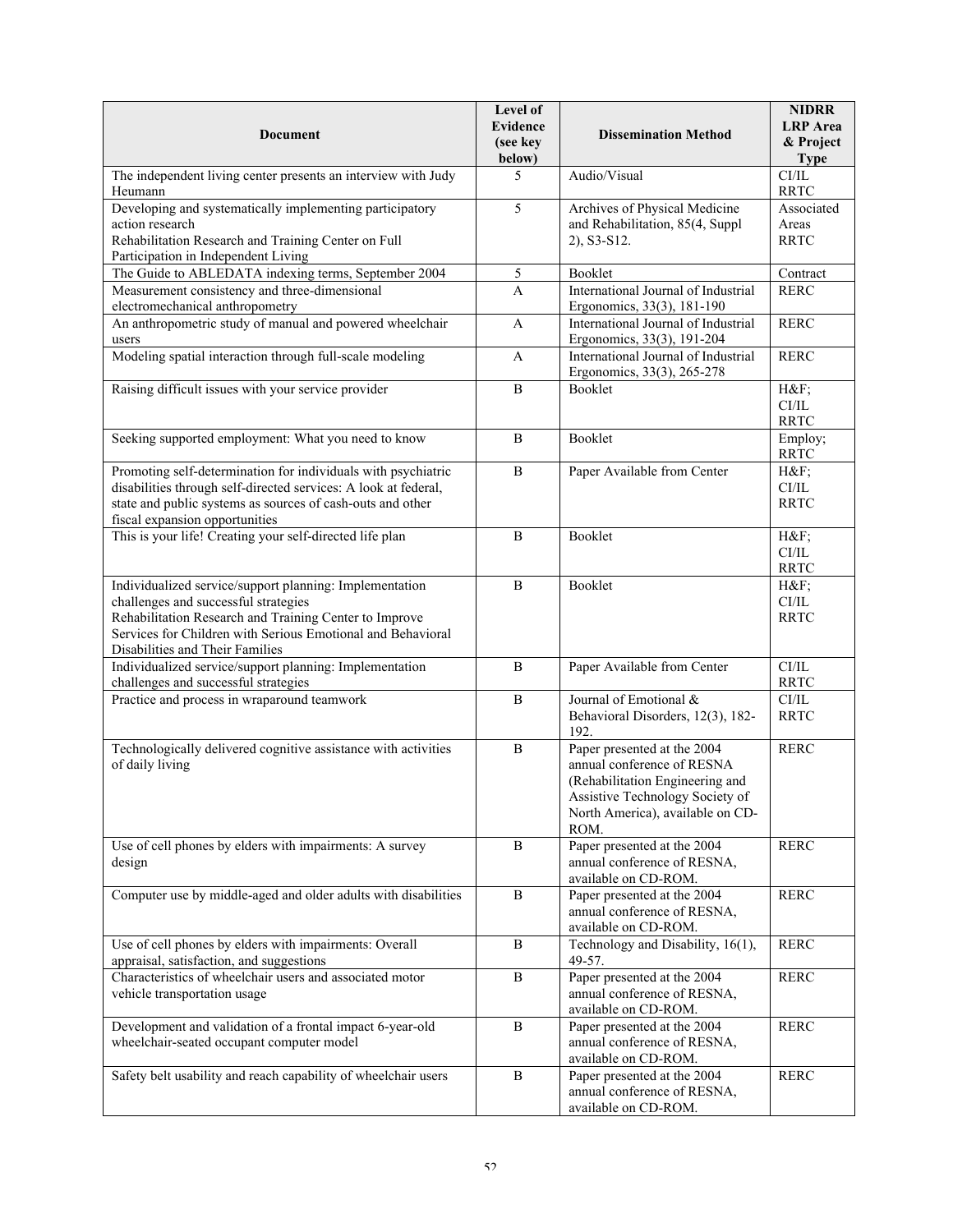| <b>Document</b>                                                                                                                                 | Level of<br><b>Evidence</b><br>(see key<br>below) | <b>Dissemination Method</b>                                                                                      | <b>NIDRR</b><br><b>LRP</b> Area<br>& Project<br><b>Type</b> |
|-------------------------------------------------------------------------------------------------------------------------------------------------|---------------------------------------------------|------------------------------------------------------------------------------------------------------------------|-------------------------------------------------------------|
| Wheelchair seatback loads and deflections in rear impacts                                                                                       | B                                                 | Paper presented at the 2004<br>annual conference of RESNA,<br>available on CD-ROM.                               | <b>RERC</b>                                                 |
| Using multiple sensors for mobile sign language recognition                                                                                     | $\, {\bf B}$                                      | Paper in Proceedings of Seventh<br><b>IEEE</b> International Symposium<br>on Wearable Computing, October<br>2003 | <b>RERC</b>                                                 |
| Accessibility information to promote independence for<br>wheelchair users                                                                       | $\, {\bf B}$                                      | Paper presented at the 2004<br>annual conference of RESNA,<br>available on CD-ROM.                               | <b>RERC</b>                                                 |
| Mobile accessibility guide                                                                                                                      | $\, {\bf B}$                                      | Paper presented at the 2004<br>annual conference of RESNA,<br>available on CD-ROM.                               | <b>RERC</b>                                                 |
| Communication and technology policy for people with<br>disabilities: Designing approaches to increase use                                       | B                                                 | Paper presented at the 2004<br>annual conference of RESNA,<br>available on CD-ROM.                               | <b>RERC</b>                                                 |
| Development of an assessment methodology for identifying<br>accessibility issues for people with disabilities in a<br>manufacturing environment | $\, {\bf B}$                                      | Paper presented at the 2004<br>annual conference of RESNA,<br>available on CD-ROM.                               | <b>RERC</b>                                                 |
| Safety issues in the manufacturing environment for people with<br>disabilities                                                                  | $\, {\bf B}$                                      | Paper presented at the 2004<br>annual conference of RESNA,<br>available on CD-ROM.                               | <b>RERC</b>                                                 |
| Retrospective analysis of user needs for workplace<br>accommodations                                                                            | B                                                 | Paper presented at the 2004<br>annual conference of RESNA,<br>available on CD-ROM.                               | <b>RERC</b>                                                 |
| A study of advanced manufacturing technology as a workplace<br>accommodation in a manufacturing environment                                     | B                                                 | Paper presented at the 2004<br>annual conference of RESNA,<br>available on CD-ROM.                               | <b>RERC</b>                                                 |
| Mobile usability LAB (MU-LAB): A tool for studying medical<br>device accessibility                                                              | B                                                 | Paper presented at the 2004<br>annual conference of RESNA,<br>available on CD-ROM.                               | <b>RERC</b>                                                 |
| A national survey of accessibility of medical instrumentation                                                                                   | B                                                 | Paper presented at the 2004<br>annual conference of RESNA,<br>available on CD-ROM.                               | <b>RERC</b>                                                 |
| A Delphi study to develop a national survey of accessibility of<br>medical instrumentation                                                      | B                                                 | Paper presented at the 2004<br>annual conference of RESNA,<br>available on CD-ROM.                               | <b>RERC</b>                                                 |
| Unitherapy: Software design and hardware tools of teletherapy                                                                                   | B                                                 | Paper presented at the 2004<br>annual conference of RESNA,<br>available on CD-ROM.                               | <b>RERC</b>                                                 |
| Functional characterization of disability and interface use                                                                                     | $\, {\bf B}$                                      | Paper presented at the 2004<br>annual conference of RESNA,<br>available on CD-ROM.                               | <b>RERC</b>                                                 |
| V2: A new industry standard for universal interface sockets to<br>allow control of mainstream products from any<br>device/interface modality    | $\, {\bf B}$                                      | Paper presented at the 2004<br>annual conference of RESNA,<br>available on CD-ROM.                               | <b>RERC</b>                                                 |
| Extended usability versus accessibility in voting systems                                                                                       | B                                                 | Paper presented at the 2004<br>annual conference of RESNA,<br>available on CD-ROM.                               | <b>RERC</b>                                                 |
| Technology and visual impairment: Primary market research,<br>current practice, and needed technology                                           | B                                                 | Paper presented at the 2004<br>annual conference of RESNA,<br>available on CD-ROM.                               | <b>RERC</b>                                                 |
| Transgenerational design and product differentiators in product<br>development                                                                  | $\, {\bf B}$                                      | Paper presented at the 2004<br>annual conference of RESNA,<br>available on CD-ROM.                               | <b>RERC</b>                                                 |
| Improving accessibility of new mainstream consumer products<br>through participatory development                                                | $\, {\bf B}$                                      | Paper presented at the 2004<br>annual conference of RESNA,<br>available on CD-ROM.                               | <b>RERC</b>                                                 |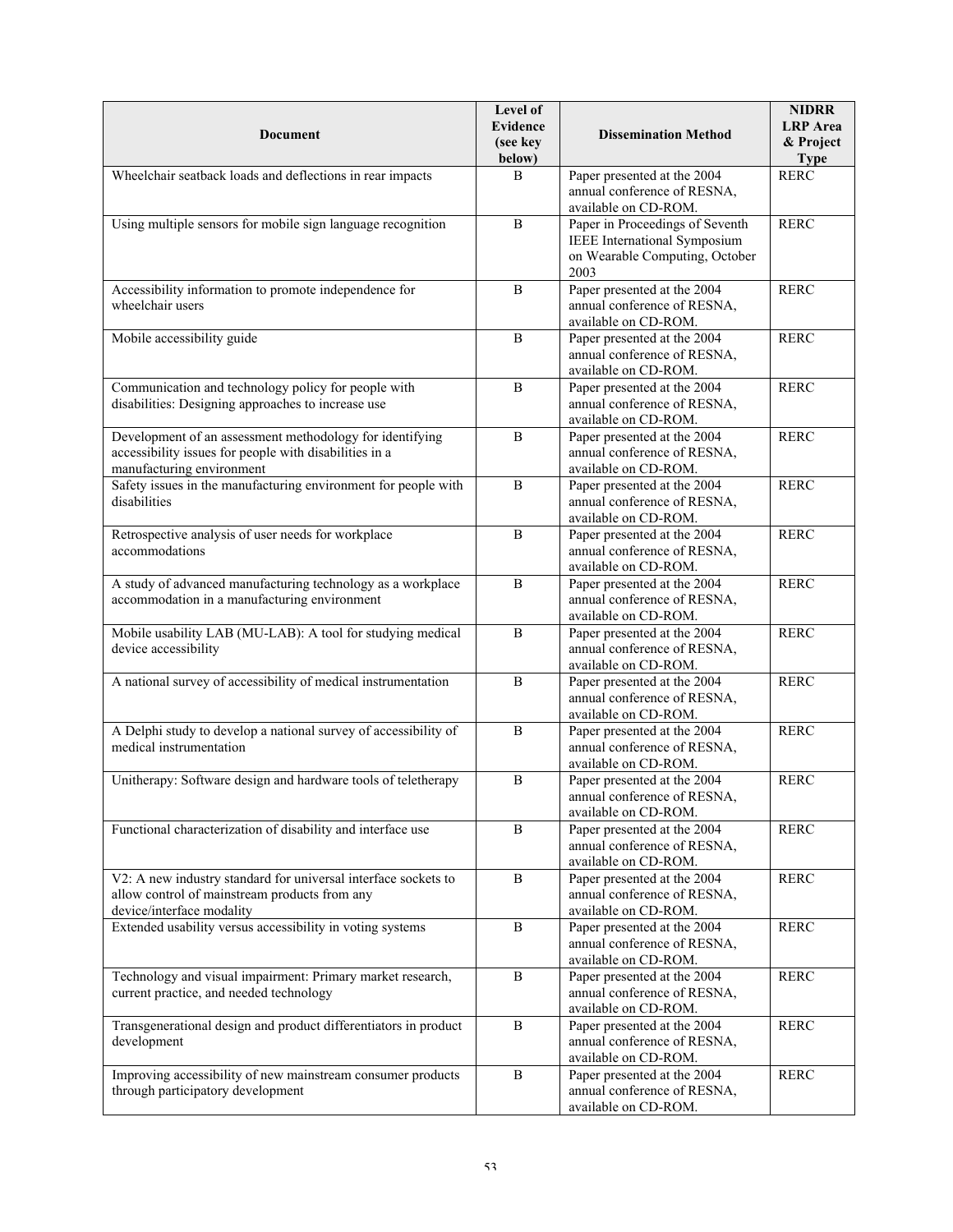| Document                                                                                                                                        | Level of<br><b>Evidence</b><br>(see key<br>below) | <b>Dissemination Method</b>                                                        | <b>NIDRR</b><br><b>LRP</b> Area<br>& Project<br><b>Type</b> |
|-------------------------------------------------------------------------------------------------------------------------------------------------|---------------------------------------------------|------------------------------------------------------------------------------------|-------------------------------------------------------------|
| Design and development of a manual wheelchair for India                                                                                         | B                                                 | Paper presented at the 2004<br>annual conference of RESNA,<br>available on CD-ROM. | <b>RERC</b>                                                 |
| Vibrations during manual wheelchair propulsion over selected<br>sidewalk surfaces are sensitive to weather-related surface wear                 | B                                                 | Paper presented at the 2004<br>annual conference of RESNA,<br>available on CD-ROM. | <b>RERC</b>                                                 |
| Revaluation of the vibration exposure power wheelchair users<br>experience when driving over selected sidewalk surfaces                         | $\, {\bf B}$                                      | Paper presented at the 2004<br>annual conference of RESNA,<br>available on CD-ROM. | <b>RERC</b>                                                 |
| A study on the balance function of the IBOT transporter                                                                                         | B                                                 | Paper presented at the 2004<br>annual conference of RESNA,<br>available on CD-ROM. | <b>RERC</b>                                                 |
| Development of a miniature data logger for collecting outcome<br>measures for wheeled mobility                                                  | $\, {\bf B}$                                      | Paper presented at the 2004<br>annual conference of RESNA,<br>available on CD-ROM. | <b>RERC</b>                                                 |
| Evaluation of mouse emulation using the wheelchair joystick                                                                                     | $\, {\bf B}$                                      | Paper presented at the 2004<br>annual conference of RESNA,<br>available on CD-ROM. | <b>RERC</b>                                                 |
| Psychometric and administrative properties of measures used<br>in assistive technology device outcomes research                                 | $\, {\bf B}$                                      | Paper presented at the 2004<br>annual conference of RESNA,<br>available on CD-ROM. | <b>DRRP</b>                                                 |
| Platform independent and web-based AT outcome data<br>collection tools                                                                          | B                                                 | Paper presented at the 2004<br>annual conference of RESNA,<br>available on CD-ROM. | <b>DRRP</b>                                                 |
| A conceptual foundation for researching assistive technology<br>outcomes                                                                        | $\, {\bf B}$                                      | Paper presented at the 2004<br>annual conference of RESNA,<br>available on CD-ROM. | <b>DRRP</b>                                                 |
| Satisfaction with assistive technology: What are we<br>measuring?                                                                               | B                                                 | Paper presented at the 2004<br>annual conference of RESNA,<br>available on CD-ROM. | <b>DRRP</b>                                                 |
| The relevance of qualitative research to AT outcome research<br>goals                                                                           | $\, {\bf B}$                                      | Paper presented at the 2004<br>annual conference of RESNA,<br>available on CD-ROM. | <b>DRRP</b>                                                 |
| Measuring AT outcomes using the student performance<br>profile: Analysis and recommendations                                                    | B                                                 | Paper presented at the 2004<br>annual conference of RESNA,<br>available on CD-ROM. | <b>DRRP</b>                                                 |
| Introduction to assistive technology data in the RSA-911 case<br>service report for application to assistive technology outcomes<br>measurement | B                                                 | Paper presented at the 2004<br>annual conference of RESNA,<br>available on CD-ROM. | <b>DRRP</b>                                                 |
| Overview of legal issues in assistive technology outcomes<br>measurement                                                                        | B                                                 | Paper presented at the 2004<br>annual conference of RESNA,<br>available on CD-ROM. | <b>DRRP</b>                                                 |
| Creating an assistive technology outcomes measurement<br>system: Validating the components                                                      | B                                                 | <b>Assistive Technology Outcomes</b><br>and Benefits, 8-15.                        | <b>DRRP</b>                                                 |
| Group differences in psychosocial influences of satisfaction<br>with and knowledge of mobility devices                                          | B                                                 | Paper presented at the 2004<br>annual conference of RESNA,<br>available on CD-ROM. | <b>DRRP</b>                                                 |
| Influence of gripping moments on mechanical efficiency of<br>wheelchair propulsion                                                              | B                                                 | Paper presented at the 2004<br>annual conference of RESNA,<br>available on CD-ROM. | <b>DRRP</b>                                                 |
| An analysis of trunk excursion in manual wheelchair users                                                                                       | B                                                 | Paper presented at the 2004<br>annual conference of RESNA,<br>available on CD-ROM. | <b>DRRP</b>                                                 |
| Seating and mobility script concordance test (SMSCT):<br>External structure evidence                                                            | $\, {\bf B}$                                      | Paper presented at the 2004<br>annual conference of RESNA,<br>available on CD-ROM. | <b>DRRP</b>                                                 |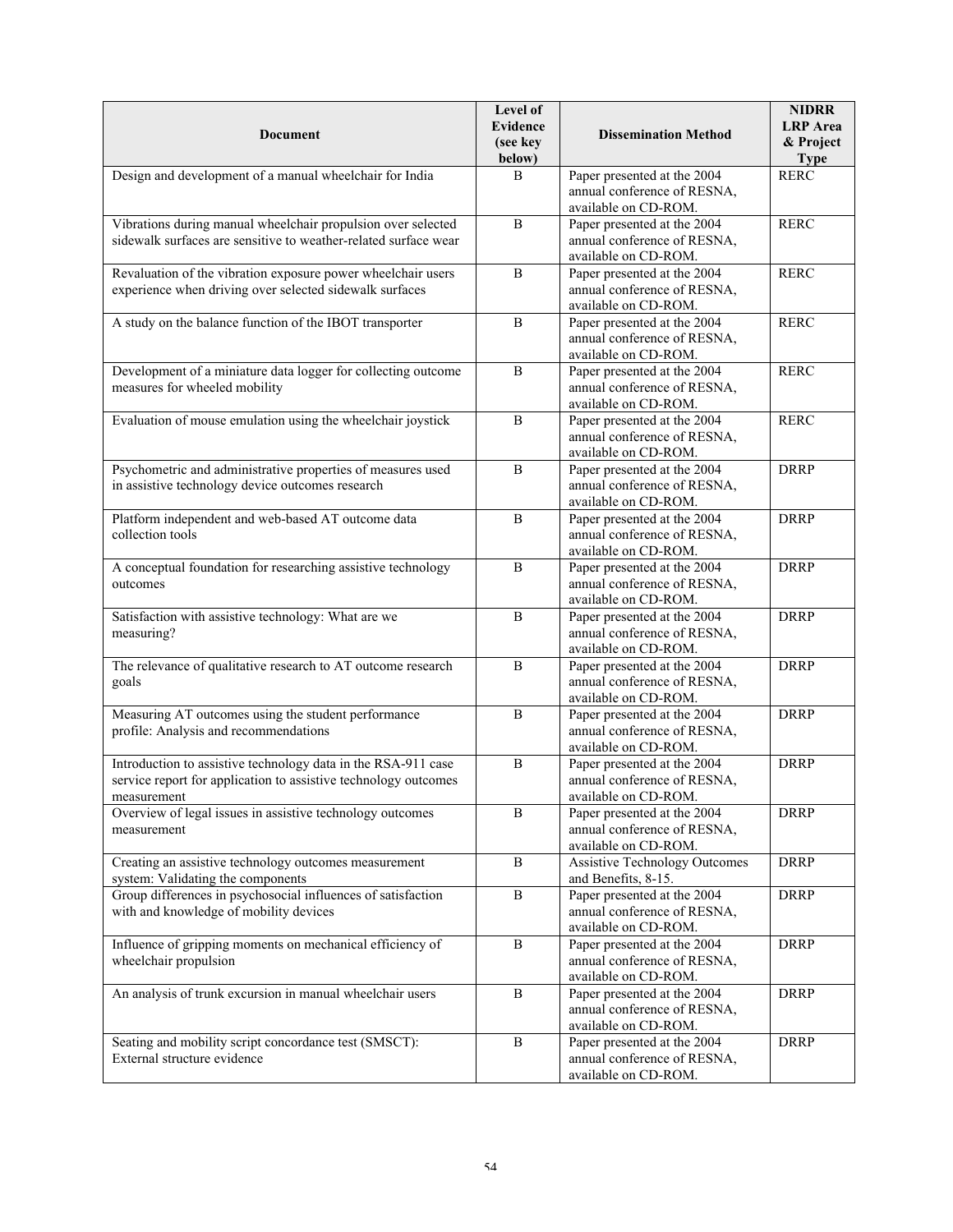| <b>Document</b>                                                                                                                              | Level of<br><b>Evidence</b><br>(see key<br>below) | <b>Dissemination Method</b>                                                        | <b>NIDRR</b><br><b>LRP</b> Area<br>& Project<br><b>Type</b>          |
|----------------------------------------------------------------------------------------------------------------------------------------------|---------------------------------------------------|------------------------------------------------------------------------------------|----------------------------------------------------------------------|
| Corrective actions necessary for maintaining a wheelchair<br>wheelie                                                                         | B                                                 | Paper presented at the 2004<br>annual conference of RESNA,<br>available on CD-ROM. | <b>DRRP</b>                                                          |
| Quality of life after traumatic brain injury: A review of<br>research approaches and findings                                                | B                                                 | Archives of Physical Medicine<br>and Rehabilitation, 85(4, Suppl<br>2), S21-S35.   | <b>DRRP</b>                                                          |
| A model-based criterion for assessing appropriateness of<br>wheelchair setup                                                                 | $\mathbf B$                                       | Paper presented at the 2004<br>annual conference of RESNA,<br>available on CD-ROM. | <b>DRRP</b>                                                          |
| Designing an improved variable compliance joystick for<br>driving electric powered wheelchairs                                               | B                                                 | Paper presented at the 2004<br>annual conference of RESNA,<br>available on CD-ROM. | <b>DRRP</b>                                                          |
| Improving electric powered wheelchair operation for patients<br>with traumatic brain injury                                                  | B                                                 | Paper presented at the 2004<br>annual conference of RESNA,<br>available on CD-ROM. | <b>DRRP</b>                                                          |
| Effect of a pushrim activated power assist wheelchair on the<br>functional capabilities of individuals with tetraplegia                      | $\overline{B}$                                    | Paper presented at the 2004<br>annual conference of RESNA,<br>available on CD-ROM. | <b>SCI</b> Model<br>System                                           |
| Assessing the influence of assistive technology on people with<br>spinal cord injury using a measure of participation                        | B                                                 | Paper presented at the 2004<br>annual conference of RESNA,<br>available on CD-ROM. | <b>SCI</b> Model<br>System                                           |
| Upper extremity rehabilitation analysis of children with<br>cerebral palsy using posterior walkers                                           | B                                                 | Paper presented at the 2004<br>annual conference of RESNA,<br>available on CD-ROM. | <b>SCI</b> Model<br>System                                           |
| Health care transitions: Jim's story                                                                                                         | $\mathbf C$                                       | Booklet Describing Video tape                                                      | H&F<br>CI/IL<br><b>RRTC</b>                                          |
| Web based resources for assistive technology                                                                                                 | $\mathcal{C}$                                     | Web Resources List                                                                 | H&F<br>CI/IL<br><b>RRTC</b>                                          |
| Family quality of life                                                                                                                       | $\mathcal{C}$                                     | Newsletter                                                                         | CI/IL<br><b>RRTC</b>                                                 |
| Improving hearing aid design and performance                                                                                                 | $\mathbf C$                                       | Hearing Loss, 25(4), 26-31                                                         | <b>RERC</b>                                                          |
| Augmentative and alternative communication and cell phone<br>use: One off-the-shelf solution and some policy considerations                  | $\overline{C}$                                    | Assistive Technology, 16(1), 11-<br>17                                             | <b>RERC</b>                                                          |
| Job experiences of personal assistants employed in a<br>consumer-directed personal assistance service programs                               | $\overline{C}$                                    | Rehabilitation Nursing, 29(5),<br>174-179                                          | <b>SCI</b> Model<br>System                                           |
| Participation in recreation and sports for persons with spinal<br>cord injury: Review and recommendations                                    | $\mathcal{C}$                                     | NeuroRehabilitation, 19(2), 121-<br>129                                            | <b>SCI</b> Model<br>System                                           |
| Pushin' on. 20(1) 1-8                                                                                                                        | $\mathbf C$                                       | Newsletter                                                                         | SCI Model<br>System                                                  |
| Pushin' on. $20(2)$ 1-8                                                                                                                      | $\mathbf C$                                       | Newsletter                                                                         | <b>SCI</b> Model<br>System                                           |
| Pushin' on. 20(1) 1-8                                                                                                                        | $\mathsf{C}$                                      | Newsletter                                                                         | SCI Model<br>System                                                  |
| National self-determination and psychiatric disability<br>invitational conference: We make the road by traveling on it:<br>Conference papers | Mixed                                             | Monograph                                                                          | $H\&F$<br>$\mathrm{C}\mathrm{I}/\mathrm{I}\mathrm{L}$<br><b>RRTC</b> |
| Self-determination for people with psychiatric disabilities: An<br>annotated bibliography of resources                                       | Mixed                                             | Bibliography                                                                       | H&F<br>$\mathrm{C}\mathrm{I}/\mathrm{I}\mathrm{L}$<br><b>RRTC</b>    |
| Workplace accommodations policy highlights 2.05                                                                                              | Mixed                                             | News Review and Analysis                                                           | <b>RERC</b>                                                          |
| Workplace accommodations policy highlights 2.04                                                                                              | Mixed                                             | News Review and Analysis                                                           | <b>RERC</b>                                                          |
| Workplace accommodations policy highlights 2.02                                                                                              | Mixed                                             | News Review and Analysis                                                           | <b>RERC</b>                                                          |
| Workplace accommodations policy highlights 2.03<br>Workplace accommodations policy highlights 2.01                                           | Mixed<br>Mixed                                    | News Review and Analysis<br>News Review and Analysis                               | <b>RERC</b><br><b>RERC</b>                                           |
|                                                                                                                                              |                                                   |                                                                                    |                                                                      |